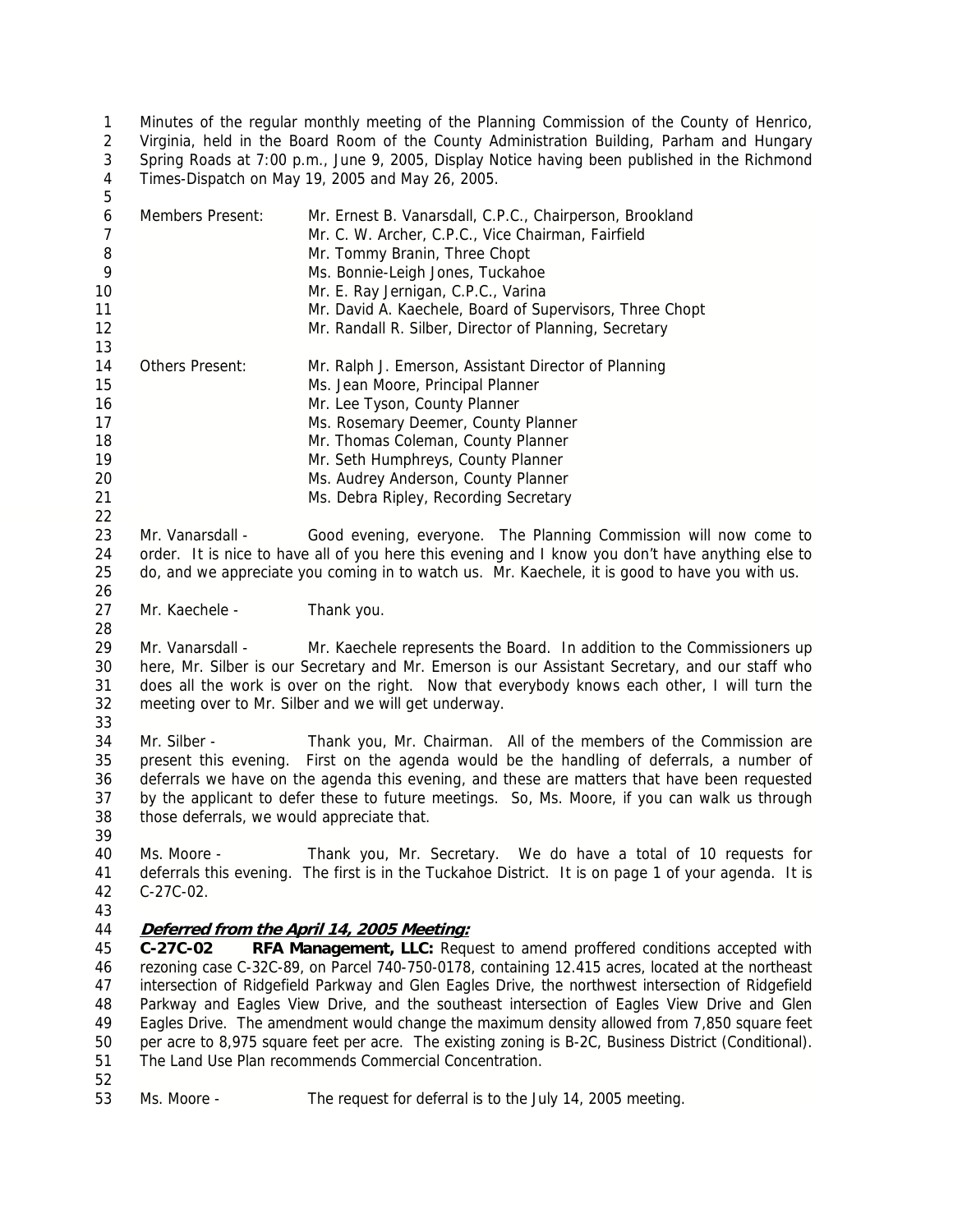57

60

62

65

55 Mr. Vanarsdall - Anyone in the audience in opposition to the deferment of this case in the 56 Tuckahoe District? Ms. Jones.

58 Ms. Jones - I move that Case C-27C-02, RFA Management, LLC, be deferred to the 59 July 14, 2005 meeting by request of the applicant.

61 Mr. Jernigan - Second.

63 Mr. Vanarsdall - Motion made by Ms. Jones and seconded by Mr. Jernigan. All in favor say 64 aye. All opposed say no. The motion passes.

66 At the applicant's request, the Planning Commission deferred Case C-27C-02, RFA Management, 67 LLC, to its meeting on July 14, 2005.

68

80

86

88

91

94

97

69 Ms. Moore - The next case is also in the Tuckahoe District. It is on page 1 of your 70 agenda. It is C-20C-05. The deferral is requested to the August 11, 2005 Planning Commission 71 meeting. 72

73 **C-20C-05 Youngblood Properties, L.L.C.:** Request to conditionally rezone from A-1 74 Agricultural District to R-2AC One Family Residence District (Conditional), Parcel 741-747-0388, 75 containing 4.902 acres, located on the west line of Pump Road approximately 25 feet north of 76 Falconbridge Drive. The applicant proposes a single family residential subdivision. The R-2A 77 District allows a minimum lot size of 13,500 square feet with a maximum gross density of 3.23 78 lots per acre. The Land Use Plan recommends Suburban Residential 1, 1.0 to 2.4 units net 79 density per acre.

- 81 Mr. Vanarsdall Anyone in the audience in opposition to the deferment of C-20C-05, 82 again in the Tuckahoe District. No opposition. Ms. Jones. 83
- 84 Ms. Jones I move that Case C-20C-05, Youngblood Properties, LLC, be deferred 85 until the August 11 meeting by request of the applicant.
- 87 Mr. Jernigan Second.

89 Mr. Vanarsdall - Motion made by Ms. Jones and seconded by Mr. Jernigan. All in favor 90 say aye. All opposed say no. The motion passes.

92 At the request of the applicant, the Planning Commission deferred Case C-20C-05, Youngblood 93 Properties, LLC, to its meeting on August 11, 2005.

95 Ms. Moore - The deferral is requested to the July 14, 2005 Planning Commission 96 meeting.

98 **C-21C-05 Youngblood Properties LLC:** Request to conditionally rezone from A-1 99 Agricultural District to R-3C One Family Residence District (Conditional), Parcels 738-754-4849 100 and 738-753-1882, containing 7.72 acres, located on the south line of Church Road 101 approximately 100 feet west of Blandfield Street. The applicant proposes a single family 102 residential subdivision. The R-3 District allows a minimum lot size of 11,000 square feet with a 103 maximum gross density of 3.96 lots per acre. The Land Use Plan recommends Suburban 104 Residential 2, 2.4 to 3.4 units net density per acre.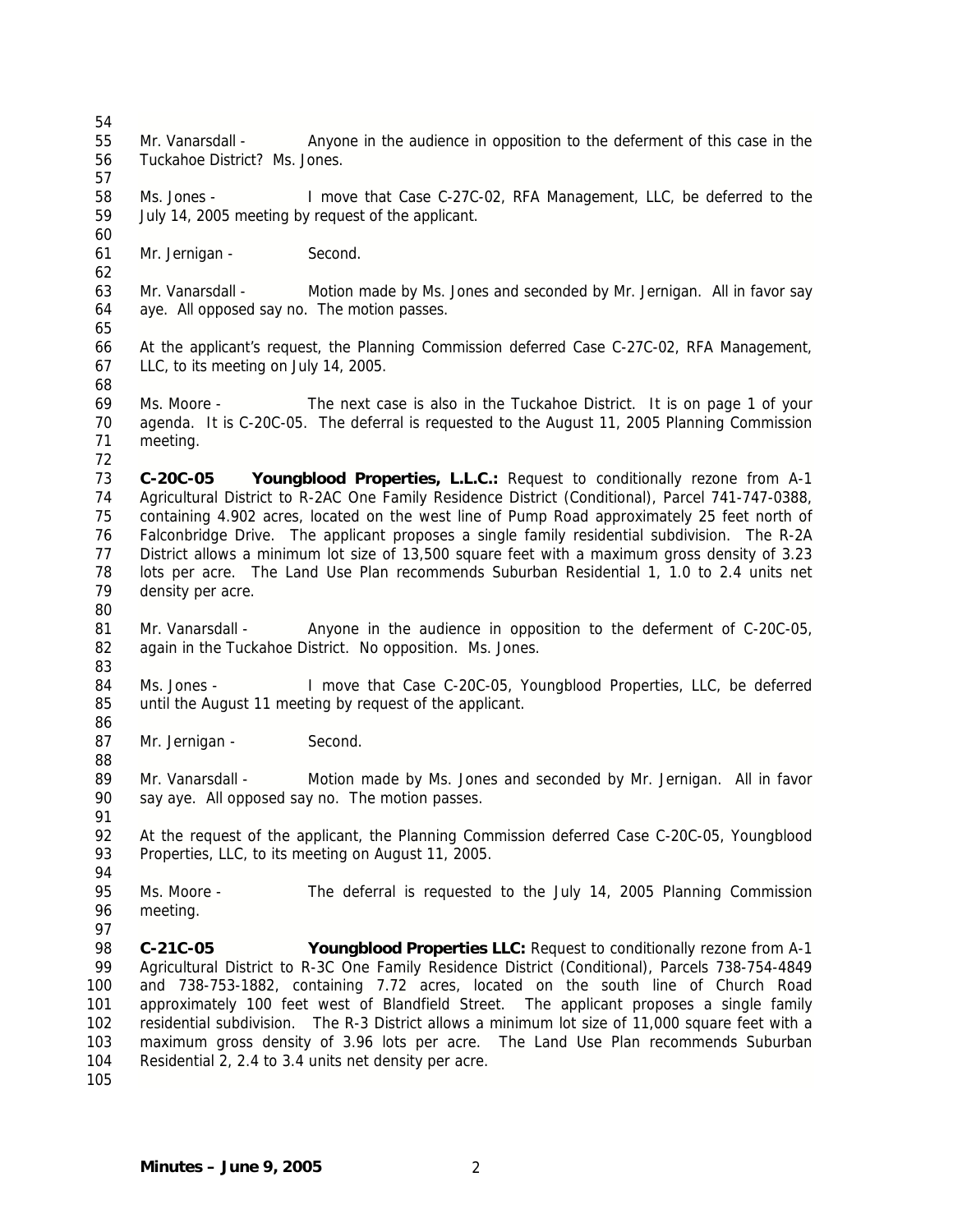- 106 Mr. Vanarsdall Again, in the Tuckahoe District, C-21C-05. Anyone in opposition to the 107 deferment of this case? No opposition. Ms. Jones.
- 108

113

109 Ms. Jones - I move that Case C-21C-05, Youngblood Properties, LLC, be deferred to 110 the July 14 meeting at the request of the applicant.

- 112 Mr. Jernigan Second.
- 114 Mr. Vanarsdall Motion made by Ms. Jones and seconded by Mr. Jernigan. All in favor 115 say aye. All opposed say no. The motion passes.
- 116

117 At the request of the applicant, the Planning Commission deferred Case C-21C-05, Youngblood 118 Properties, LLC, to its meeting on July 14, 2005.

119

122

132

135

138

140

143

120 Ms. Moore - We have one request in the Varina District. It is on page 2 of your 121 agenda. The deferral is requested to the August 11, 2005 meeting.

## 123 **Deferred from the March 10, 2005 Meeting:**

124 **C-54C-04 Craig Erdmann for Chimilson Acres, LLC:** Request to rezone from M-1 Light 125 Industrial District, R-4 One Family Residence District and B-1 Business District to RTHC 126 Residential Townhouse District (Conditional), part of Parcel 805-710-1834, containing 127 approximately 13.07 acres, located on the southwest line of Darbytown Road opposite Oregon 128 Avenue. Residential townhouses are proposed. The maximum density in the RTH District is nine 129 (9) units per acre. The use will be controlled by zoning ordinance regulations and proffered 130 conditions. The Land Use Plan recommends Multi-Family Residential, 6.8 to 19.8 units net 131 density per acre, Commercial Concentration, and Environmental Protection Area.

- 133 Mr. Vanarsdall In the Varina District, any opposition to the deferment of Case C-54C-134 04? Mr. Jernigan.
- 136 Mr. Jernigan Mr. Chairman, I move for deferral of Case C-54C-04, Craig Erdmann for 137 Chimilson Acres, LLC, to August 11, 2005, by request of the applicant.
- 139 Mr. Archer Second.
- 141 Mr. Vanarsdall Motion made by Mr. Jernigan and seconded by Mr. Archer. All in favor 142 say aye. All opposed say no. The motion passes.

144 At the request of the applicant, the Planning Commission deferred Case C-54C-04, Craig Erdmann 145 for Chimilson Acres, LLC, to its meeting on August 11, 2005.

146

154

156

# 147 **Deferred from the April 14, 2005 Meeting:**

148 149 150 151 152 153 **C-48C-04 Henry L. Wilton:** Request to conditionally rezone from A-1 Agricultural District to B-3 C Business District (Conditional), Parcels 804-737-4084 and 804-737-1251, containing 4.83 acres, located on the east line of Mechanicsville Turnpike (U. S. Route 360) opposite Springdale Road. The applicant proposes business uses. The uses will be controlled by zoning ordinance regulations and proffered conditions. The Land Use Plan recommends Government and Urban Residential. The site is in the Airport Safety Overlay District.

- 155 Ms. Moore The deferral request is to the July 14, 2005 meeting.
- 157 Mr. Vanarsdall Any opposition to this case in the Fairfield District, C-48C-04? No 158 opposition.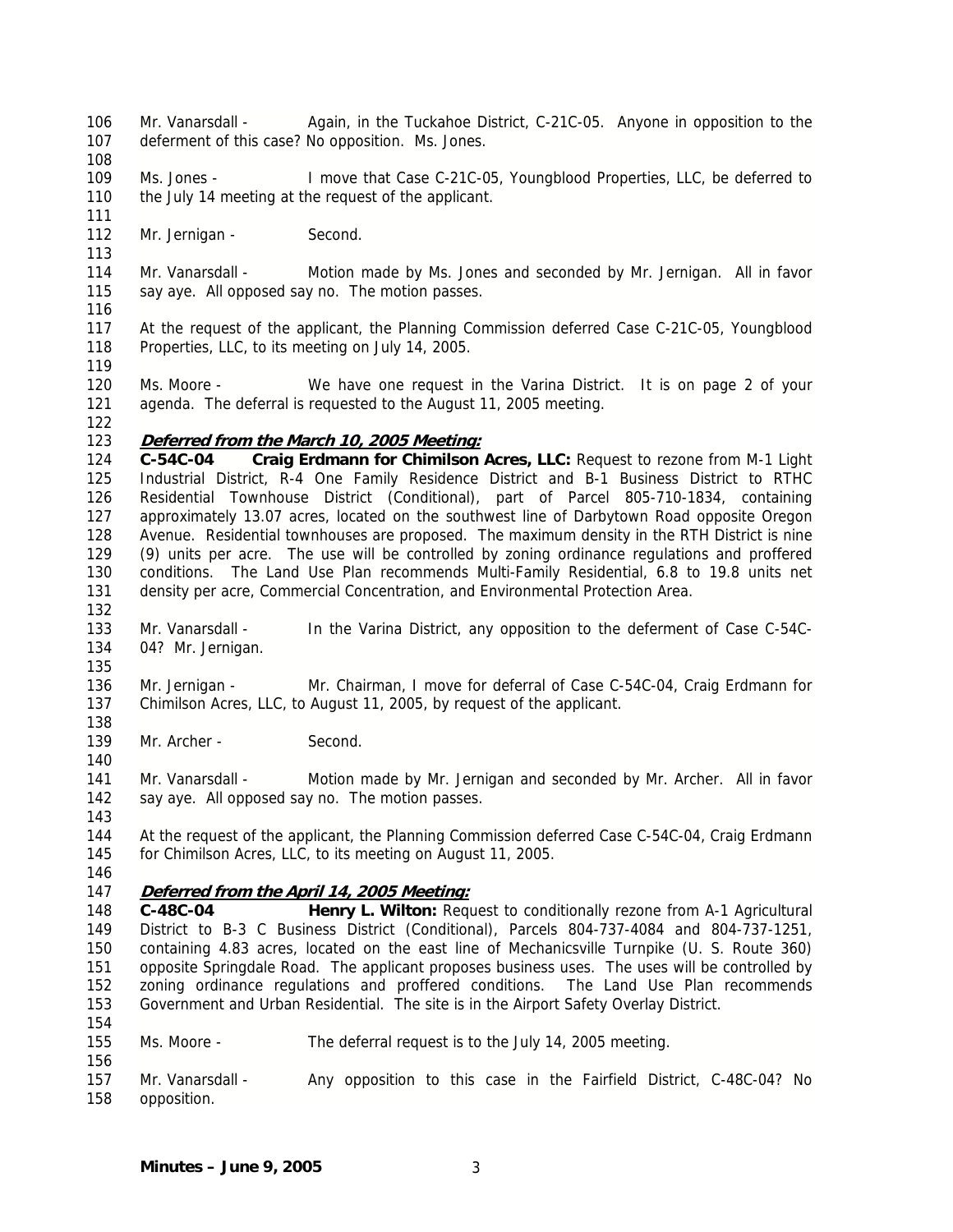162

164

167

160 Mr. Archer - Mr. Chair, I move deferral of Case C-48C-04, Henry L. Wilton, to July 14, 161 2005, at the request of the applicant.

163 Mr. Jernigan - Second.

165 Mr. Vanarsdall - Motion made by Mr. Archer and seconded by Mr. Jernigan. All in favor 166 say yes. All opposed say no. The motion passes.

168 At the request of the applicant, the Planning Commission deferred Case C-48C-04, Henry L. 169 Wilton, to its meeting on July 14, 2005.

170

189

191

197

#### 171 **Deferred from the April 14, 2005 Meeting:**

172 **C-12C-05 Wilton Development Corp.:** Request to conditionally rezone from B-173 2C and B-3C Business Districts (Conditional) to R-3C One Family Residence District (Conditional) 174 and B-3C Business District (Conditional), Parcel 804-736-0481, containing 10.77 acres, located at 175 the northeast intersection of Mechanicsville Turnpike (U.S. Route 360) and Neale Street. A 176 single-family residential subdivision (6.87 acres) and business uses (3.9 acres) are proposed. 177 The R-3 District allows a minimum lot size of 11,000 square feet, the equivalent of 3.96 units per 178 acre. The proposed districts would be controlled by zoning ordinance regulations and proffered 179 conditions. The Land Use Plan recommends Commercial Concentration. The site is in the Airport 180 Safety Overlay District. 181

- 182 Ms. Moore The deferral is requested to the July 14, 2005 meeting. 183
- 184 Mr. Vanarsdall In the Fairfield District, C-12C-05, Wilton Development Corporation. Any 185 opposition to the deferment? No opposition. Mr. Archer. 186
- 187 Mr. Archer Mr. Chairman, I move deferral of Case C-12C-05, Wilton Development 188 Corp. to the July 14, 2005 meeting, at the applicant's request.
- 190 Mr. Jernigan Second.
- 192 Mr. Vanarsdall Motion made by Mr. Archer and seconded by Mr. Jernigan. All in favor 193 say aye. All opposed say no. The motion passes.
- 194 195 At the applicant's request, the Planning Commission deferred Case C-12C-05, Wilton 196 Development Corp. to its meeting on July 14, 2005.
- 198 **C-23C-05 Gloria Freye for Avalon Investments, LLC:** Request to conditionally 199 rezone from O/SC Office Service (Conditional) to O/S-2C Office Service 2 (Conditional), Parcel 200 781-754-0930, containing 18.787 acres, located on the west line of Villa Park Drive approximately 201 2,117 feet south of Darracott Road. An office/warehouse /distribution facility (Brown Distributing 202 Company) is proposed. The use will be controlled by zoning ordinance regulations and proffered 203 conditions. The Land Use Plan recommends Office/Service. 204
- 205 Ms. Moore Also in your Fairfield District, page 3 of your agenda, is C-23C-05.
- 207 Mr. Vanarsdall Any opposition to deferring this case? No opposition.
- 209 Mr. Archer Mr. Chairman, I move deferral of C-23C-05, Avalon Investments, to the 210 July 14, 2005 meeting, at the applicant's request.
- 211

206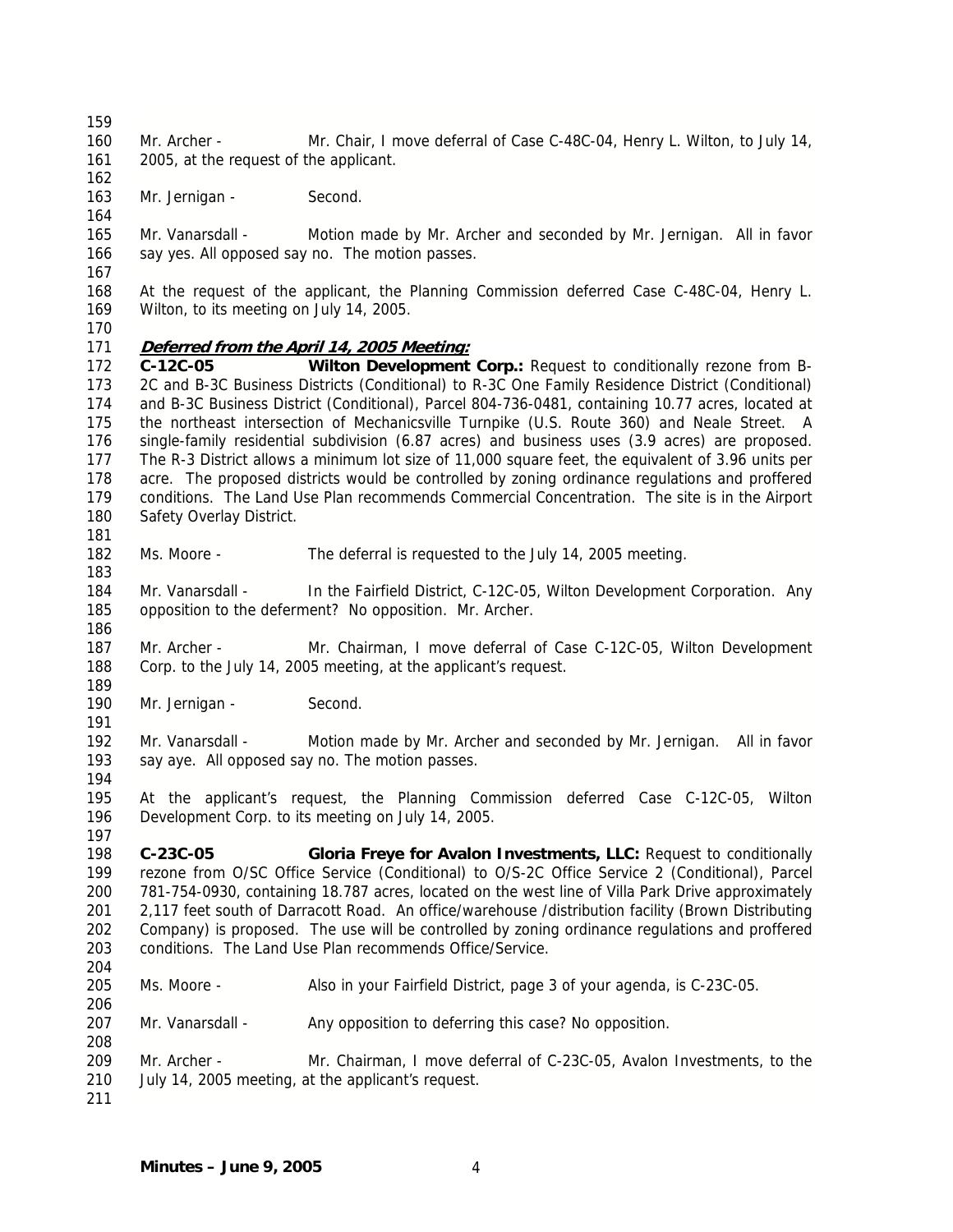212 Ms. Jones - Second.

214 Mr. Vanarsdall - Motion made by Mr. Archer and seconded by Ms. Jones. All in favor say 215 aye. All opposed say no. The motion passes.

216

213

217 At the request of the applicant, the Planning Commission deferred Case C-23C-05, Avalon 218 Investments, to their meeting on July 14, 2005.

219

## 220 **Deferred from the May 12, 2005 Meeting:**

221 **C-7C-05 Gloria Freye for Fidelity Properties, Ltd.:** Request to conditionally 222 rezone from A-1 Agricultural District to R-3C One Family Residence District (Conditional), R-5AC 223 General Residence District (Conditional), RTHC Residential Townhouse District (Conditional), and 224 O-1C Office District (Conditional), Parcels 745-764-1645, 745-764-2159, 745-764-1031, 745-764- 225 6608, 745-764-7122, 745-764-7834, 746-763-2482, 746-763-2896, 746-763-1769, 746-764- 226 3818, containing 23.162 acres (R-3C - 6.187 acres; R-5AC - 6.186 acres; RTHC 8.794 acres; and 227 O-1C – 1.995 acres), located on the south line of Dublin Road between Belfast and Glasgow 228 Roads, and along the east line of Glasgow Road to its intersection with Dublin Road (McDonald's 229 Small Farms). The applicant proposes a residential and office development with density in the R-230 3C District not to exceed 2.2 dwelling units per acre; a maximum density of 4.36 units per acre in 231 the R-5AC District; and a maximum density of 6 units per acre in the RTHC District. The R-3 232 District allows a minimum lot size of 11,000 square feet, an equivalent of 3.96 units per acre; the 233 R-5A District allows a minimum lot size of 5,625 square feet, an equivalent of 7.74 units per acre; 234 and the maximum density allowed in the RTH District is nine (9) units per acre. The office use 235 will be controlled by proffered conditions and zoning ordinance regulations. The Land Use Plan 236 recommends Suburban Residential 1, 1.0 to 2.4 units net density per acre.

238 Ms. Moore - The deferral is requested to the August 11, 2005 meeting.

240 Mr. Vanarsdall - In the Three Chopt District, Case C-7C-05, Gloria Freye for Fidelity 241 Properties. This deferment is until August 11, 2005. Is there any opposition? No opposition.

243 Mr. Branin - Mr. Chairman, I move to defer Case C-7C-05 to the August 11, 2005 244 meeting, per the applicant's request.

246 Mr. Archer - Second.

248 Mr. Vanarsdall - Motion made by Mr. Branin and seconded by Mr. Archer. All in favor say 249 aye. All opposed say no. The motion passes.

251 At the applicant's request, the Planning Commission deferred Case C-7C-05, Gloria Freye for 252 Fidelity Properties, to its meeting on August 11, 2005.

253 254

237

239

242

245

247

250

#### 255 **Deferred from the May 12, 2005 Meeting:**

256 **C-8C-05 Gloria Freye for Fidelity Properties, Ltd.:** Request to conditionally 257 rezone from A-1 Agricultural District to RTHC (0.701 acre) Residential Townhouse District 258 (Conditional) and O-1C (3.839 acres) Office District (Conditional), Parcel 746-764-5580, 259 containing 4.54 acres, located on the west line of Sadler Road approximately 290 feet south of 260 Wonder Lane. The applicant proposes a townhouse development not to exceed six (6) units per 261 acre and office. The maximum density allowed in the RTH District is nine (9) units per acre. The 262 uses will be controlled by proffered conditions and zoning ordinance regulations. The Land Use 263 Plan recommends Suburban Residential 1, 1.0 to 2.4 units net density per acre 264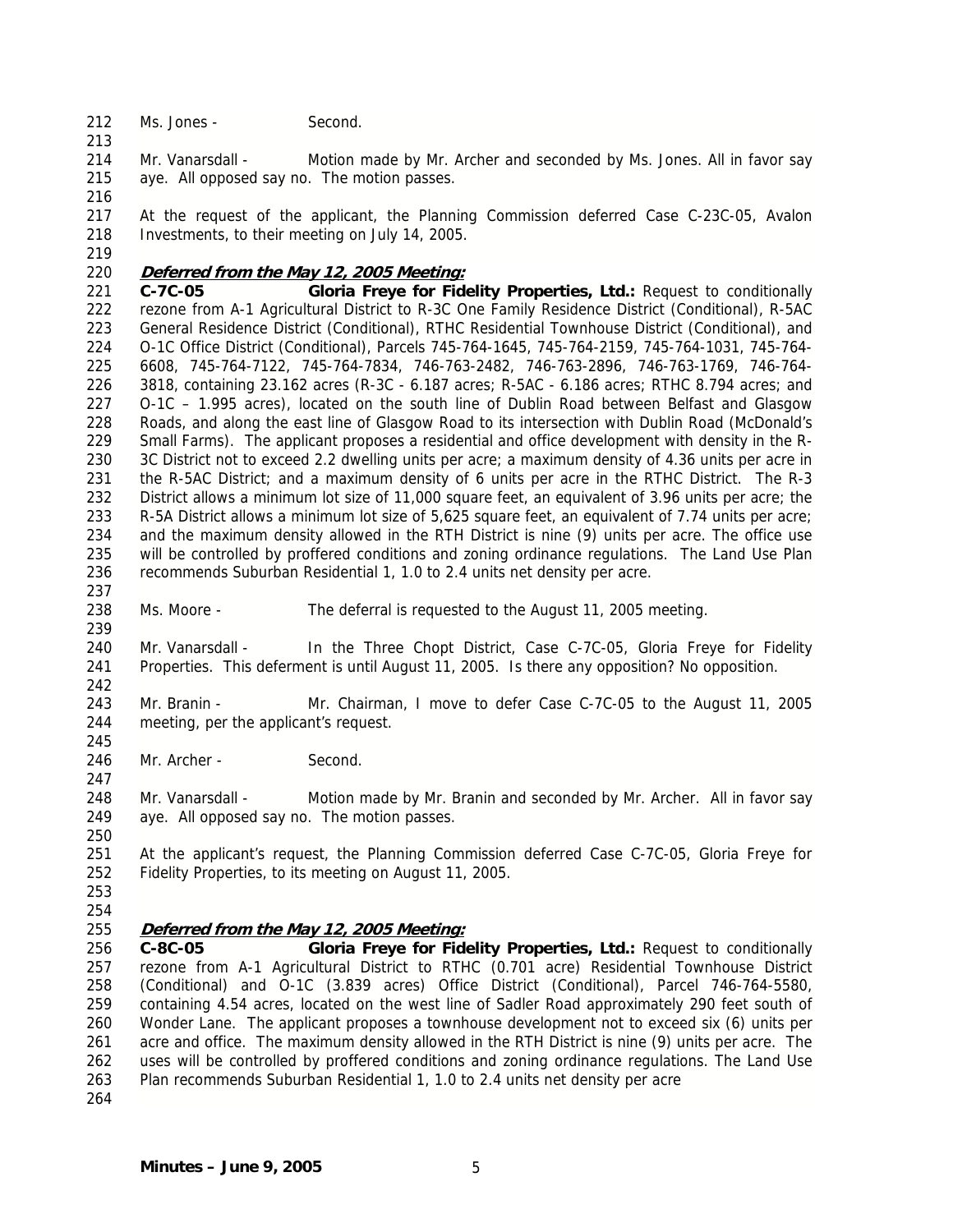265 Ms. Moore - Also, on page 4 of your agenda, this is a companion case to the 266 previous. It is C-8C-05, Gloria Freye for Fidelity Properties, Ltd. The deferral is requested to 267 March 9, 2006 meeting.

269 Mr. Vanarsdall - I believe this is the longest one we have had this year, which is all right. 270 Is anyone in the audience in opposition to this March 9, 2006 deferment? It is C-8C-05, Gloria 271 Freye for Fidelity Properties, Ltd. No opposition. Mr. Branin.

273 Mr. Branin - Mr. Chairman, I move that C-8C-05 be deferred until the March 9, 2006 274 meeting per the applicant's request.

276 Mr. Archer - Second.

278 Mr. Vanarsdall - Motion made by Mr. Branin, seconded by Mr. Archer. All in favor say 279 aye. All opposed say no. The motion passes.

281 At the applicant's request, the Planning Commission deferred Case C-8C-05, Gloria Freye for 282 Fidelity Properties, Ltd., to its meeting on March 9, 2006.

283

292

294

297

300

302

305

308

311

313

268

272

275

277

280

### 284 **Deferred from the February 10, 2005 Meeting:**

285 **P-2-05 Andrew Condlin for Kent Little:** Request for a Provisional Use Permit 286 under Sections 24-58.2(a) and 24-122.1 of Chapter 24 of the County Code in order to allow 287 extended hours of operation until 2:00 a.m. for a restaurant on Parcel 735-763-5299, containing 288 1.922 acres, located on the north line of W. Broad Street (U.S. Route 250), approximately 1,550 289 feet east of its intersection with N. Gayton Road. The existing zoning is A-1 Agricultural District. 290 The Land Use Plan recommends Mixed Use Development. The site is in the West Broad Street 291 Overlay District.

293 Ms. Moore - The deferral is requested to the September 8, 2005 meeting.

295 Mr. Vanarsdall - Anyone in the audience in opposition to P-2-05, Andrew Condlin for Kent 296 Little? This is a deferment. No opposition. Mr. Branin.

298 Mr. Branin - I move that P-2-05 be deferred to the September 8, 2005 meeting, per 299 the applicant's request.

301 Mr. Archer - Second.

303 Mr. Vanarsdall - Motion made by Mr. Branin and seconded by Mr. Archer. All in favor say 304 aye. All opposed say no.

306 At the request of the applicant the Planning Commission deferred Case P-2-05 to its meeting on 307 September 8, 2005 meeting.

309 Ms. Moore - That concludes the requests that staff has received for deferrals at this 310 time.

312 Mr. Silber - Are there any other deferrals that the Commission is aware of?

314 Mr. Vanarsdall - Do any of the rest of the Commissioners have a deferment? Is anyone in 315 the audience here to defer a case?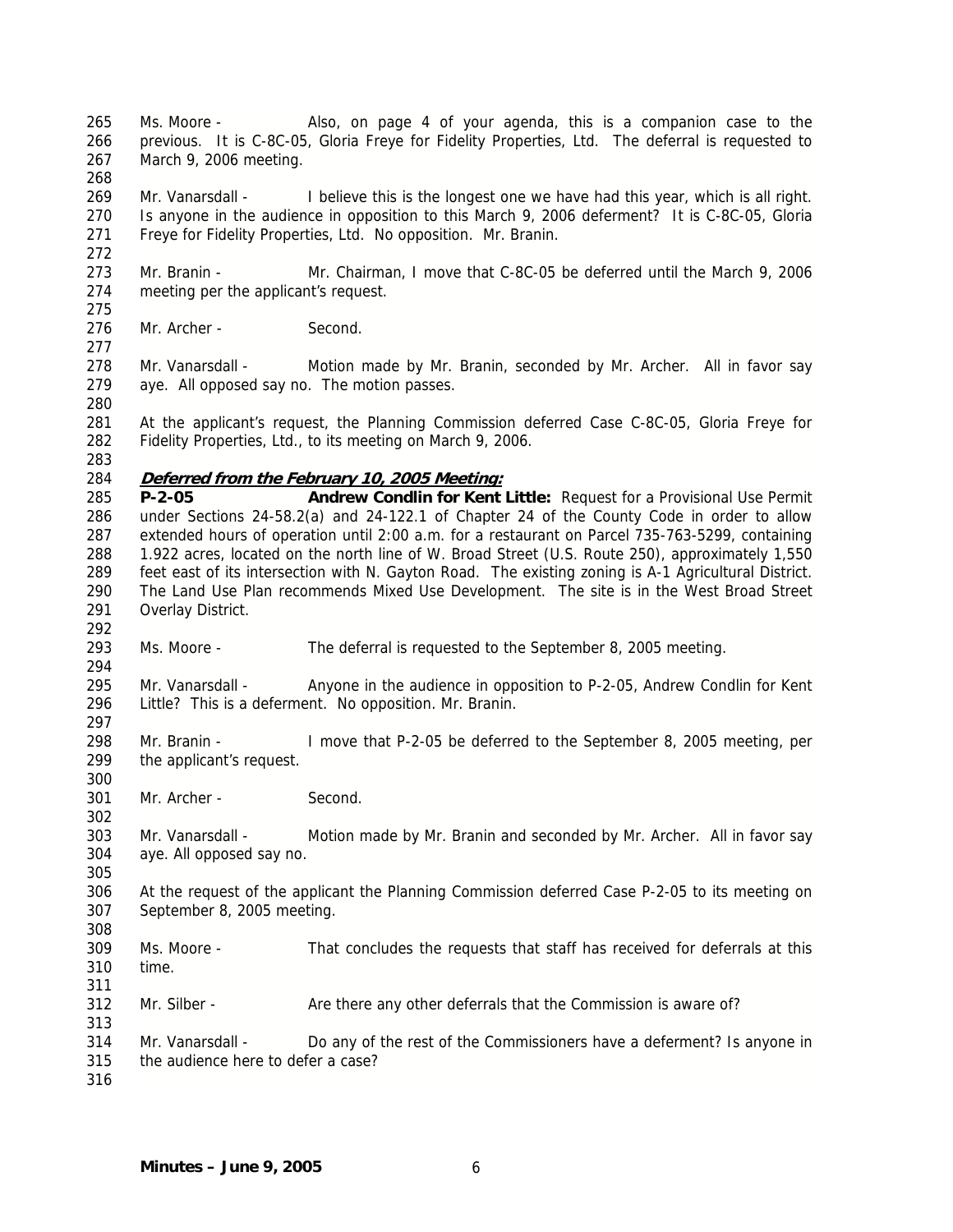317 Mr. Silber - Next on the agenda would be items that would be considered on the 318 Expedited Agenda. This is a portion of the agenda where cases that have no outstanding issues 319 at this point in time, no issues that staff has with the request, the Commissioner from that district 320 has no issues with the request. There is no known opposition to the request. We simply place it 321 on an Expedited Agenda where there is no testimony by the applicant required. If there is 322 opposition tonight, these cases would be pulled off of the agenda, pulled off of the Expedited 323 Agenda, and heard in the order in which it is found on this whole agenda. To the best of my 324 knowledge, we have one expedited item this evening.

326 **C-26C-05 Henry L. Wilton for Wilton Development Corp.:** Request to amend 327 proffered conditions accepted with Rezoning Case C-43C-04, on Parcel 747-761-2937, containing 328 4.67 acres, located at the southwest intersection of Sadler Road and Dominion Boulevard. The 329 applicant proposes to amend the use restrictions in Proffer 5 and the hours of operation in 330 Proffer 12 to allow a manned car wash. The existing zoning is B-3C Business District 331 (Conditional). The Land Use Plan recommends Commercial Concentration.

333 Ms. Moore - This is in the Three Chopt District.

335 Mr. Vanarsdall - Any opposition to this case? C-26C-05, Henry L. Wilton for Wilton 336 Development Corp.? No opposition. Mr. Branin.

- 338 Mr. Branin Mr. Chairman, I move that Case C-26C-05 be approved on the Expedited 339 Agenda.
- 341 Mr. Jernigan Second.

343 Mr. Vanarsdall - Motion made by Mr. Branin and seconded by Mr. Jernigan. All in favor 344 say aye. All opposed say no. The motion passes.

346 **REASON:** Acting on a motion by Mr. Branin, seconded by Mr. Jernigan, the Planning 347 Commission voted 5-0 (one abstention) to recommend the Board of Supervisors **grant** the 348 request because the proffers continue to assure a quality form of development with maximum 349 protection afforded the adjacent properties, and it is not expected to adversely impact 350 surrounding land uses in the area.

- 352 Mr. Vanarsdall Thank you, Ms. Moore. I'd like to recognize the press. To my left is Tom 353 Lapis from *The Henrico Citizen*. Tom, good to have you tonight. Is anyone else here from the 354 press?
- 356 Mr. Silber Mr. Chairman and members of the Commission, the first item on the 357 agenda would be on page 2 of your agenda. This was deferred from the May 12, 2005 meeting. 358 This is in the Varina District.
- 359

325

332

334

337

340

342

345

351

355

360 **Deferred from the May 12, 2005 Meeting:**

361 **C-18C-05 James Theobald for Atack Properties, Inc.:** Request to conditionally 362 rezone from A-1 Agricultural District to C-1C Conservation (Conditional), A-1C Agricultural District 363 (Conditional), R-2AC One Family Residence District (Conditional), and B-2C Business District 364 (Conditional), Parcels 833-686-7681, 830-681-3665, 829-681-6852, 832-688-9219 and 833-682- 365 5297, containing approximately 616.2 acres (C-1C – 4.7 ac.; A-1C – 13.7 ac.; R-2AC – 569.6 ac.; 366 B-2C – 28.2 ac.), located along the north line of New Market (State Route 5) and Long Bridge 367 Roads between the east line of Turner Road and the west line of Yahley Mill Road. The applicant 368 proposes a single family residential subdivision with a maximum density of 1.2 lots per acre on 369 the proposed R-2AC portion of the site and neighborhood retail on the proposed B-2C acreage.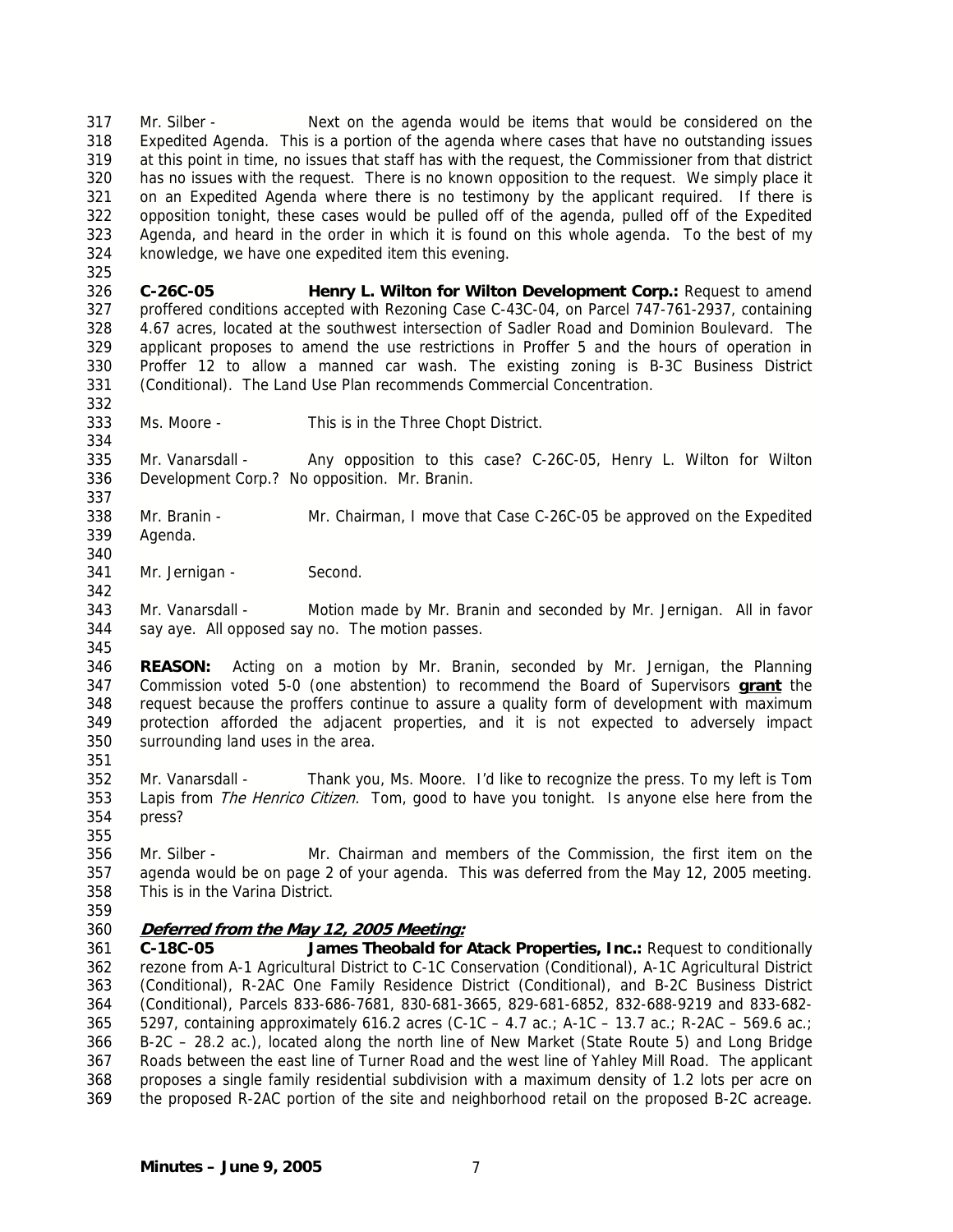- 370 The R-2A District allows a minimum lot size of 13,500 square feet, an equivalent of 3.23 units per 371 acre. The uses will be controlled by proffered conditions and zoning ordinance regulations. The 372 Land Use Plan recommends Prime Agriculture and Environmental Protection Area. The site is in 373 the Airport Safety Overlay District.
- 375 Mr. Vanarsdall Is anyone in the audience in opposition to Case C-18C-05, James 376 Theobald for Atack Properties, Inc., in the Varina District? Any opposition in the audience? No 377 opposition. Good evening, Mr. Tyson.
- 378

- 379 380
- Mr. Tyson Mr. Chairman, Mr. Kaechele, members of the Commission, Mr. Secretary.
- 381 382 383 384 385 386 387 388 389 This is a request to rezone approximately 616 acres to permit construction of a residential subdivision of not more than 679 lots with a 7-acre community center and approximately 29 acres of commercial space. The applicant has submitted a conceptual layout of the proposed development. The property is nearly surrounded by large lot, rural residential development with an important exception which is the Camp Holly Spring and Diamond Spring Bottled Water facilities which are located immediately adjacent to the property. The applicant has proffered that the two shaded areas that you see on your screen, which are delineated as Aquifer Protection Areas, would be rezoned to C-1C and A-1C. More detail will be provided about the proposed uses for these sites in a moment.
- 390

391 392 393 394 395 396 397 398 399 400 The Land Use Plan recommends Prime Agricultural and Environmental Protection Area uses for this parcel. The Prime Agricultural designation does not contain a recommended residential density, even though residential uses are identified as a potential use in that the Land Use Plan says the PA areas roughly correspond to areas covered by the A-1 zoning district regulations. The 2010 Land Use Plan does include a recommended Rural Residential density of 1.0 units per acre and the applicant is only slightly exceeding that at a proposed density of 1.2 units per acre. Accordingly, while the use and density are not specifically recommended by the 2010 Land Use Plan, a residential subdivision and commercial uses could be an appropriate use for the property if the project is carefully planned and designed to not only protect the natural resources of the site, but to also fit within the historical context of the area.

401

402 403 404 The applicant has submitted a revised proffer statement dated June 9, 2005 that address many of staff's initial concerns with the application. The time limits will have to be waived for consideration of these proffers.

- 405
- 406 407 The applicant is proffering the following:
- 408 409 410 • **Landscape buffer:** A 70' greenbelt measured from the ultimate right-of-way of New Market Road (Route 5), exclusive of side or rear yard requirements for any lots developed on New Market Road.
- 411
- 412 413 414 415 416 417 418 419 420 421 422 • **No access to Turner Road:** No direct access would be provided to Turner Road. Along Turner Road, a landscaped buffer a minimum of 15' in width will be provided as follows: For a distance of 1,642' from the intersection of Turner and New Market, the existing vegetation will be left in its natural state, except for removal of dead, diseased, or dying vegetation, or for the installation of sidewalks, jogging trails, bicycle paths, fencing, or easements. All encroachments into the buffer will be reviewed and approved at the time of subdivision approval. Beyond 1,642' the applicant will install a 4-board vinyl fence located approximately 10' from the ultimate r-o-w, to be supplemented in the final 5' of the buffer by plantings to be determined at the time of Landscape Plan review. The idea is to retain natural vegetation and trees and where there are open views of fields, to supplement that with a fence and plantings.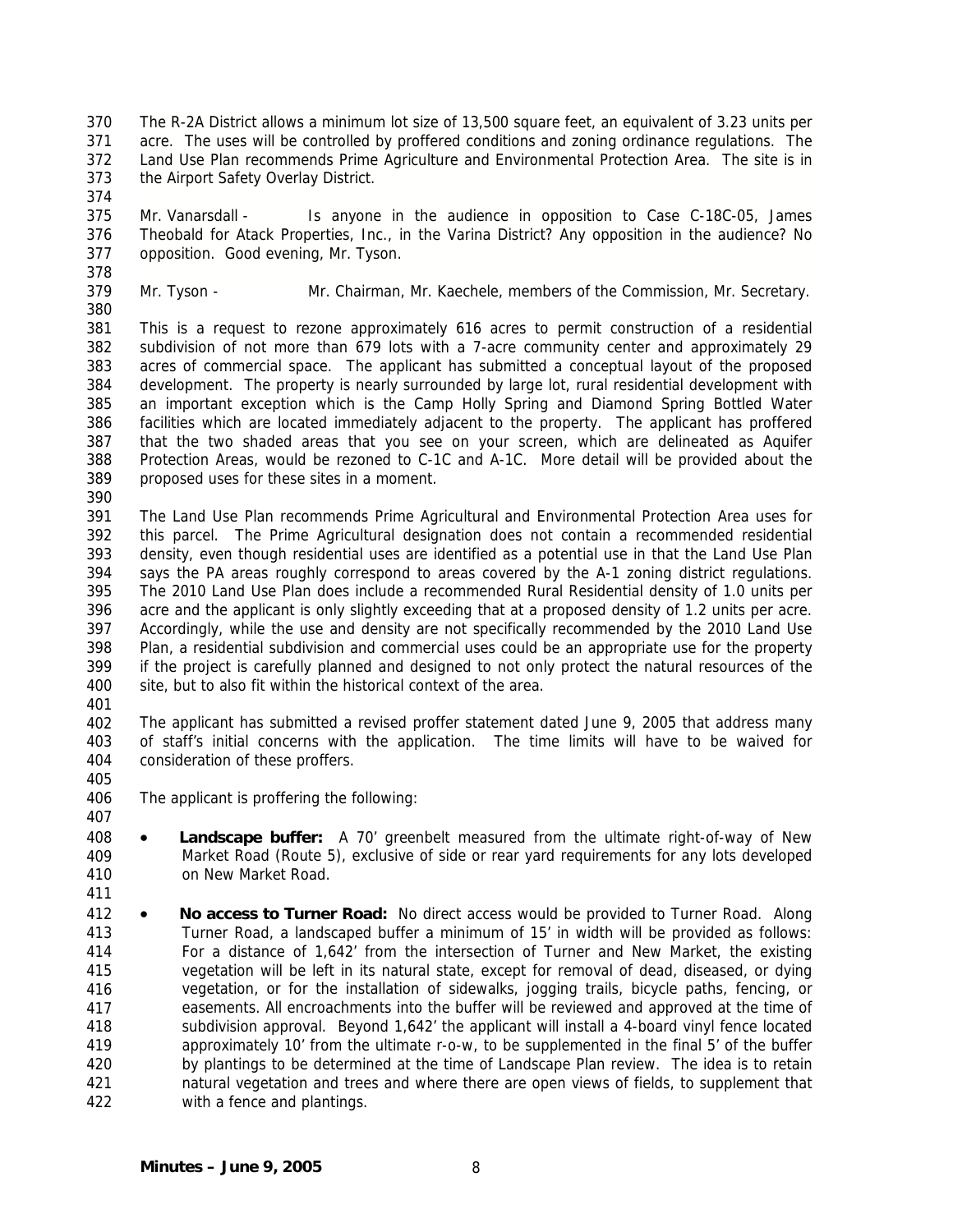424 425 • **Curb and Gutter:** 6" standard curb and gutter has also been proffered for the entire development.

- 427 428 429 • **Land Bay Master Plan:** The applicant is proffering to develop a Land Bay Master Plan would be submitted at the time of each subdivision or Plan of Development application showing the specific types and locations of uses to be developed within that Land Bay.
- 431 432 433 434 435 • **Historical Findings**: The developer has proffered to consult with the Department of Recreation and Parks on any historical findings made on the property. Additionally, a minimum of two acres, which would remain open and accessible to the public, would be reserved for the preservation of Fort Southard. The site would include a non-hard surface parking area and historical marker to commemorate the site.
- 437 438 • **Public Utilities:** The applicant has proffered the installation of both public water and sewer to serve the development. Individual septic systems would be prohibited.
- 440 441 442 • The applicant has proffered that the development would be in general conformance with this overall site plan. A pool cabana, known as The Stables, community meeting and recreation center called The Manor House are to be constructed.
- 444 Proffers applicable to the R-2AC, One Family Residential (Conditional) portion of the site include:
- 446 447 448 449 • **House Size**: Homes would have a minimum finished floor area of 2,400 square feet, except for houses that have front loaded garages. 50% of those homes will have a minimum finished floor area of 2,700 square feet.
- 450 451 • **Foundations**: Houses would be constructed on crawl space foundations. All exposed portions of foundations would be constructed of brick or stone.
- 453 • **Foundation plantings**: Foundation plantings would be provided.
- 455 456 457 • **Garages**: Each house shall have a minimum of a two car garage, with 50% of all garages being side or rear loaded. Any front loading garages would be set back a minimum of 5' from the front line of the home;
- 459 460 • **Street Trees**: The neighborhood would have a street tree landscape plan with an average spacing of 50' between trees.
- 462 • **Yards**: Front and side yards would be sodded and irrigated.
- 464 465 466 • **Architecture**: All homes would include Colonial, New England Colonial, or Georgian features and would include architectural details as shown here. The applicant has provided a number of entrance features and various styles of architecture.
- 467

423

426

430

436

439

443

445

452

454

458

461

463

- 468 469 470 Proffers applicable to the B-2C, Business (Conditional) portion of the property include the applicant has proffered a number of uses that would not be permitted and all businesses would also be Colonial and New England Colonial or Georgian architecture in appearance.
- 471

472 473 All buildings would have exposed exteriors of brick, wood, EIFS, vinyl siding with a nominal thickness of .042 inches or composite siding.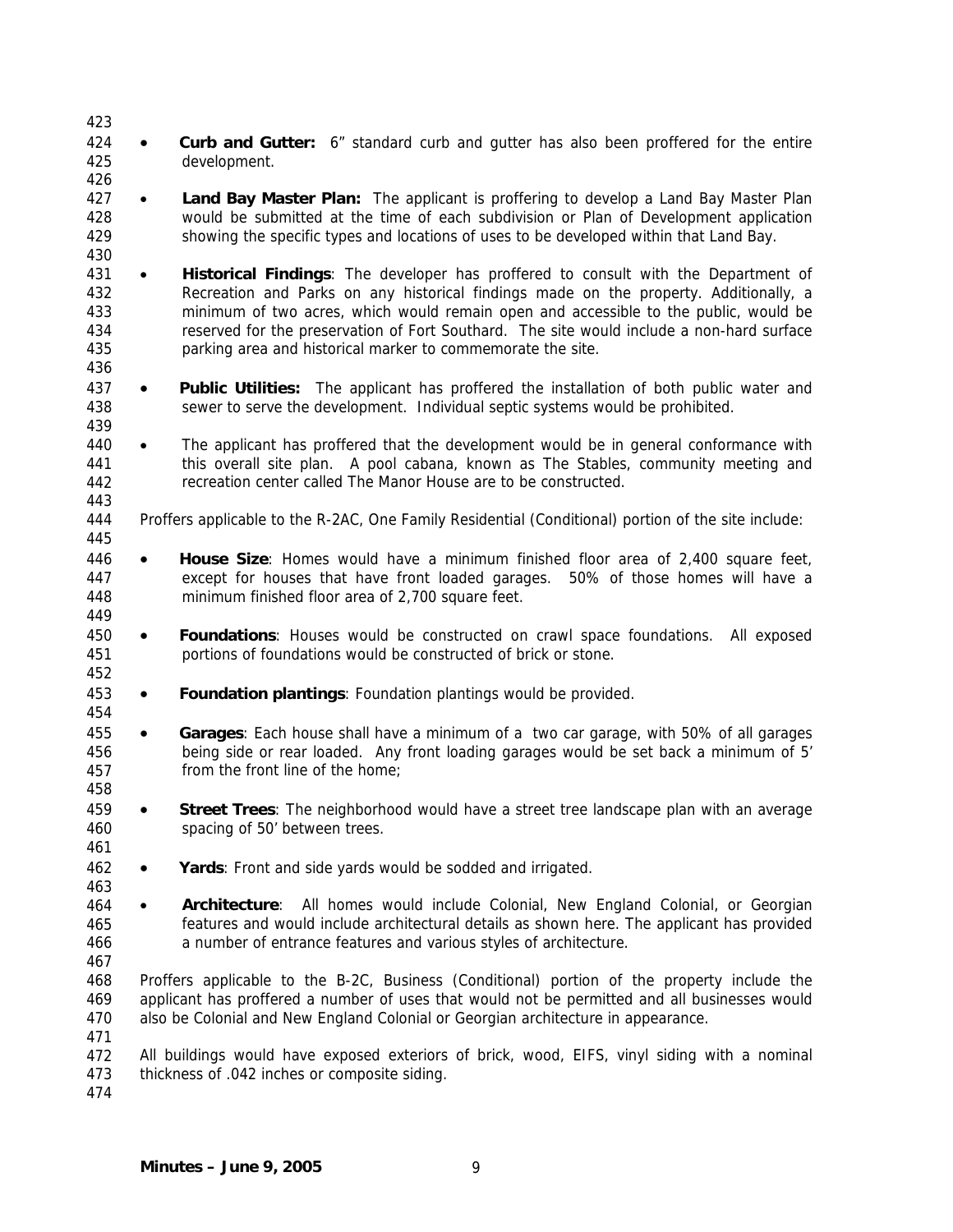- 476 477 478 Roofs would be slate, simulated slate, standing seam metal or textured fiberglass shingles, cedar shake, or concrete or composition shingles. Canopies over fuel islands would be of the same architectural design and materials as the principal building.
- 480 481 • **Refuse containers:** Except for gates and doors, all screening of refuse containers would be constructed of the predominant materials as the primary structure.
- 483 484 485 • **Trash removal and parking lot cleaning:** Trash removal and parking lot cleaning would be limited to the hours of 7:00 a.m. to 10:00 p.m., Monday through Saturday and there would be no outside display of merchandise.
- 486

479

482

487 488 489 490 491 This portion as shown on your screen is slated to be zoned C-1C, Conservation. The only permitted uses would be permitted in that portion are storm water management facilities, ponds, lakes, or passive recreation areas, non-hard surface access ways to Fort Southard, or similar areas as deemed compatible by the Director of Planning would be permitted.

492 493 494 495 Proffers applicable to the A-1C, Agricultural (Conditional) portion would be the same uses in addition to riding club or private non-commercial stables for no more than 15 horses. No horse shows would be conducted. Manure be collected from any stable would be stored on a covered, concrete slab.

- 496
- 497 498 499 • **Permitted Uses**: Only storm water management facilities, ponds, lakes, or passive recreation areas, or similar areas as deemed compatible by the Director of Planning would be permitted.
- 500
- 501 502 503 504 • **Riding Stables**: A riding club or a private, non-commercial stable for no more than 15 horses would be permitted. No horse shows would be conducted. Manure collected from any stable would be stored on a covered, concrete slab.

505 506 507 508 509 510 Additional proffers for the residential component of the project address paved parking areas, utilities, restrictive covenants, and a prohibition on cantilevers. Additional proffers for the commercial component of the project address parking lot and canopy lighting, shielding of mechanical equipment, and public address systems. The applicant has proffered that dumpster pads will be enclosed by materials matching the principal buildings, with chain link fences and staff strongly discourages chain link fence and slat enclosures.

511

512 513 514 515 516 517 The applicant has made a good effort at providing a quality proposal, and staff appreciates the efforts put forth to date. The applicant has hosted a number of community meetings with area residents and has addressed some of the concerns raised at those meeting. Staff would like to point out that the County Code requires 400' between any stable or area for boarding horses and the nearest residential uses, and given the R-2AC, One Family Residence zoning requested, the keeping of horses on individual lots may be precluded depending on the lot size.

518

526

519 520 521 522 523 524 525 Staff is also concerned about the lack of variety in lot sizes and zoning classifications that have been requested. Given the size of the property, opportunities would seem to exist to have a variety that could better delineate the neighborhood and make it a more identifiable destination. At the time staff report was prepared, VDOT and the Traffic Engineer had not had time to review the Traffic Study. We did receive late this afternoon some information from the Traffic Engineer, who I believe is here, that can answer questions related to traffic engineering. I will be happy to answer any questions that you might have.

527 Mr. Vanarsdall - Any questions for Mr. Tyson by Commission members?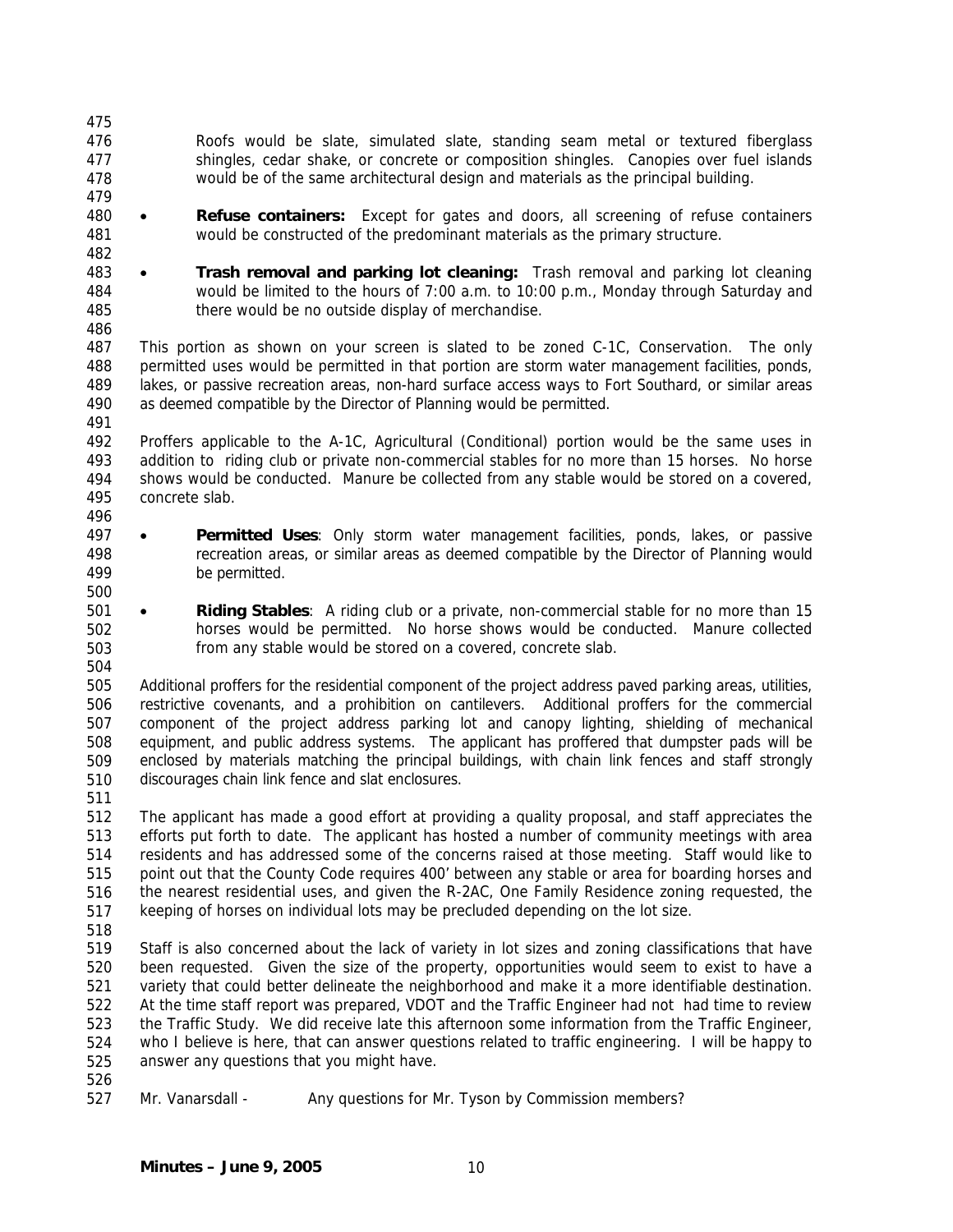529 530 531 532 533 534 535 536 537 538 539 540 541 542 543 544 545 546 547 548 549 550 551 552 553 554 555 556 557 558 559 560 561 562 563 564 565 566 567 568 569 570 571 572 573 574 575 576 577 578 579 580 Mr. Jernigan - Lee, I have got a couple of things. First of all, when you were talking about the overall house density, it was, 650 was the count. You said 679. That figure got thrown in there somewhere before, but it is 650. Mr. Tyson - OK. I was working from the Concept Plan we have before us. Mr. Jernigan - That equates to 1.2 in the density, and we had agreed with Mr. Atack it would be a 650 count. A correction on the house size. You said all of them with front loaded garages would be 2700 sq. ft. Twenty-five percent of them with front-loaded garages and a decorative door can be 2400 sq. ft. The additional 25% is 2700 sq. ft. On lot sizes we had discussed, because of the massive size of this project that we would adjust the lot sizes during the POD. Today Mr. Atack has said that some of these will be smaller lots and some of them will be bigger lots. So in the land bays, we will attend to that at that time. On traffic, I spoke to Mr. Foster yesterday in a meeting and he told me before we had received this report he had read it and we didn't see anything that was erratic, so if there is anybody that has any questions on traffic, we can get him to come up. Mr. Silber - Mr. Jernigan, I think since we've just been given his comments this evening. I haven't had a chance to go through them in any detail. I think it would be appropriate for him to come up at some point during this public hearing and address his concerns or matters that need to be addressed and we can discuss those. I would think that if you feel comfortable receiving this case, I'd like to, at some point in time, have some commitment from the applicant to address these improvements that he feels are important. Mr. Jernigan - Yes, and I didn't want to, I knew the traffic report had been in, but we hadn't received it, and he was late getting it, but I didn't feel that we were going to stop the case. Mr. Vanarsdall - We don't have any opposition or anyone that wants to know anything about the traffic. Mr. Silber - I think it would be appropriate for him to at least address the concerns that he has. They may not be concerns, maybe improvements that are required to accommodate this development. If the applicant is agreeable to those, it would be good to have those on record. Mr. Jernigan - OK, but I don't have anymore questions, Lee. Mr. Tyson - Mr. Chairman, one thing I will point out that I have already spoken to the applicant's legal council about, I think there is a conflict between Proffer 12 and 23, both of them dealing with the 10 ft. landscape buffer along Turner Road, so we will address that, should the case move forward to straighten that issue out. Mr. Vanarsdall - All right. Anymore questions? Thank you, Mr. Tyson. Mr. Jernigan - Mr. Deal, I am going to hear from Mr. Atack first, and then I will have you. Mr. Vanarsdall - We will hear from the applicant first, John. Mr. Jernigan - Mr. Deal is not in opposition, but he wanted to make statements.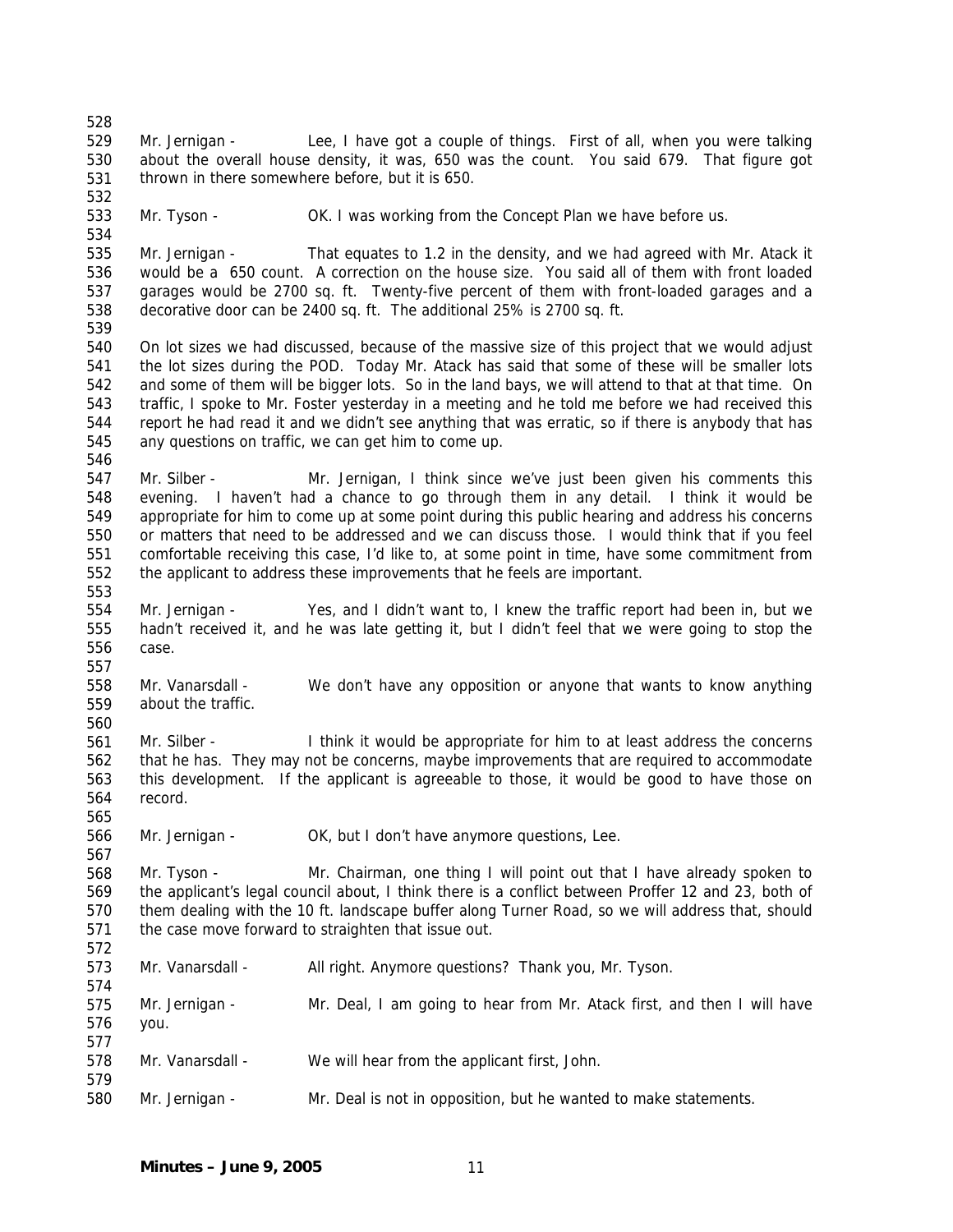583

582

Mr. Vanarsdall - I know, but we have got to hear from the applicant first. Mr. Atack.

584 585 586 587 588 589 590 591 592 593 Mr. Atack - Mr. Chairman, members of the Planning Commission, my name is Bob Atack, on behalf of Atack Properties. Also assisting me is Penny Koch. Mr. Theobald is out of town and Ms. Koch, I believe, will be handling this. As I said, my name is Bob Atack, on behalf of Atack Properties with a request to rezone approximately 600 acres of land from A-1 to R-2AC, C-1C, A-1C, and B-2C, for the development of a community to be known as The Ridings at Warner Farm. Our firm currently has subdivision approval under the existing A-1 zoning to develop some 317 lots. These lots will be served by private wells and septic systems. However, in evaluating the potential for this site over the past few years, we believe that the highest and best use of the property is to create a community rather than a subdivision. This community would be served by public water and sewer, not wells and septic systems.

594

595 596 597 598 599 600 601 602 603 604 605 606 607 608 609 610 611 612 613 614 615 The Ridings at Warner Farm is named after the owner of the property in the 1800s. The Ridings is a master planned community, evoking the images of the great horse farms of Virginia. A massive landscape and entrance median leading to a manor house and community building are patterned after two of Colonial Williamsburg's finest homes, one of which is on the left and right, which is the St. George Tucker Home and Bassett Hall. Amenities include two pools and a cabana, which are to be located behind the 5,000 sq. ft. manor house. Four acres of open space for recreation adjoin the manor house. Picnic pavilions and tot lots are also to be provided. Within the 600 acres of the property, 200 acres will be reserved as additional amenities. Six mile of pedestrian and equestrian trails are being planned for the benefit of the residents at The Ridings. A retail area of approximately 28 acres featuring Colonial architecture will later be developed to support the new community. As described in Mr. Tyson's presentation, significant proffered conditions include a 70 ft. greenbelt along Route 5 supplemented where necessary with species of plantings indigenous to the area. We will not access Turner Road and have agreed to provide natural areas, fencing and additional landscaping within a 15 foot strip. The area of historic Fort Southard will be preserved and made accessible to the public for the first time in 200 years. The master plan, entrance plan, manor house and cabana elevations are all proffered. No more than 1.2 homes per acre will be permitted. All homes must be a minimum of 2400 sq. ft. with some having a minimum of 2700 sq. ft. Homes will include Colonial or Georgian architectural features, and be constructed on crawl spaces. Front and side yards must be sodded and irrigated. Street trees will be planted to add additional quality. Brick would be constructed on 25% of the fronts of all homes.

616

617 618 619 620 621 622 623 624 625 The B-2 uses of development standards are highly restrictive within the retail area. We have met with the area residents at Varina High School Library as well as the Varina Beautification Committee on two occasions. We believe that we have addressed the vast majority of all issues raised by the staff and our amendments to the request. The staff report acknowledges that the subject property offers an opportunity to protect identified historical resources while at the same time allowing for a better lot arrangement than would be possible under the existing agricultural zoning. The Ridings at Warner Farm represents a high quality, low density community, with tremendous amenities, which we believe will be an asset to the area. And I will be glad to answer any questions you may have.

626

628

- 627
- Mr. Vanarsdall Any questions for Mr. Atack?

629 630 Mr. Jernigan - Mr. Atack, the only thing that I told Ms. Koch prior to the meeting was between now and the Board, we would like to see a phasing schedule.

632 Mr. Atack - Yes, sir. She has advised me of that and we will be glad to provide that.

633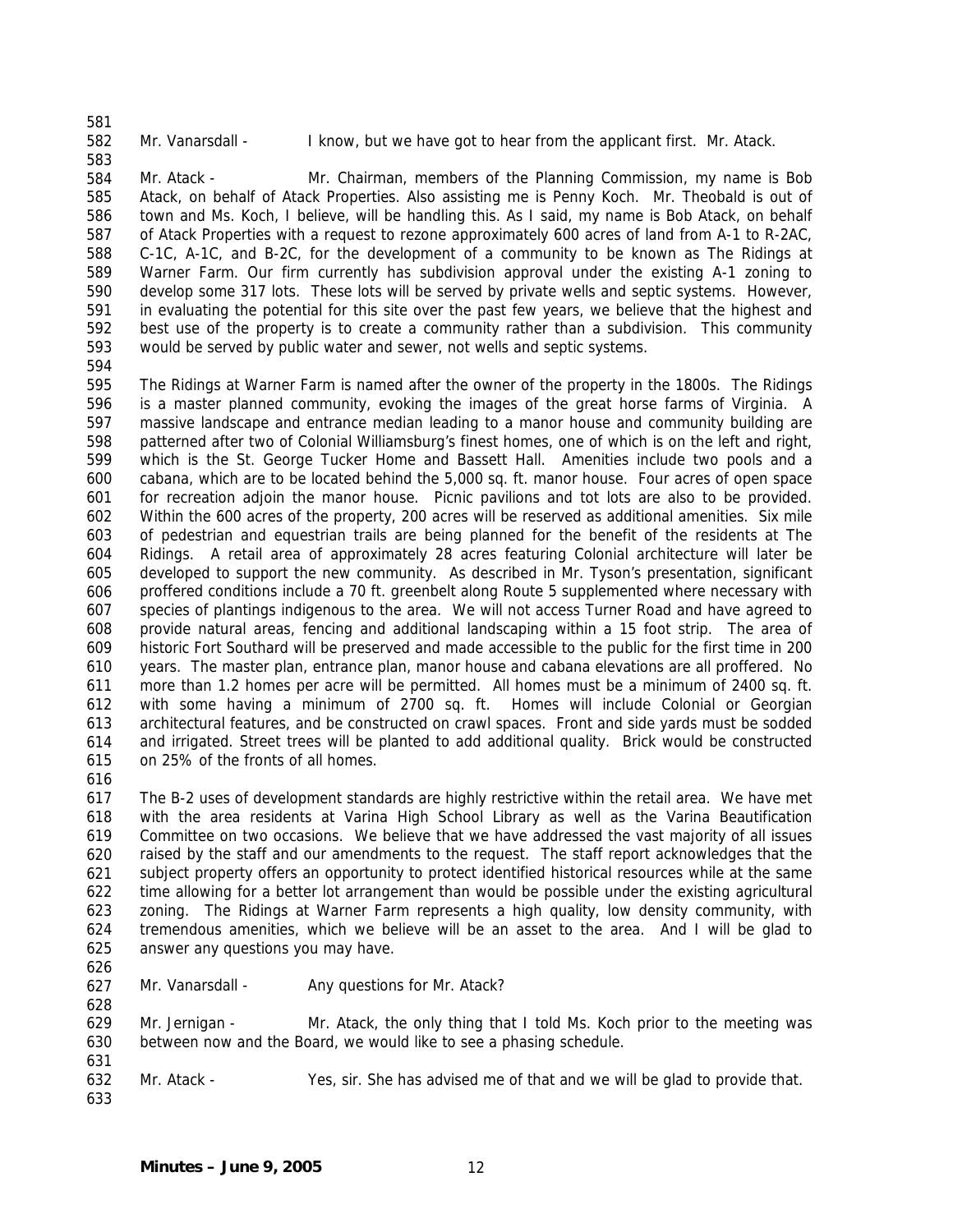634 635 636 Mr. Jernigan - Well, Bob, I think they have worked you over pretty good on this one, so I don't know that I have any more questions for you. I think it is a good looking project and I think it is going to be an asset to Varina.

638 Mr. Vanarsdall - Thank you, Bob.

640 641 642 643 644 Mr. Silber - I have a question, too, if you don't mind. I would second the fact that this looks like a wonderful development. I think it has much to offer, and I think it will be a nice complement to the Varina District. I did have a question or two, I guess, in looking at these proffers. I did also want to ask you, Mr. Atack, have you seen a copy of what has been handed out this evening by the Traffic Engineer?

645 646

647

637

639

Mr. Atack - No, sir. We just received it momentarily.

648 649 650 651 652 653 654 Mr. Silber - I think it would be appropriate for Mr. Foster to come up and explain to us the improvement that he is proposing. You were talking to us about the equestrian aspect of the development and I see that you have added to the development the A-1C zoning. I think one of the reasons for that is, perhaps, the protection of the adjacent property, but also is to accommodate some of the horses you had in mind. I notice there was a proffer No. 40E that dealt with a limitation on the number of horses in A-1. Was there a reason for a limitation? Is that even necessary? They are limiting the number of horses to 15.

- 656 657 658 659 660 Mr. Jernigan - That was me, because by County Code you are only allowed one horse per acre, so I didn't want to have it, and even though these horses would probably be grain fed or whatever, I felt that this is right around 15 acres, that 15 horses was ample. We had discussed that before and if he wants to have more horses, then he may look at redistributing some of the housing that is adjoined to this.
- 661

655

- 662 663 Mr. Silber - But are you saying to me, Mr. Jernigan, that you will limit that to 15?
- 664 665 Mr. Jernigan - Yes, because remember that is still a sensitive area next to Camp Holly, and I felt that that was a good number. I don't want to have 30 horses in there. No.
- 667 668 Mr. Silber - If they want to have 16, they will need to come back and do a proffer amendment.
- 669

675

666

670 671 672 673 674 Mr. Jernigan - No, if they want 16, they will have to put them somewhere else because, remember, that area that is the A-1C area, we designated that to protect the Diamond Springs, and I feel with the 15 acres, 15 horses will be OK, and we have talked to people about that. I don't want to have that much manure dropped in the fields for runoff to Camp Holly. That is the reason we limited the horses. That is protection for the aquifer recharge area.

676 677 678 679 680 681 682 Mr. Atack - If I might comment, Mr. Silber, what Mr. Jernigan is alluding to, this would be a market driven scenario and fortunately, in this area, we have the ability of expandable land through acquisition, and so as I think you have said, 100% correct, if you want to have 16 horses, you'd have to have a proffer amendment and I agree. Mr. Jernigan sounds like he said, "No, you don't need to worry about that, because there won't be a proffer amendment." And I think the expansion is going to be through additional land, not through any proffer reconsideration.

- 683
- 684 685 Mr. Silber - I think the development would be enhanced by the fact that people can house horses within this development. I think it is a real limitation to have a development with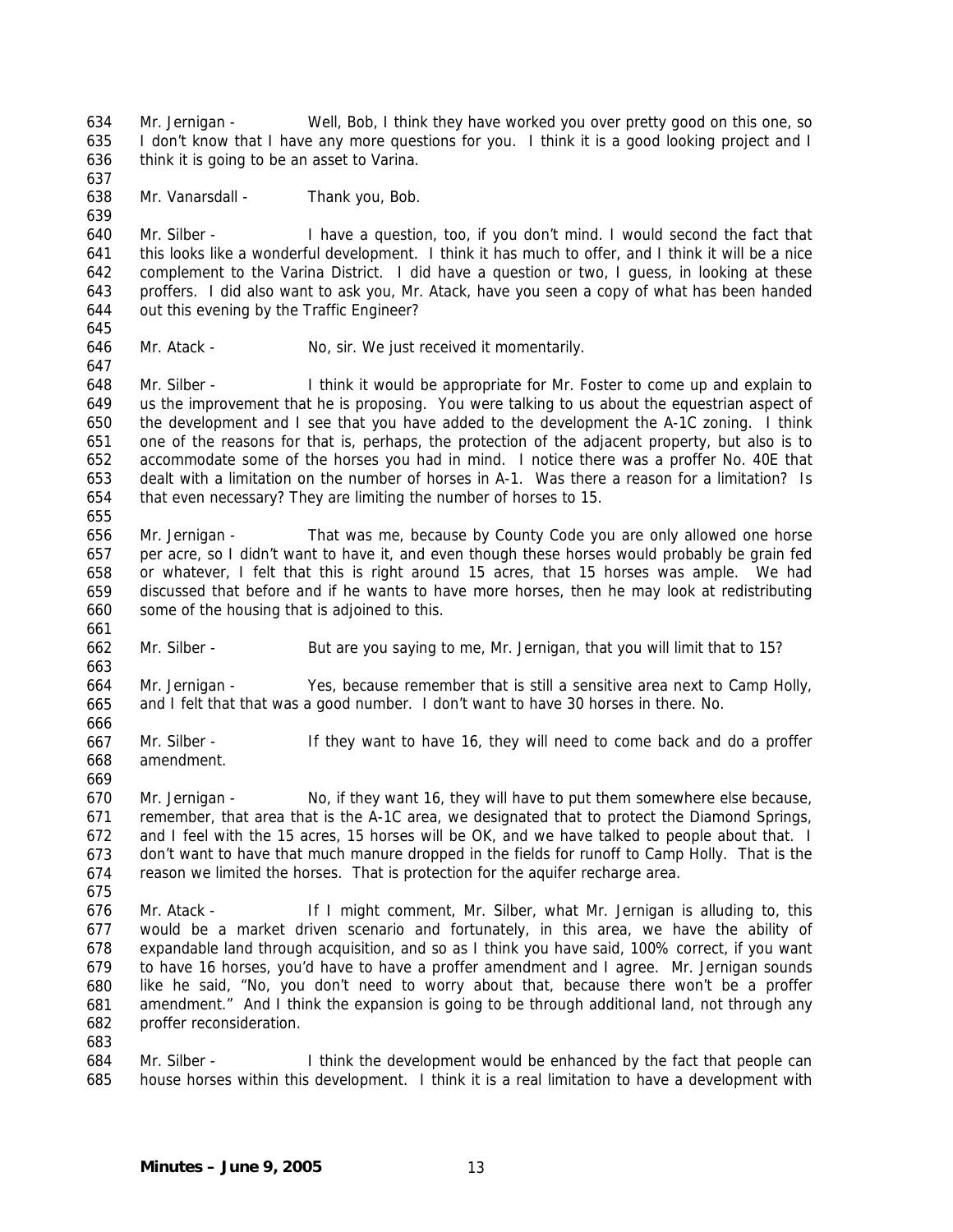686 687 650 units and marketing this as equestrian community, and then limiting the community to 15 horses. To me it seems somewhat contradictory.

688

691

689 690 Mr. Jernigan - Well, he can take some of the area that he has for housing and put horses on it.

692 693 694 Mr. Silber - In fact, the Code may be more restrictive to the number of horses you can have in those residential districts as well. Mr. Jernigan, I understand where you are coming from.

695

704

708

696 697 698 699 700 701 702 Mr. Jernigan - This has been a long process, but I mean, and I told Mr. Dowdy and Mr. Deal and all that the limit is 15, and that is what it is going to be. I mean I can't vary off of that. This deal has been put together through a lot of work, and that is the deal we have reached, and that is what we will have to stick with. Now, if he wants to put some more horses in there, he can take some of the residential area and maybe come back and put them there, but right now we are going to be limited to 15 on that recharge area.

703 Mr. Silber - **OK.** I wasn't aware that was being discussed.

705 706 707 Mr. Vanarsdall - Well, it is something that you can't police anyway. It is not something anybody can keep up with. Nobody is going to check that once a month to see if they have got 15 horses there.

709 710 711 712 Mr. Jernigan - Mr. Deal might. Well, I think that we have come this far on this one, and I think everybody is going to be straight up on it, because the paddocks itself will be limited, the horse stables themselves, will be limited to how many you can take care of.

713 714 715 716 717 Mr. Silber - The only question I had Mr. Atack was the Proffer No. 31 that dealt with some screening of the dumpsters and it says that the gates and doors will be screened by chainlink fence and metal slats. That is a technique we really stopped using many years ago. In our opinion it is not the most attractive screening technique, so that is something that maybe we can talk about between now and the Board meeting.

718

724

727

736

719 720 721 722 723 Mr. Jernigan - Well, that was me again. What would you rather have there? Because I thought, the ones I have gone to, we have, with the brick enclosure, I have seen the slats falling off of them when they put the wooden fence up, because some people don't take care of it. So that is the reason that I had them put the chain link because I know that is not going to fall down.

725 726 Mr. Vanarsdall - What he is getting at is we went to opaque doors years ago, to keep people from looking in it.

728 729 730 731 Mr. Jernigan - You can put the steel rails with it and screw the wood to it, if you want to, but I mean I have been to quite a few sites that have the wooden doors on them and they are falling off.

732 733 734 Mr. Silber - Maybe there is another technique that we can talk about. I think that is one that would be of concern to staff.

735 Mr. Jernigan - OK.

737 738 Mr. Vanarsdall - Anymore questions? Thank you, Mr. Atack. Mr. Deal, do you want to come down?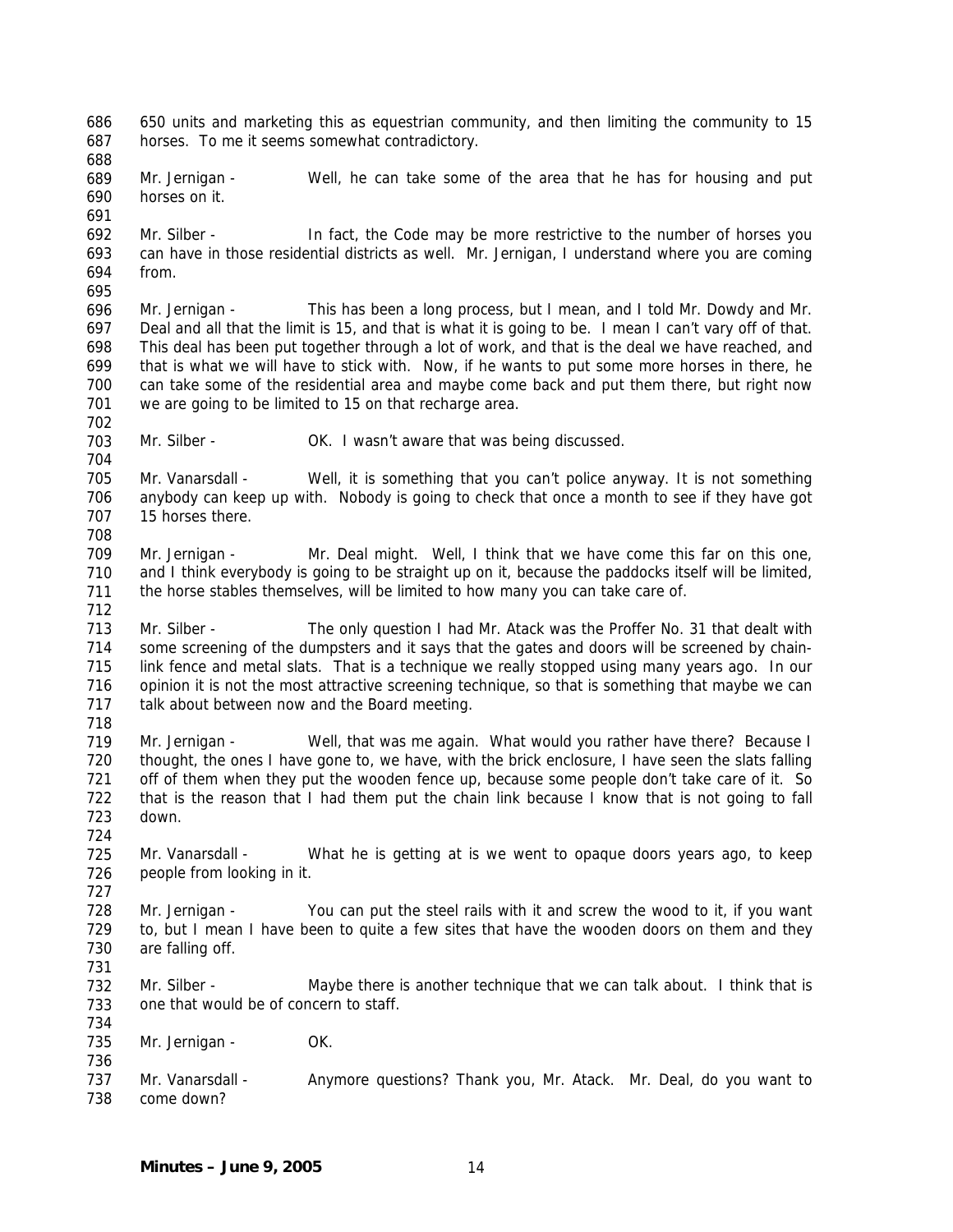741

743

Mr. Deal - Good evening. My name is John Deal.

742 Mr. Vanarsdall - Are you in opposition, John, or do you just want to speak?

744 745 746 747 748 749 750 751 Mr. Deal - We are not speaking in opposition at all. I just want to put a few points on the record. I am John Deal and I represent Camp Holly Springs, Inc. First, Mr. Dowdy wants to very much thank Ray Jernigan for everything he has done in this project. If it wasn't for Ray, we'd have a contest here tonight and Ray, we certainly appreciate it. You brought the parties much closer together. And it is a good development. Anybody would say it is a good development and something we would be proud to have in Varina, but we've got natural resources in Varina, too, to be concerned about, and I have been practicing law for 38 years and I am here tonight addressing horse poop. OK.

752

754

753 Mr. Jernigan - I am glad we got it down to that.

755 756 757 758 759 760 761 762 763 764 765 766 767 768 769 770 771 772 773 774 775 776 777 778 779 780 781 782 783 784 785 786 787 788 789 790 791 Mr. Deal - You've got to call it what it is after 38 years. Lawyers know a lot about it. What I would like to address is to go to Mr. Silber's comment to maybe help Mr. Silber a little bit. If you would, could you put back up on the screen the long area, preservation area, that is going to be on Turner Road because I want to make a point. I think, Mr. Silber, it might help you understand where we are and why we are there. You see the hatched off area on Turner Road, the long rectangle. Right there, on the left. Turner Road. In that area, the aquifer actually surfaces on the ground. When you have rain, the aquifer actually comes out of the ground and then, as water, as the rain goes away and the water goes down, anything that is on top of that ground is going to get mixed in with that aquifer. This aquifer is an extremely shallow aquifer, and what we worked out with Mr. Jernigan and Mr. Atack, and we appreciate Mr. Atack's concessions on this, too, is that there would be no more than one per acre. The reason is with the shallow aquifer where it is, not only there but up where the large, on the 15-acre cross-hatch area is, the horse stable right now is sited to be in the northeastern corner. The reason for that, rather than the northwestern quadrant of that area, but the northeastern quadrant, is that some of that area falls off towards and flows away from the Camp Holly Springs, which is directly south of that hatch mark area, and so anything going on the surface of the ground would go down that far. And what I am speaking about tonight primarily is Camp Holly Springs reserves the right to address the issues raised in the placement and construction of the stables, the manure storage building, and maintenance of the pasture stable and manure storage building. The reason is like right now, it says the manure storage area will be on a concrete pad, a covered concrete pad. Well, that could mean a tarpaulin. A strong wind comes along, blows the tarpaulin off, the rain gets in the manure, the manure turns to water, goes in the ground, and you have got a bad aquifer, and that aquifer right below that area flows 10 and 10s of thousands of gallons of water a day that is pure now, but then would be messed up, but what we are working towards here is getting that squared away and we are very much looking forward to doing that. Hopefully, by the time the POD comes up for the placement of the bond, the manure storage area and that area, by that time we can have some recognized standards of maintenance and care that are drawn by VPI or somebody as to how a stable and a manure storage area should be maintained. What would be proper to do? We have checked into it and right now there are none, and we are hoping that by the time this project progresses and gets to that point, that some kind of standards would be there, going back to Mr. Vanarsdall's comment, but we wanted the record to reflect that we had a concern with that, and what we are hoping can be done is, and we are not hung up on this stable being in the northeastern corner. What we would like to do, and I haven't even had time to talk to Mr. Atack about it, Mr. Dowdy and I discussed this tonight, is to put some test wells along that northern line of that 15 acres to determine where is the best area. It might be the northwest quadrant. It might be the northeast quadrant. We won't know until we can drill, and we've never been able at this point to drill that property to find those answers. And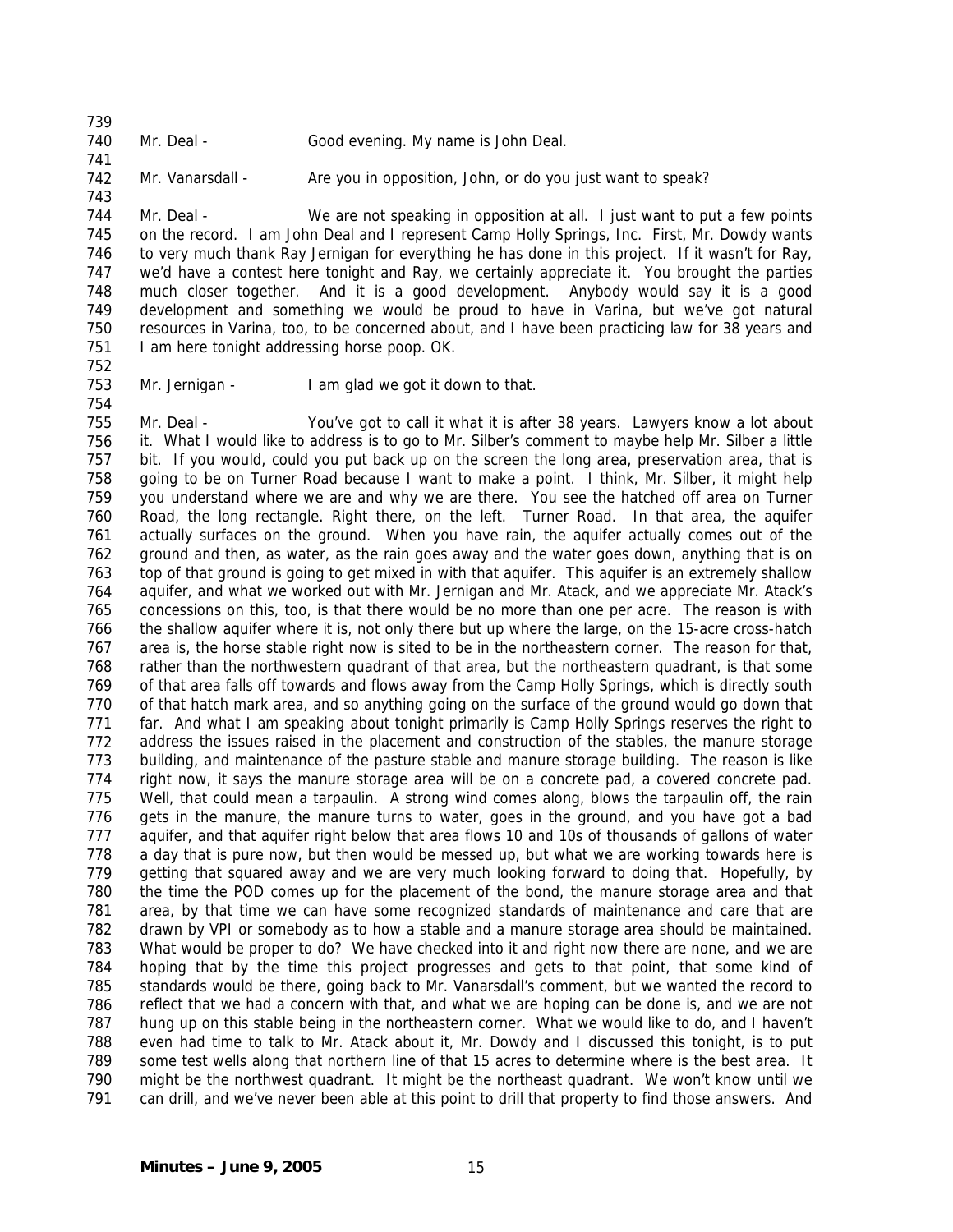792 793 794 795 796 797 798 799 800 801 802 803 804 805 806 another thing, Mr. Silber, when you go more than one horse per acre, there were some people who spoke at the Varina High School on this issue that had one horse per acre, and they were telling us what a job it was to keep that one acre per horse clean, and as free as possible of picking of the horse droppings to get it squared away, and they live right there by it. Lastly, we would also like to, between now and the Board meeting, have, and I will discuss this with Mr. Jernigan or Mr. Donati as to how we would best do this, and with the attorneys, is we want to mention about putting ponds in this area along Turner Road. We are concerned about putting ponds in that road and that area could invade the aquifer by simply digging a pond, because as I said, in that area, and matter of fact, right across that road, there is a man who has a well there and his water level in the ground is something like 15 feet. And when it rains, the water comes up right out of the ground, the aquifer does, and we like the vegetation area there. We have no problem with that at all. We are just concerned about ponds, but I think that is something we can work out before we get to the Board meeting, but I just wanted to put it on the record. I'd be glad to answer any questions you all might have.

807 808

817

819

822

825

827

831

833

Mr. Vanarsdall - Any questions for Mr. Deal?

809 810 811 812 813 814 815 Mr. Jernigan - John, one thing we will have to get worked out. Maybe we will have to change that proffer on the positioning, because if is proffered that it is the northeast corner, it has to be in the northeast quadrant, so maybe we will just say the northern quadrant, which we have in there the time is to be, with the location of such stable generally being in the north quadrant, we will just say the north quadrant of the A-1C parcel, the exact location which to be determined at the time of POD.

- 816 Mr. Deal - That sounds good. I think that is a smart thing to do.
- 818 Mr. Jernigan - We will just change that and have that straight for the Board.
- 820 821 Mr. Deal - That would be the northern quadrant rather than the northeast or northwest. That makes a lot of sense.
- 823 824 Mr. Jernigan - Well, if you are not sure where the northeast or northwest, it would be better.
- 826 Mr. Deal - If we drill, we will know exactly where to put it.

828 829 830 Mr. Jernigan - The POD on the stable has to come back to the Planning Commission, too, so we are going to make sure that it is not going to be a tarpaulin over there. Mr. Atack has assured me it is going to be covered like the rest of them.

832 Mr. Deal - **I** understand.

834 835 836 837 Mr. Silber - I do appreciate your explanation of that. I think my concern was, you know, I understand the storage of manure. That seems to be your concern, the storage of manure, and the impact it may have on Camp Holly Hills.

838 839 840 841 842 843 Mr. Deal - Not only just the storage, but the amount of manure built up in the field and how often is it…the race tracks have this down. Of course, we don't have a race track here. But in race tracks they have it down, when you have got to clean that stable, when you have got to clean the manure storage. All of that is done and it is usually in the conditions of the proffers, but here we don't have a race track, so the law is void of criteria, and what we are saying is we hope we can find some valid criteria to guide everybody to go by.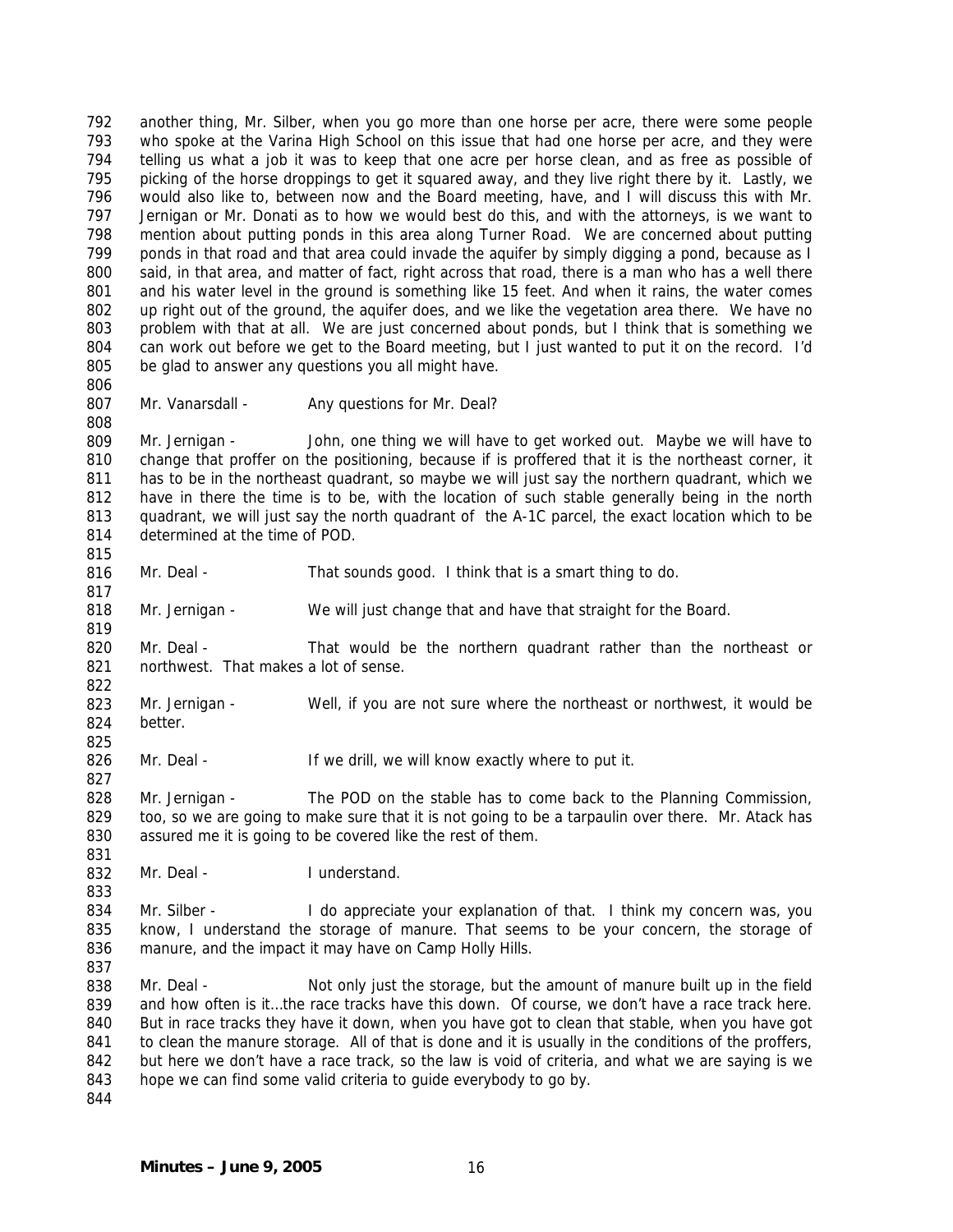845 846 847 848 849 850 851 852 853 854 855 856 Mr. Silber - I think from our perspective, and I understand it and I do appreciate that, and there is some correlation between the number of horses and potential contamination of the springs. That is an important consideration and it seems like it is more a storage of manure concern more so than the number of horses. I think staff's concern is that this is a community built around the desirability of horses, yet it lacks some of those elements. It's almost like building a golf course community and then building two holes. You either want to do it or you don't want to do it. It seems like, if this isn't the place for the horses then let's find another place for the horses, but if this is going to be a community for that purpose, which I think there is probably a tremendous market for, I think it is a great idea, then lets allow for that to take place. I'm just concerned that the proffer is so specific as to the number of horses. There's going to be enforcement issues. There are going to be some challenges dealing with that, but I understand where you are coming from and I'm sure we can work around that.

857 858

862

864

866

868

859 860 861 Mr. Deal - And we will be working about the ponding or whatever may go in this vegetation area on Turner Road. We will get with the attorneys for Mr. Atack on that and see what we can get straight there.

- 863 Mr. Vanarsdall - Thank you, John.
- 865 Mr. Jernigan - Thank you, Mr. Deal.

867 Mr. Vanarsdall - Yes, sir. Come on down. What side are you on?

869 870 871 872 873 874 Mr. Dowdy - I'm on everybody's side. For the first time that I have ever stood before you, I like what's happening, and I just want to say again what John said about Ray. I appreciate all the hard work. Ray has been able to get the engineers from this side and the engineers from this side together and walk over the property. And, Ray was wise enough to say "The lawyers can't come and you can't come Dave." And so he was able to work it out and we are real happy with the way things are going.

875

877

876 Mr. Vanarsdall - We need for you to put your name in the mike there.

878 879 880 881 882 883 884 885 886 887 Mr. Dowdy - Oh, I'm sorry. It's Roland Dowdy, Jr., Dave Dowdy. And I'm the president of Camp Holly Springs. We are enthusiastic about this. We have some concerns, of course, that all of a sudden there may be 50 horses over there and maybe not enough people to keep it clean, but our enthusiasm comes from the fact that this property that is now a farm, and we have no control over the way fertilizer is applied and insecticides and pesticides, all of these things that are inorganic can and harmful. And even things that are organic, which still too much of is not a good thing. So, the encouraging part about this is that this way we think that, at its worse, it still will be better than the existing use. And it is always a pleasure to be able to stand here and talk and feel at ease instead of thinking I'd wished I had gotten a stiff drink before I came in here, even though I don't use it.

888

890

889 Mr. Vanarsdall - It's been a long time coming.

891 892 893 894 895 Mr. Dowdy - But, anyhow thinks so much for everybody efforts. I appreciate it and we are looking forward to anything that we need to work out I think with Ray's help. In fact, with Ray's supervision, we will be able to get all of these little details ironed out and I appreciate it. Thank you.

- 896 Mr. Jernigan - Thank you, Dave, and I appreciate that.
- 897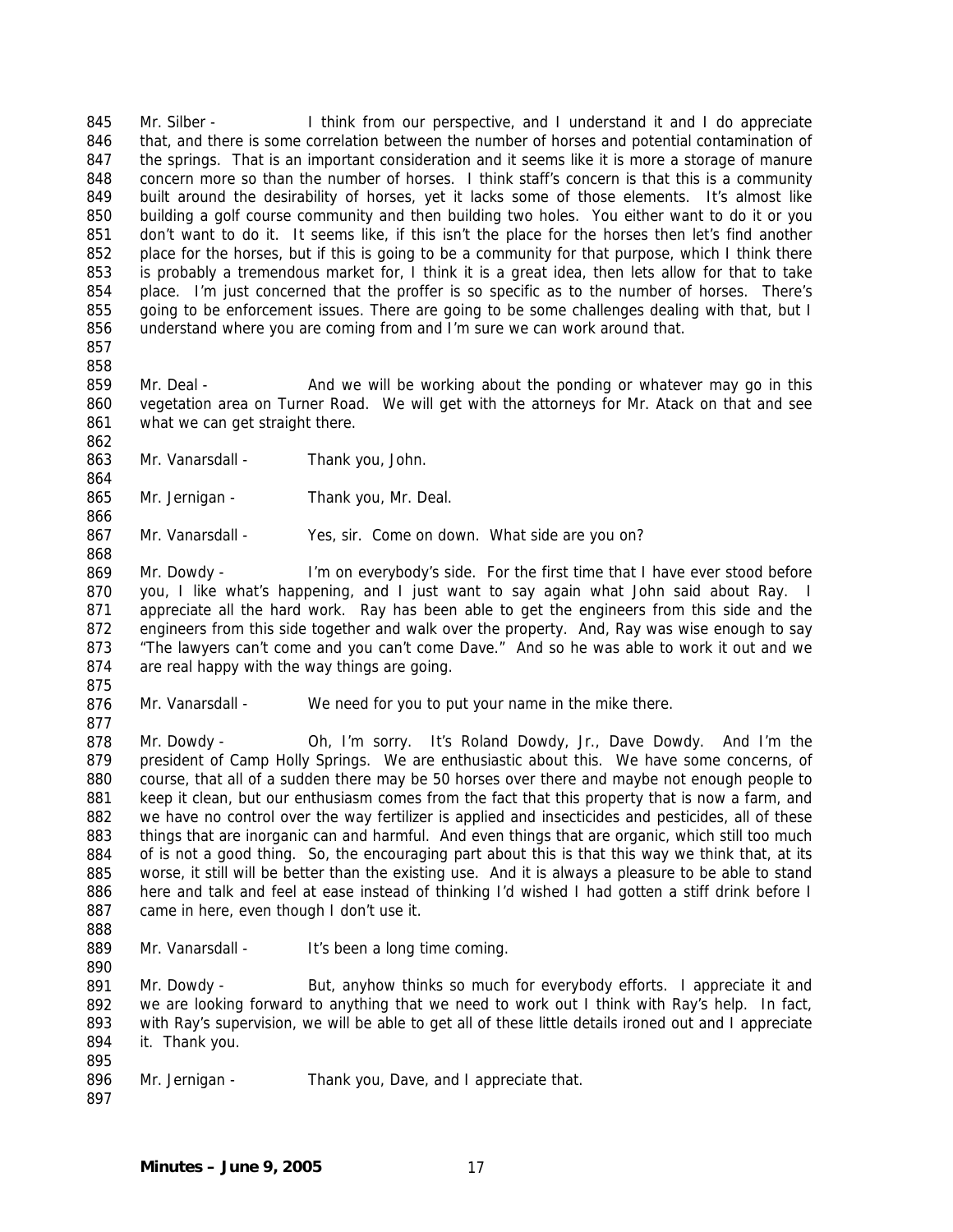898 Mr. Vanarsdall - We are glad to see you smiling and happy tonight.

900 Mr. Dowdy - I'm glad not to have people staring at my back.

902 Mr. Jernigan - Mr. Chairman, do you want to hear from Mr. Foster now?

904 905 Mr. Vanarsdall - Yes. Good evening, Mr. Foster.

906 907 908 909 910 911 912 913 914 915 916 Mr. Foster - Thank you, Mr. Chairman. I am Tim Foster, the Traffic Engineer, with the County. I apologize for getting the comments for the traffic study late. I met with VDOT at 2:30 p.m. this afternoon so we were able to get that done and write this up. As far as the traffic goes, we have reviewed the Traffic Impact Study. We agree with 99% of it, which for a traffic study that's about two inches thick. It's pretty rare on a first case. So, the traffic study was very detailed, it's very good. When we first reviewed this, as a part of the Southerlyn case, we were looking at a site that generated about 27,000 vehicles a day. This site, based on what's proposed, generates about 18,000 of that, but about 2/3 of that is the retail use. During that original study, we stated that we think we can accommodate 1,700 PM peak hour trips from this development in the future. The previous study had a lot more than that. This particular study will have about 1,500 so we were pleased to see that number lowered.

917

899

901

903

918 919 920 921 922 923 924 925 926 927 Essentially, our recommendation for this is that the developer follow the guidelines that are set forth in the study that they submitted. They had a number of improvements, which are really construct left-turn and right-turn lanes at various entrances and we concur with that. We did have two additional improvements we were requesting. One I might be able to strike if I understood correctly. We were requesting that a left-turn lane be placed at Turner Road. However, did I hear correctly that there is going to be no access to this site on Turner Road? If that is the case, we can strike that comment because the Traffic Impact Study shows access to Turner Road. So, once I heard that comment I went back and reviewed it and did some quick calculations and we can strike that comment so that "no left-turn lane will be required at Turner Road" since they have no access to it.

928

929 930 931 932 933 934 935 936 937 938 939 940 The only other additional comment that I would have is that we would require a westbound right-turn lane at Long Bridge. They do not propose that in their development scheme. We would request they put a right-turn lane in there. It's very possible that by nature of the standard improvements they have to make to Route 5, that will be easier enough to be a part of that anyway, but it is not a part of the Study. Other than that, the rest of our comments are standard comments about dedication of right-of-way, which we will get at subdivision stage. We are concerned about some of the narrow roads through the area, but again as with normal development, as we get development, those roads will be widen in front of their property. And the only other thing we would say is that any traffic signals that are needed based on this development, we would request that the developer pay for it. Other than that, we are okay with the study, we are okay with the zoning, and can support it with what I consider minor additions to the Traffic Impact Study that was submitted.

- 941
- 942 943 Mr. Jernigan - Thank you, Mr. Foster.

944 945 946 947 948 949 Mr. Silber - What we will probably recommend, is typical for a development of this type and we get comments from the traffic engineer in the form of a memo or letter, we typically would prefer that the developer proffer that he would make the improvements that are stated in this memo from the traffic engineer. So, between now and the Board meeting we would like to talk to the applicant about that. I would assume that he is agreeable to those improvements since most of those came out of the study that was done by his traffic engineer.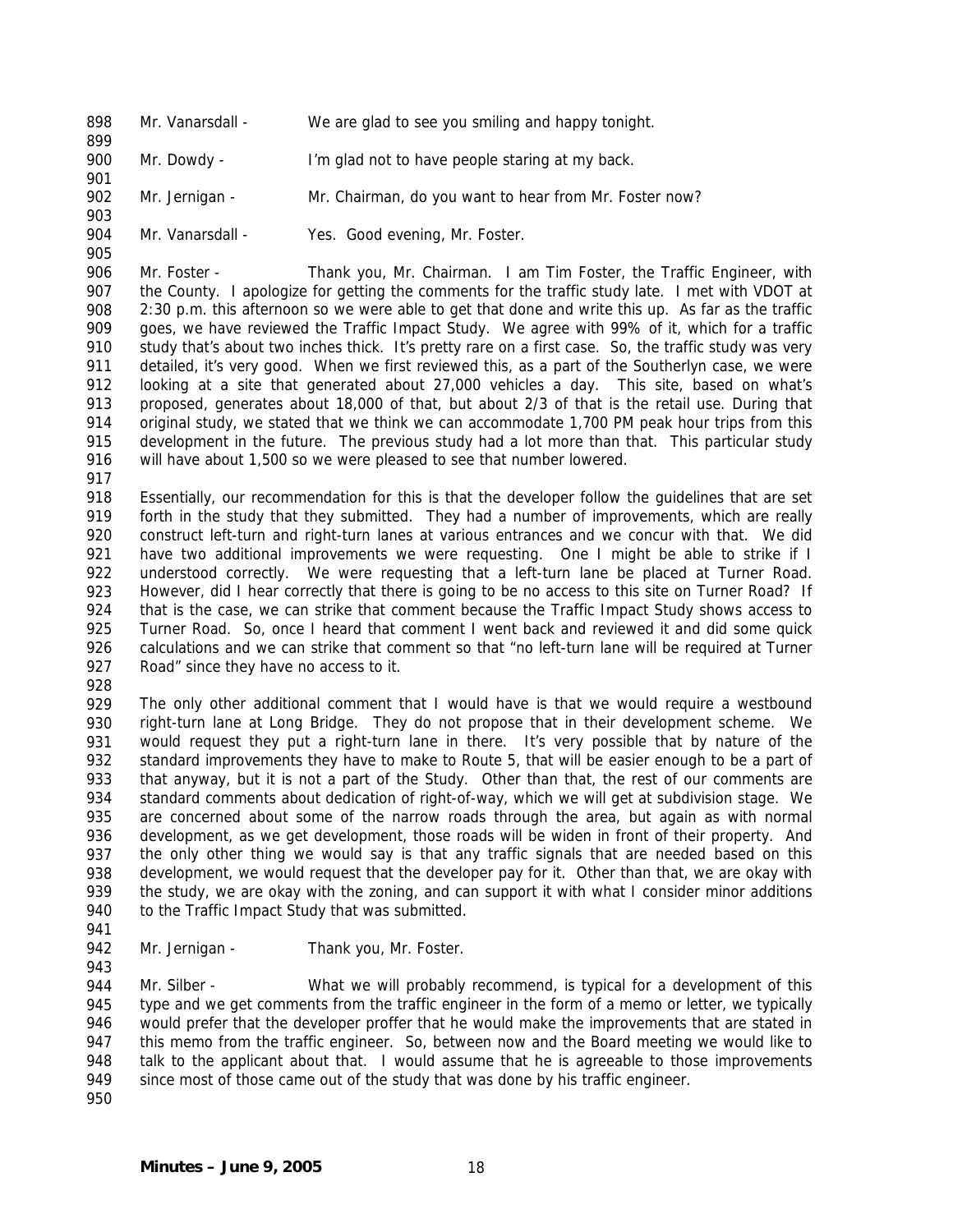951 Mr. Jernigan - Are you okay with that?

953 954 Mr. Dowdy - I might have the opportunity to discuss that with the architect, and it sounds fine.

956 957 Mr. Jernigan - Well, I shouldn't ask you that now because there are too many things to go over, but I mean between now and the Board.

959 960 961 962 963 964 965 Mr. Foster - I have one additional thing that I did not mention. In the Traffic Impact Study, the traffic engineer recommended that there be right-turn tapers built at some of the entrances. We don't approve tapers. We would recommend those be four, right-turn lanes which would be 100-foot long storage lanes and then the taper. So, other than that, except for the right-turn lane, and those tapers, what's recommended in the traffic study is what we recommend.

966 967 968 Mr. Silber - Mr. Foster, if there is no access to Turner Road, and their traffic engineer showed that as part of their calculations, would that then put traffic out at the other access points that could change these improvements?

970 971 972 Mr. Foster - It does, but it doesn't change the improvements. Once I heard that, I actually did some quick calculations and it doesn't change them at all.

- 973 974 Mr. Silber - Okay. There is one segment that would require the four-laneing of a road.
- 975

988

990

992

994

969

952

955

958

976 977 978 979 980 Mr. Foster - That's correct. The Traffic Impact Study recommended that Long Bridge from Route 5, New Market Road, to these, what they call side access four, which would probably be the first major entrance to the site would be four lanes. And, that came straight out of the traffic study, and we concur with that.

981 982 983 Mr. Silber - I have one last comment. Your first bullet says, "Construct westbound right-turn lane on New Market Road at Turner Road." Is that a right-turn lane or a left-turn lane?

984 985 986 987 Mr. Foster - Yes. That came out of the study and we can also eliminate that one. If they are not doing anything to Turner Road, I don't think it's fair to ask them to make improvements there. The first six bullets are actually, nine bullets there, came directly out of the traffic study.

989 Mr. Silber - **Okay. Thank you.** 

991 Mr. Vanarsdall - Thank you, Tim.

993 Mr. Jernigan - Thank you, Mr. Foster.

995 996 997 998 Mr. Vanarsdall - Does anyone else have any questions on this case? If not, we will put it into your lap, Mr. Jernigan. I know you are glad to get rid of it. You've been working on it diligently for months and years. It turned out to be a wonderful case.

999 1000 1001 1002 1003 Mr. Jernigan - Oh, boy. Well, first of all I want to thank Lee Tyson and the staff that worked with him. I mean, Lee was out there with me walking the project all day with the geologist and hydrologist and we just had a good time. But, he has put a lot of work into this case and you can see by the thickness of the proffers that there has been a lot of work that Mr. Tyson had to do on this case. But, I think you, Lee, very much and all staff that was related.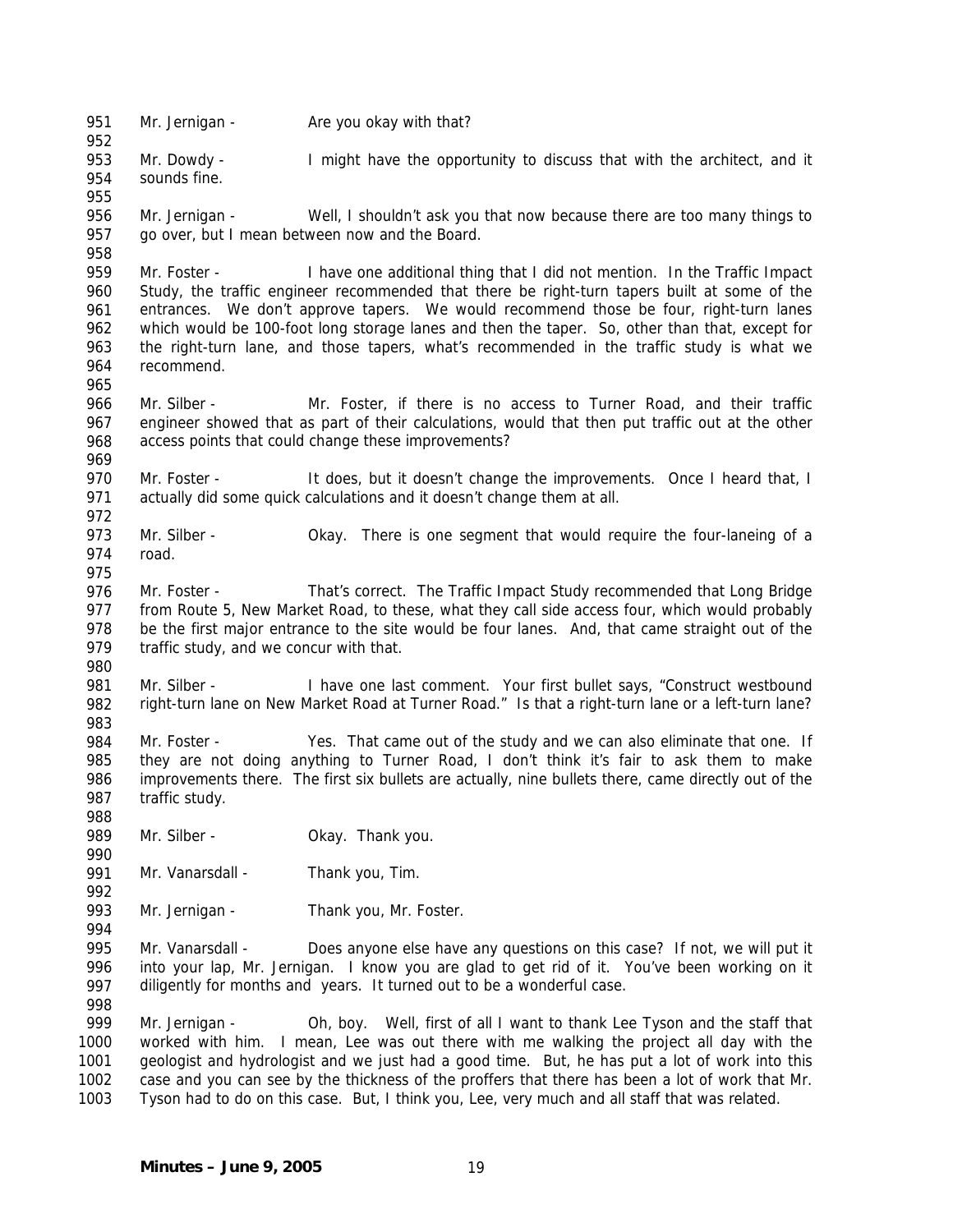1004 1005 1006 1007 1008 1009 1010 1011 1012 1013 1014 1015 1016 1017 1018 1019 1020 1021 1022 1023 1024 1025 When I first started working on this case, my hair was black. So, it's been a while, but this case probably goes back eight years or nine years with its original test for zoning, which didn't make it. But, anyway, through a little hard work with everybody and Mr. Atack helping us out and Mr. Dowdy and we all got together and got in for a common cause and it was amazing. We went out there and spent all day with a bunch of specialist and we came up with an answer. So, I want to thank y'all for letting everybody walk the property, Mr. Atack, and get everything straight. This area is sensitive because of the Camp Holly Springs which is Diamond Springs. And when we went through there with the geologist and the hydrologist, we came up with an area that had to be safe so that there wasn't contamination to the aquifer. That aquifer pumps out on its max day about a million gallons of water and on a slow day probably seven hundred and fifty thousand gallons. So, we wanted to make sure that the area was protected and wouldn't be protected with housing because of using fertilizers and everything else. At first if was a 56-acre tract that we narrowed down to about 14 to 15 acres. And through negotiations that day, with everybody, we figured with an equestrian theme it would be okay to have horses there and that's the reason that I've limited the amount of horses because we felt 15 was safe. They do have droppings out there and we don't have it so much to clean up, but all this, this, if it is an excessive amount can contaminate the springs. So, anyway, that's the reason the proffers are written up like that. Normally, you don't get that intricate into a zoning case that you've got to get there but we did on this case to make everybody happy. And at this point, Mr. Dowdy is happy. Mr. Atack is happy. He gets to use 96% of his property just about and Mr. Dowdy is safe.

1026

1034

1036

1039

1041

1044

1046

1051

1027 1028 1029 1030 1031 1032 1033 Also on this, Fort Southard…. I don't know how many of you all know this but Fort Southard is an entrenchment in there that was used during the Revolutionary War and during the Civil War. And this area will be taken care of. We have discussed with Mr. Atack that they have groups of people that will come in there and take jurisdiction on that and clean it up and get it looking like it's new. But this is a piece that we do need to reserve, you know, for history of America. So, I guess with that, I just want to thank everybody that helped out on this one. And with that, I will ask for approval for zoning case….

1035 Ms. Moore - You will have to waive the time limits.

1037 1038 Mr. Jernigan - Excuse me. I've got to waive the time limits. First of all I want to waive the time limits on the proffers for case C-18C-05.

1040 Mr. Archer - Second.

1042 1043 Mr. Vanarsdall - The motion was made by Mr. Jernigan and seconded by Mr. Archer. All in favor say aye. All opposed say no. The ayes have it. The motion is passed.

1045 The Planning Commission approved to waive the time limits on Case C-18C-05, Atack Properties.

1047 1048 1049 Mr. Jernigan - And with that, I will ask for approval of zoning case C-18C-05, Atack Properties Camp Hill, be sent to the Board of Supervisor for their approval.

1050 Mr. Archer - Second, Mr. Chairman.

1052 1053 1054 Mr. Vanarsdall - The motion was made by Mr. Jernigan and seconded by Mr. Archer. All in favor say aye. All opposed say no. The ayes have it. The motion is passed. Thank you. And thank everybody who came.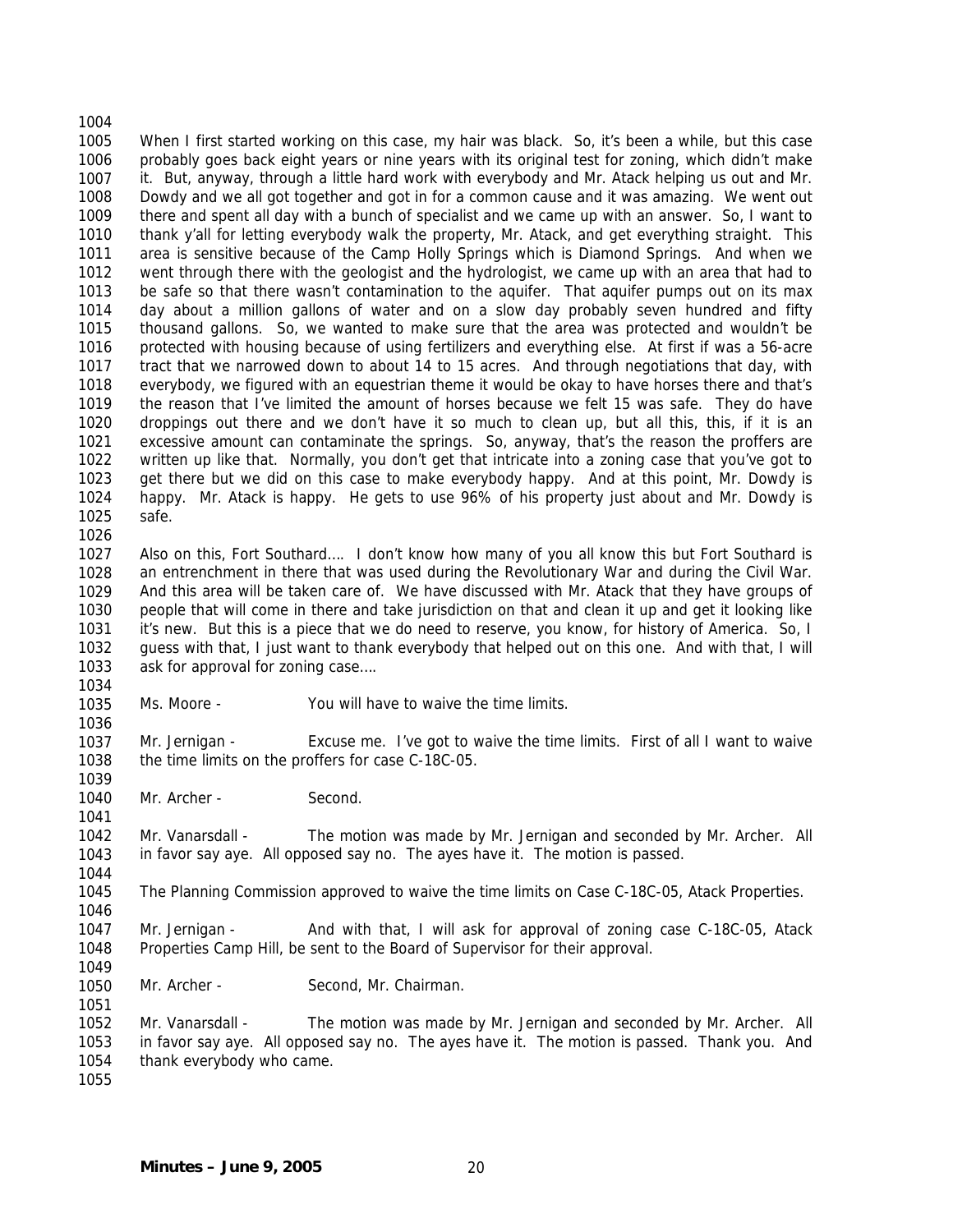**REASON:** Acting of a motion by Mr. Jernigan, seconded by Mr. Archer, the Planning Commission voted 5-0 (one abstention) to recommend that the Board of Supervisors **grant** the request 1056 because it would permit development of the land in an appropriate manner, and the proffered conditions will provide quality assurances not otherwise available. 1057 1058 1059

1061 1062 1063 Mr. Silber - The next request case is C-16C-05, David Campbell, in the Varina District.

1064 1065 1066 1067 1068 1069 1070 **C-16C-05 David Campbell:** Request to amend proffered condition accepted with rezoning Case C-50C-02, on Parcel 823-716-6129, containing approximately 4.5 acres, located on the south line of Audubon Drive and the north line of W. Williamsburg Road (U. S. Route 60) approximately 264 feet west of Trampton Road. The applicant proposes to amend Proffer 12 in order to reduce the amount of landscaping required along the western property line. The existing zoning is M-1C, Light Industrial District (Conditional). The Land Use Plan recommends Commercial Concentration. The site is in the Airport Safety Overlay District.

1072 1073 Mr. Vanarsdall - Is there anyone here in the audience in opposition to C-16C-05, David Campbell? No opposition.

1075 1076 1077 1078 1079 1080 1081 1082 1083 1084 1085 1086 1087 Mr. Coleman - Mr. Chairman and members of the Commission, the applicant is requesting to amend Proffer No. 12 approved with C-50C-02 in 2002 on the recently constructed Airport Self-Storage site (POD-90-02). Approval of this request could reduce the amount of landscaping required along the western property line. The site is zoned M-1C and architectural design and landscaping were important considerations during review and approval of the rezoning and POD applications. Architecturally, the newly constructed buildings are consistent with the quality envision for the site. Due to its location as a gateway to the airport and to Sandston and also due to the length and high visibility of the building walls along the western property line, a substantial landscape buffer along this property is important to enhance the aesthetics and reduce the visual impacts of the building walls. The applicant is proposing to add the following language to Proffer No. 12: Alternative landscaping plans, which meet the intent of such plantings, may be submitted, subject to approval by the Planning Commission under the provisions of Proffer #14.

1088

1098

1100

1102

1104

1060

1071

1074

1089 1090 1091 1092 1093 The applicant has already installed landscaping consistent with a landscape plan submitted to staff. While staff can support the amended language proposed by the applicant, at the time of landscape plan review, staff will recommend supplemental landscaping consistent with an annotated plan that would add 6 Leyland cypress along the western property line.

1094 1095 1096 I do need to point out an error that was in the staff report. The applicant has committed to 16 evergreen trees instead of the 8 evergreen trees listed in the graph on page 3.

1097 That concludes my presentation, I would be happy to answer any questions.

1099 Mr. Vanarsdall - Are there any questions by Commission members?

1101 Mr. Jernigan - You did say that you are recommending approval?

1103 Mr. Coleman - Yes.

1105 1106 Mr. Silber - So, Mr. Coleman, if I understood you correctly, there has been some evergreen trees added to….

1107 1108

Mr. Jernigan - The count was wrong.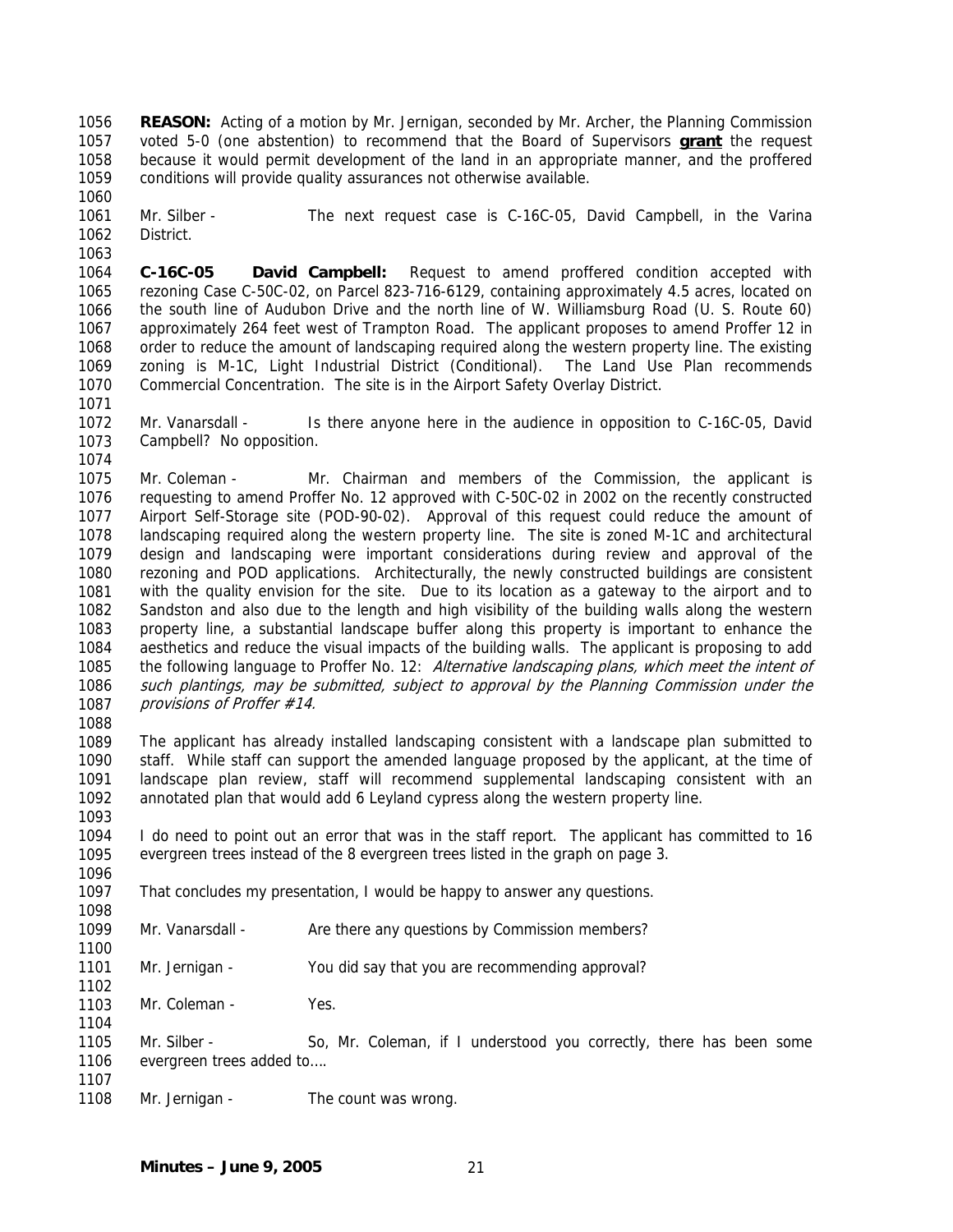1110 1111 Mr. Coleman - He provided 16 and the staff report said he provided 8. Sixteen are installed.

1113 1114 Mr. Silber - Okay. So, is staff recommending approval of the plan as it currently stands and what's planted at the site?

1116 1117 1118 Mr. Coleman - It would be the approval of the annotated plan which would include the 16 plus the six additional plantings.

1119 Mr. Silber - And the applicant is agreeable to that? Well, we can let him speak to that.

1121 Mr. Coleman - I can defer to the applicant on that.

1109

1112

1115

1120

1122

1126

1134

1142

1145

1147

1160

1123 1124 1125 Mr. Silber - So, Mr. Jernigan, if I understand the position, and correct me if I am wrong, then the staff report will be corrected and staff is still recommending a couple more trees along there.

1127 1128 1129 1130 1131 1132 1133 Mr. Jernigan - They want six more trees. Mr. Silber, right now there are 259 plantings on this property. What happened originally, and if you will remember when we started out, I think staff kind of wanted to hide the building because it was the gateway coming out of the airport, coming down Airport Drive and we were going to have this large storage facility. Mr. Campbell spent a lot of money to make this a nice looking building. It ended up with split block all the way down and using standing seam roof on it. When we originally did this, all the plantings were all on the west side. There was no plantings on the east side at all. And that was to hide everything.

1135 1136 1137 1138 1139 1140 1141 Mr. Silber - Mr. Jernigan, let me correct that. I don't think we were trying to hide the building, I think we were trying to compliment the building based on the long length that we were working with. I don't think what is shown here in this picture, and this is only a portion of the building, it's not the whole building, but I think what you are saying is the applicant wants to leave what is currently planted there the way it is, and we don't have great difficulty with that but I think that is a far cry from hiding the building. All we are saying is along this length, several hundred feet of building, we are suggesting six additional plants.

1143 1144 Mr. Jernigan - All right. I will ask him, and we will ask him about that. But, what I am saying is, remember that all of the plantings were on one side of the building.

1146 Mr. Silber - **I** understand.

1148 1149 1150 1151 1152 1153 1154 1155 1156 1157 Mr. Jernigan - Now when we met with them, they said that money wasn't a problem. If they wanted to escrow the amount that roughly the plantings were going to be, they were willing to do that. But, they wanted to redistribute the amount in different types of plantings other than just one thing. Right here (referring to map on the screen) are 52 Red Tip Dogwoods. What they did, they took the existing plan, they spread it out around the building because on the eastern side where the property next to them, which is a lot of wetlands, may never be developed. We didn't want to have it where the eastern side was bare and the western side had all the foliage on it. Like I said, I'll just tell you. You have got 70 of just Inkberry shrubs. Like I said, there are 52 of the Red Tip Dogwoods. It ends up with 259 plantings. But, anyway, staff wants six more evergreens?

1158 1159 Mr. Coleman - That's what we will be recommending. And the landscape plan has been submitted to staff for the Planning Commission review during their POD and subdivision meeting.

1161 Mr. Jernigan - All right. Dave, state your name and everything for the record.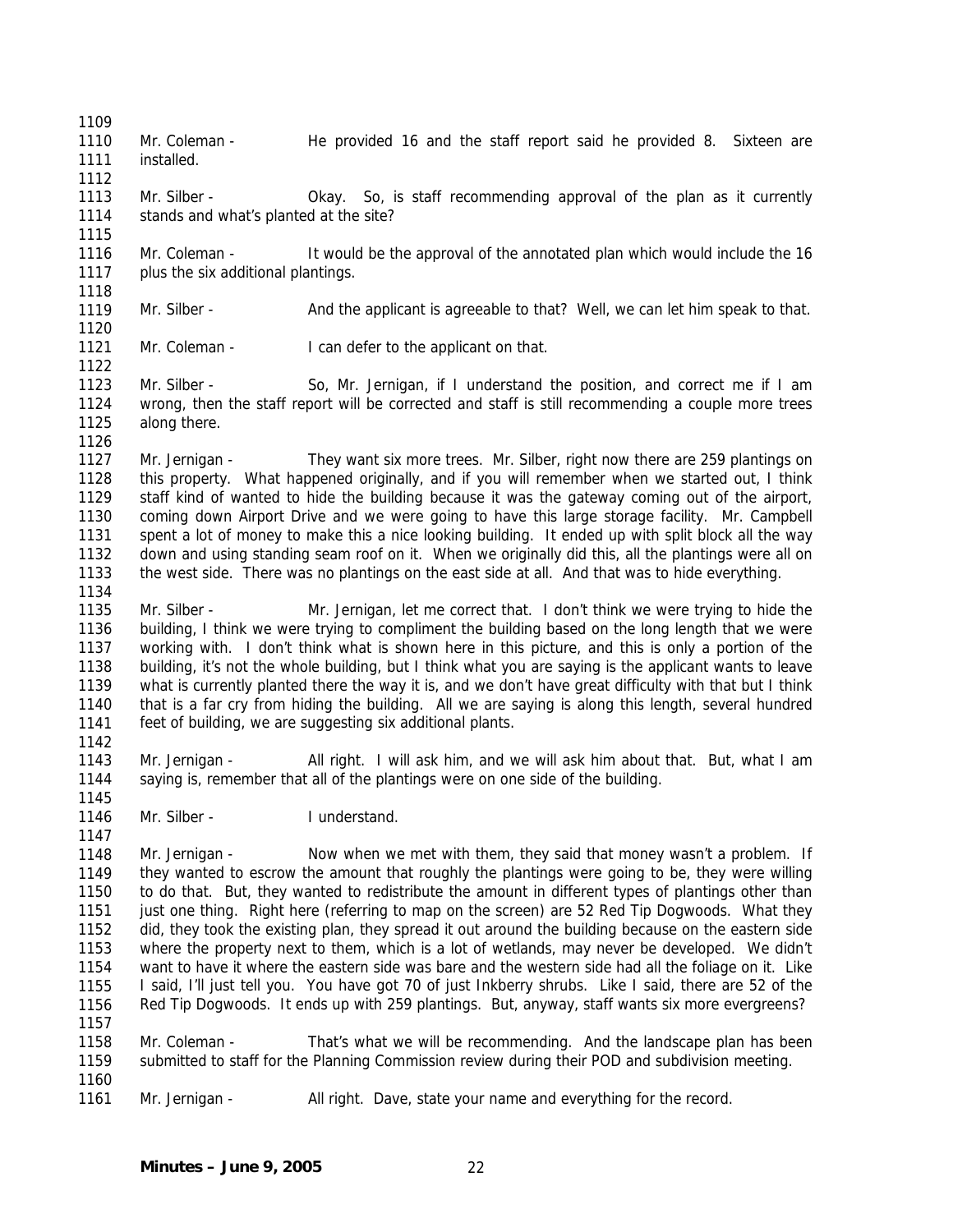| 1162<br>1163                         |                                                                                                                                                                                                                                                                                                   |                                                                                                                                                                                                                                                                                                                                                                                                                                                                                                      |  |
|--------------------------------------|---------------------------------------------------------------------------------------------------------------------------------------------------------------------------------------------------------------------------------------------------------------------------------------------------|------------------------------------------------------------------------------------------------------------------------------------------------------------------------------------------------------------------------------------------------------------------------------------------------------------------------------------------------------------------------------------------------------------------------------------------------------------------------------------------------------|--|
| 1164                                 | Mr. Campbell -                                                                                                                                                                                                                                                                                    | David Campbell, owner of Airport Self Storage.                                                                                                                                                                                                                                                                                                                                                                                                                                                       |  |
| 1165<br>1166                         | Mr. Jernigan -                                                                                                                                                                                                                                                                                    | Are you willing to put in six more evergreens?                                                                                                                                                                                                                                                                                                                                                                                                                                                       |  |
| 1167<br>1168<br>1169<br>1170         | Mr. Campbell -<br>theme.                                                                                                                                                                                                                                                                          | If that's what it takes to get over this, I'll put in six more trees. But, we<br>don't have any Leyland Cypress. They are Arborvitae. I would like to keep the same thing in                                                                                                                                                                                                                                                                                                                         |  |
| 1171<br>1172                         | Mr. Silber -                                                                                                                                                                                                                                                                                      | That's not a problem.                                                                                                                                                                                                                                                                                                                                                                                                                                                                                |  |
| 1173<br>1174                         | Mr. Jernigan -                                                                                                                                                                                                                                                                                    | Is that okay, Tom? Are you all right with that?                                                                                                                                                                                                                                                                                                                                                                                                                                                      |  |
| 1175<br>1176                         | Mr. Coleman -                                                                                                                                                                                                                                                                                     | Yes.                                                                                                                                                                                                                                                                                                                                                                                                                                                                                                 |  |
| 1177<br>1178                         | Mr. Silber -                                                                                                                                                                                                                                                                                      | Thank you, Mr. Campbell, we appreciate that.                                                                                                                                                                                                                                                                                                                                                                                                                                                         |  |
| 1179<br>1180<br>1181                 | Mr. Jernigan -<br>Tom, the next time you are going to take a picture like that, move that<br>County car out of the way.                                                                                                                                                                           |                                                                                                                                                                                                                                                                                                                                                                                                                                                                                                      |  |
| 1182<br>1183<br>1184                 | Mr. Coleman -<br>wall.                                                                                                                                                                                                                                                                            | That's because I backed up and I didn't realize it was in there. It's a long                                                                                                                                                                                                                                                                                                                                                                                                                         |  |
| 1185<br>1186                         | Mr. Jernigan -                                                                                                                                                                                                                                                                                    | Mr. Chairman, I don't have any more questions.                                                                                                                                                                                                                                                                                                                                                                                                                                                       |  |
| 1187<br>1188<br>1189                 | Mr. Vanarsdall -<br>All right, anybody else have any more questions for Mr. Coleman? All<br>right, we'll entertain a motion, Mr. Jernigan.                                                                                                                                                        |                                                                                                                                                                                                                                                                                                                                                                                                                                                                                                      |  |
| 1190<br>1191<br>1192<br>1193<br>1194 | Mr. Jernigan -                                                                                                                                                                                                                                                                                    | Like I said, this ended up being a very nice project and I think that it is an<br>asset to the County. It is the gateway. The airport is right across the street. People come down<br>Airport Drive and see this. But, the plantings that are in there now I think look good but Mr.<br>Campbell is willing to put in six more and we will have this thing straight. So, with that, I will move<br>for approval for the proffer amendment on case C-16C-05 and sent to the Board for their approval. |  |
| 1195<br>1196<br>1197                 | Mr. Branin -                                                                                                                                                                                                                                                                                      | Second.                                                                                                                                                                                                                                                                                                                                                                                                                                                                                              |  |
| 1198<br>1199<br>1200                 | Mr. Vanarsdall -                                                                                                                                                                                                                                                                                  | The motion was made by Mr. Jernigan and seconded by Mr. Branin. All in<br>favor say aye. All opposed say no. The ayes have it. The motion passes. Thank you.                                                                                                                                                                                                                                                                                                                                         |  |
| 1201<br>1202<br>1203<br>1204         | <b>REASON:</b> Acting on a motion by Mr. Jernigan, seconded by Mr. Branin, the Planning Commission<br>voted 5-0 (one abstention) to recommend the Board of Supervisors grant the request because the<br>proposed amendment does not greatly reduce the original intended purpose of the proffers. |                                                                                                                                                                                                                                                                                                                                                                                                                                                                                                      |  |
| 1205<br>1206<br>1207                 | Mr. Archer -<br>far.                                                                                                                                                                                                                                                                              | Mr. Jernigan is doing pretty good. He's got us 15 horses and six trees so                                                                                                                                                                                                                                                                                                                                                                                                                            |  |
| 1208<br>1209<br>1210                 | Mr. Silber -<br>Fairfield District.                                                                                                                                                                                                                                                               | The next request is on page 3. This is C-24C-05, G. Stuart Grattan, in the                                                                                                                                                                                                                                                                                                                                                                                                                           |  |
| 1211<br>1212<br>1213<br>1214         | C-24C-05                                                                                                                                                                                                                                                                                          | G. Stuart Grattan for Commonwealth Home Building Corp.: Request to<br>conditionally rezone from A-1 Agricultural District to R-2AC One Family Residence District<br>(Conditional), Parcel 778-768-4780, containing approximately 4.16 acres, located on the east line of<br>Greenwood Road at Old Woodman Road. The applicant proposes a single family residential                                                                                                                                   |  |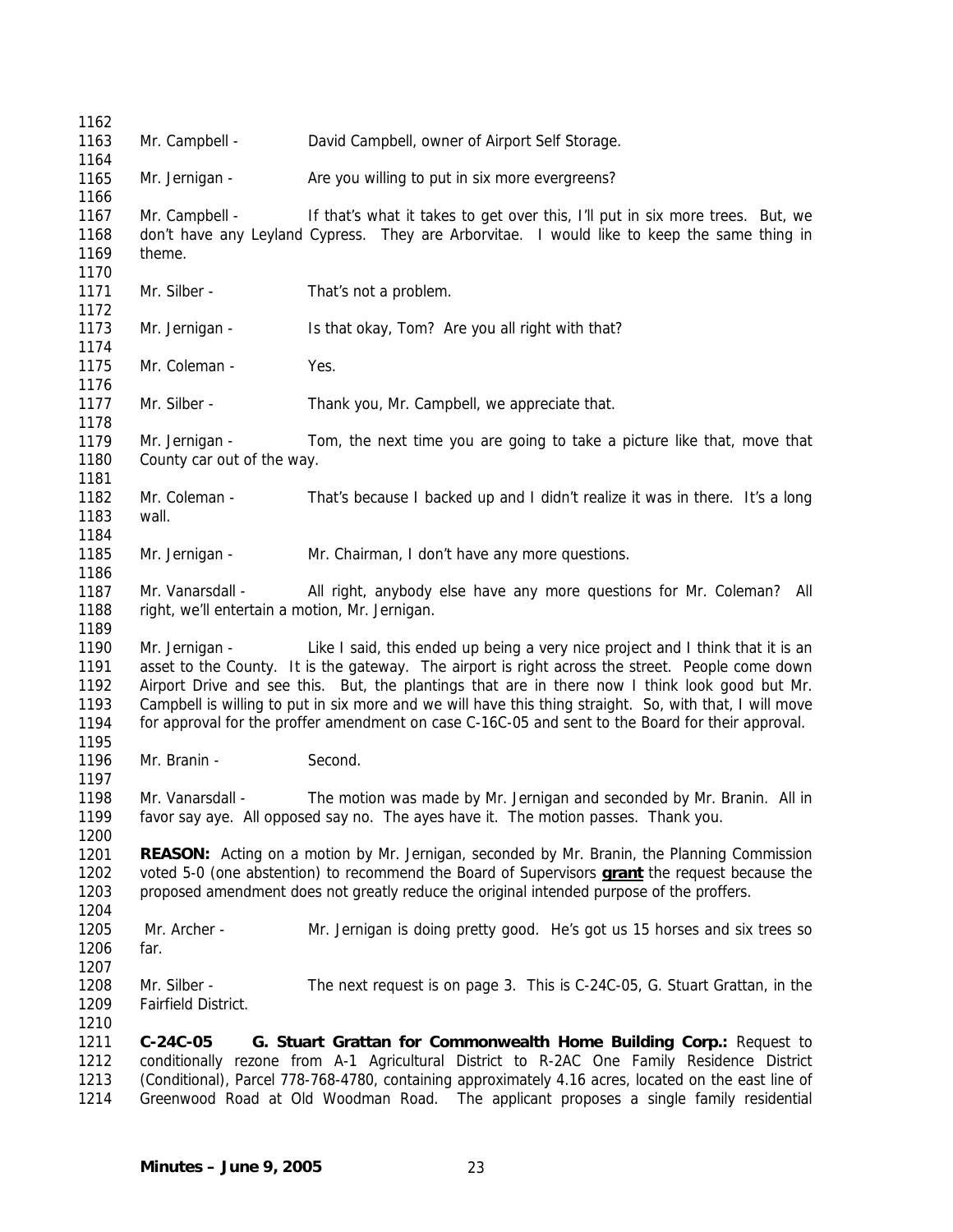1215 1216 1217 subdivision with overall density not to exceed 2.4 units per acre. The R-2A District allows a minimum lot size of 13,500 square feet with a maximum gross density of 3.23 units per acre. The Land Use Plan recommends Suburban Residential 1, 1.0 to 2.4 units net density per acre

1219 1220 1221 1222 1223 1224 1225 Ms. Deemer - Thank you, Mr. Secretary. Good evening members of the Commission, Mr. Kaechele. The applicant proposes as Mr. Silber indicated to rezone approximately 4.16 acres from A-1, Agricultural District to R-2AC, to construct a subdivision of up to nine single-family homes. The Land Use Plan designates the area as Suburban Residential 1, which is 1.0 to 2.4 units net density per acre and the proposed project, at 2.4 units per acre, is generally consistent with the Land Use Plan. The requested single-family use could be a logical continuation of the R-2AC zoning to the south and east.

1226

1233

1235

1238

1240

1242

1246

1248

1251

1218

1227 1228 1229 1230 The applicant has submitted a revised conceptual plan (which is being passed out to you along with revised proffers.) While the conceptual plan is not proffered it does provide a basic design of the road layout and orientation of the houses.

1231 1232 The applicant has submitted revised proffers dated June 3, 2005. The time limits will have to be waived for consideration of these proffers.

- 1234 Major aspects of the proffers include:
- 1236 1237 • Homes would be constructed on a crawl foundation finished with brick or stone and foundation plantings will be provided
- 1239 • There would be no direct access from lots to Greenwood Road
- 1241 • Dwellings would have a finished floor area of no less than 2,000 square feet
- 1243 1244 1245 • Sixty percent of the homes shall have a two-car garage and at least 30% of the homes will have side or rear-loaded garages. Any front loading garages will be recessed at least 5 feet beyond the front elevation
- 1247 • All side facades will contain at least 2 windows
- 1249 1250 • A minimum of two (2) trees measuring at least 2.5" in caliper would be planted in the front yards and sides yards on corner lots.

1252 1253 The revised proffers address a number of staff concerns; however, there remains a few unresolved issues pertaining to connectivity.

1254

1266

1255 1256 1257 1258 1259 1260 1261 1262 As you will note on the new layout, the road within the subdivision abuts the northern property line. In order to ensure that future development can occur to the north without a separate stub street, staff would recommend the applicant provide language in the proffers indicating that no landscaping or common area will obstruct connectivity north of the property. Additionally, staff recommended that the proposed subdivision street be aligned with Old Woodman Road. As the current layout only illustrates the parcel limits, it is recommended that the applicant proffer this condition.

1263 1264 1265 Overall, staff is supportive of the proposed R-2AC for this property. If the applicant could address these remaining issues, staff could support this request. I'll be happy to answer any questions you may have.

1267 Mr. Vanarsdall - Are there any questions for Ms. Deemer by Commission members?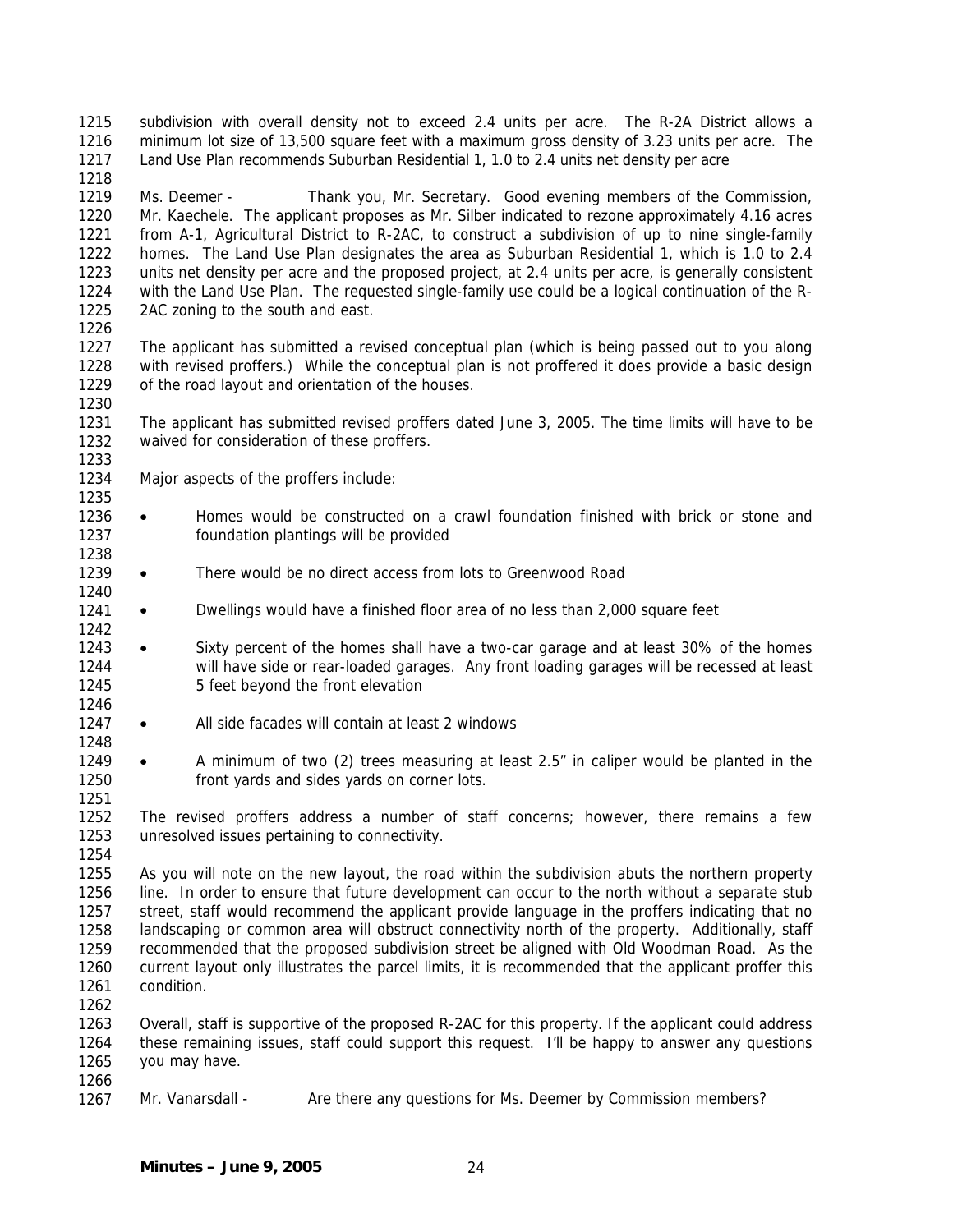1268 1269 1270 1271 1272 1273 1274 1275 1276 1277 1278 1279 1280 1281 1282 1283 1284 1285 1286 1287 1288 1289 1290 1291 1292 1293 1294 1295 1296 1297 1298 1299 1300 1301 1302 1303 1304 1305 1306 1307 1308 1309 1310 1311 1312 1313 1314 1315 1316 1317 1318 1319 Mr. Archer - Ms. Deemer, with the addition of those two conditions that you just mentioned. Would that then serve to get use recommendation? Ms. Deemer - I think that it probably would, sir. We did have some other concerns such as the fact that the lots to the south in Greenwood Glen subdivision are substantially wider than the lots being proposed here. The subdivision to the south are approximately 112 feet wide whereas these lots would be the 80-foot minimum width. However, the applicant has pointed out that their lots are deeper than the lots to the south of them. So, it was kind of a give and take situation. So, I believe if they will make sure to address the connectivity issue to the north so that we can make sure that in the future if there is more development beyond the northern boundaries of this property that there will be the access necessary I think that staff would be in favor of this rezoning. Mr. Archer - Okay, and then the other part would be the alignment with Woodman Road? Ms. Deemer - Right. As you see now on the sketch in front of you, really they have only provided us with the limits of their parcel. And, so, we can't quite exactly see where Old Woodman Road would align. It should be directly across from them, but as we don't have any schematic larger than what is provided to us and the parcel limit it's difficult for us to tell otherwise. Mr. Archer - That's all I have for Ms. Deemer, Mr. Chairman. Mr. Vanarsdall - All right. Does anyone else have any questions for Ms. Deemer? Man From Audience - I have an objection. Mr. Archer - Oh, we have opposition. Man From Audience - We definitely have some questions. Mr. Archer - You will get a chance to ask them, sir. We will need to hear from the applicant first. Mr. Vanarsdall - Mr. Grattan, do you want to come forward. Mr. Grattan - Good evening, everyone. My name is Stuart Grattan with Grattan Associates representing Mr. Mazloom and Commonwealth Home Building Corporation. I would like to address some of the concerns that Ms. Deemer brought up. Regarding the connectivity and such to the north of this, there is…. I can't read the road name, it's Songs Road or something like that, to the north. Mr. Silber - It's Kings Road. Mr. Grattan - I'm sorry, I can't read it that well. There is a road to the north. It's a connectivity to all the parcels to the north. Really, it's not that big an issue I don't believe because they have access from another road there. We do not have a problem in providing connectivity to the north. The problem we've got is we are in discussions now with the adjacent property owner to try to purchase more property and if that occurs then we will be back here trying to rezone that adjacent property and incorporate that into this development. And as a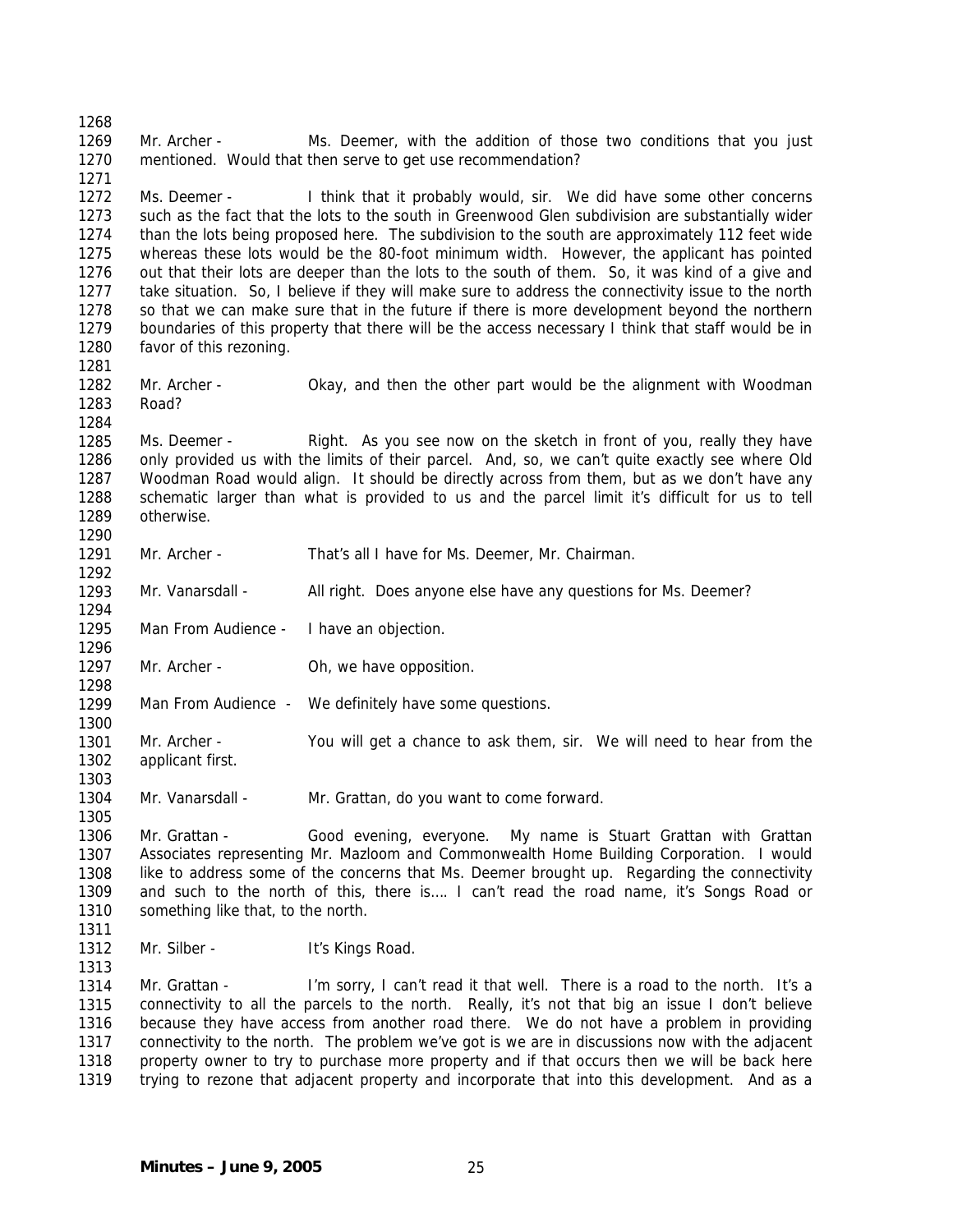1320 1321 result, that's why we are hesitant to proffer a layout on this. As far as aligning with Woodman Road, did I get that name right, Old Woodman Road, excuse me.

1323 Mr. Archer - It is Old Woodman Road, yes.

1325 1326 1327 1328 1329 1330 1331 Mr. Grattan - As far as aligning with that we are willing to do what we can. I think it is going to be tough for us to commit to align to Old Woodman Road if it is actually north of our property line. So, the alignment that we have now is to locate this as far north as we can so that that northern edge of the right-of-way aligns with our northern property line, providing access to the properties to the north. That's the intent of this layout and if we are unsuccessful in purchasing additional properties, this is what we will develop in which it will be developed so access will be granted to the north with the co-linear right-of-way to the property line.

1332

1337

1340

1342

1344

1346

1350

1354

1360

1362

1322

1324

1333 1334 1335 1336 Mr. Archer - Mr. Grattan, couldn't we somehow word the proffer to state that. Staff's concern is that you wouldn't in someway with your layout obstruct the ability to connect and if you are planning on purchasing that property…. Mr. Secretary, could that proffer be constructed so that you could put an "if" in there somewhere?

1338 1339 Mr. Silber - Yes, I think anything is possible. That certainly could be worded that way.

1341 Mr. Archer - Are you close, Mr. Grattan, do you think?

1343 Mr. Grattan - Close to what?

1345 Mr. Archer - Close to purchasing that piece, do you think?

1347 1348 1349 Mr. Grattan - There have been discussions going on, but there have been issues that have occurred in that individuals life that has taken that property off the…. It's not for sell at this time.

1351 1352 1353 Mr. Archer - Well, we don't try to intend to make one case contingent upon purchasing something that you don't own, but if you think you are going to then it would help us if you could word the proffer so that if it didn't occur we would be protected.

1355 1356 1357 1358 1359 Mr. Grattan - I'm probably not as familiar with the ordinance as Mr. Silber is but I'm pretty sure that there is some wording in the ordinance prohibiting spite strips and so on prohibiting access to public roads. Clearly, we are not trying, and have no intention of preventing access of the properties to the north, to this road, hence the layout we have drawn with the edge of the right-of-way aligned with that northern property line.

1361 Mr. Archer We also have a concept plan that is not proffered.

1363 1364 1365 Mr. Grattan - And, right. The understanding of that is not to commit to it, it's just that if we proffer this, and acquire additional properties then we would have to rezone both.

1366 1367 1368 1369 Mr. Silber - Mr. Archer, I think what Mr. Grattan has provided us, with the latest layout, he has the road now on the northern side of his property. I think that takes cares of some of the staff concern. When the road was on the other side of the property it really was going to prohibit access to the north.

1370

1371 1372 Mr. Archer - Do you know, Mr. Secretary, just from your knowledge, how close the alignment is with the other side?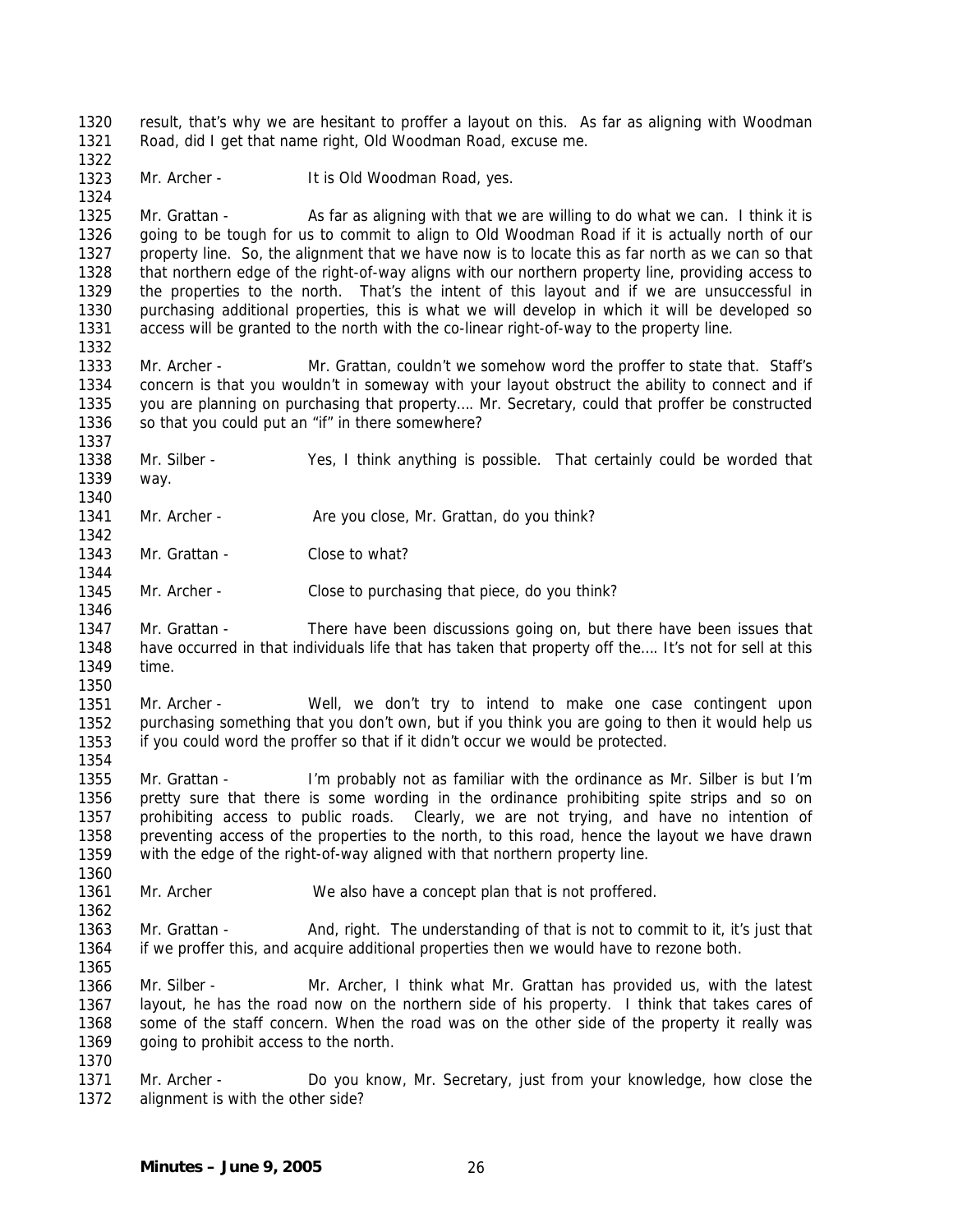Mr. Silber - The alignment that he is showing on this drawing should be very close to the alignment of Old Woodman Road. In fact, I think the traffic engineer will make him align with that. Mr. Archer - Okay. Mr. Grattan - Provided we can keep the improvements on site. Mr. Silber - Provided you can keep the improvements on site? Mr. Grattan - My question is if Old Woodman Road aligns.... Mr. Silber - I understand. It doesn't look that way from this graph. Mr. Grattan - Understood, but I don't want to agree to something that if this picture is drawn incorrectly it would obligate us to something that would render this…. We couldn't meet develop with that condition. Man from Audience - Old Woodman Road don't touch that property, (unintelligible) Road does. Mr. Archer - Mr. Grattan, we have some opposition. If you want to withhold some of your comments until we can hear what they have to say. Mr. Grattan - I'll be happy to. Is there anything else that I can bring up now that would just… or just wait? Mr. Vanarsdall - Anybody else want to ask Stuart any questions? Mr. Archer - I don't think so. Ms. Deemer, was there something else that you need to interject? Mr. Grattan - Do you want to speak to the.... Mr. Vanarsdall - We will speak to the opposition and then we will get back to you for rebuttal. Mr. Silber - Do you want me to mention about the time limitation? Mr. Vanarsdall - Yes. Mr. Silber - I think the Planning Commission is ready to have anyone to come down who may have questions or want to speak in opposition. As you come down, and you may all want to come down closer if you like. Let me just remind you that the Planning Commission's rules and regulations stipulate that there is a limitation to the speaking to ten minutes as a group. The Planning Commission can extend that if they wish. Tonight's agenda is fairly short so they may wish to extend it. But, there is a 10-minute limitation to speak. So, if you would keep that in mind we would appreciate it. Mr. Vanarsdall - Give us your name. Good evening.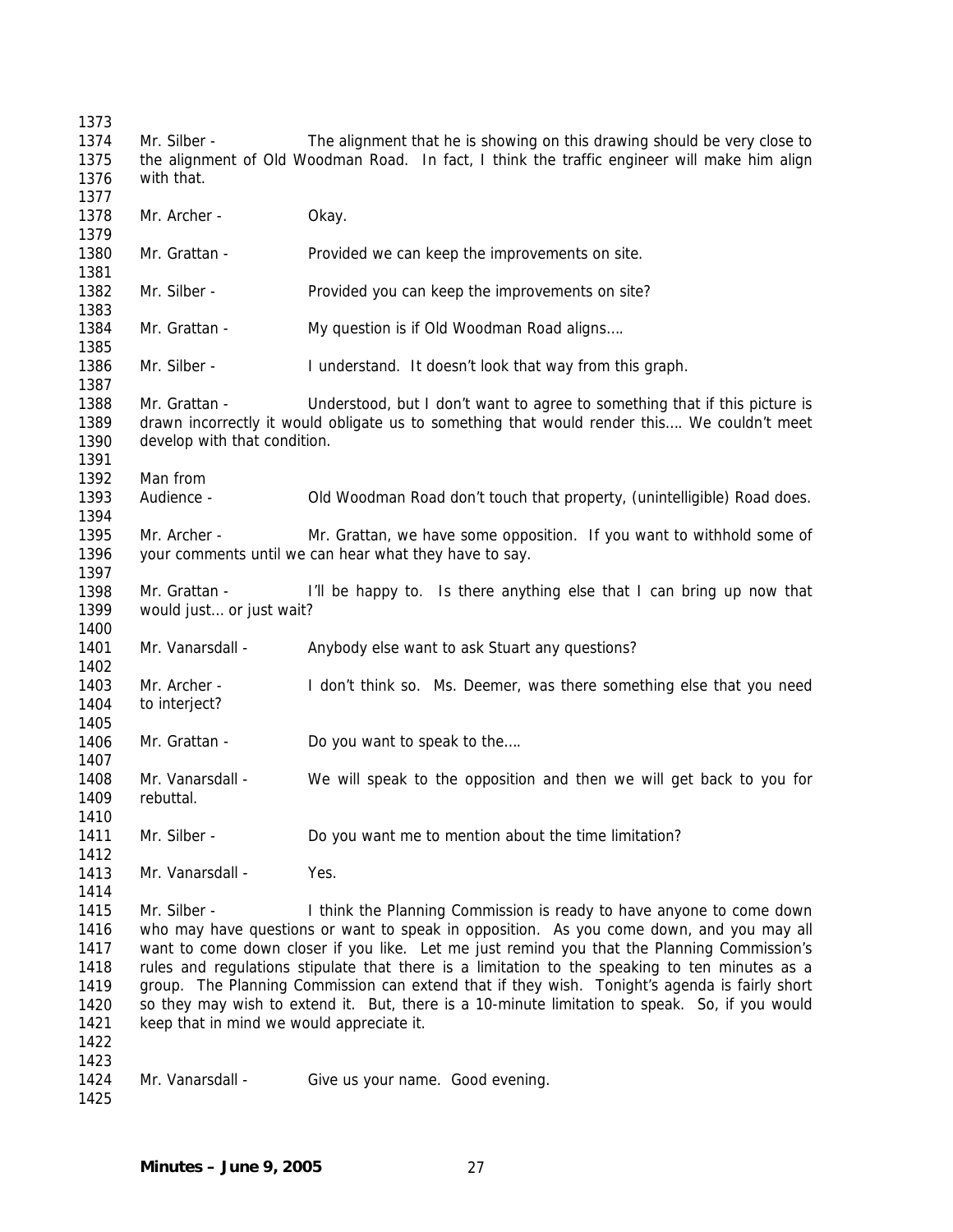1426 1427 1428 1429 1430 1431 1432 1433 1434 1435 1436 1437 1438 1439 1440 1441 1442 1443 1444 1445 1446 1447 1448 1449 1450 1451 1452 1453 1454 1455 1456 1457 1458 1459 1460 1461 1462 1463 1464 1465 1466 1467 1468 1469 1470 1471 1472 1473 1474 1475 1476 1477 1478 Mr. Olson - My name is Eric Olson and I have a home at 1965 Kings Road. My question is, since I have not seen the plans, is that the property you are trying to require, if they purchase it then again this development would be adjacent to my property. We have a high water table in this area. I have a 30-foot, brick-lined well, which I use to supply water to my home. From by experience, they are going to have to either…. The backend of Mr. Jewel's property is quite swampy. So, they are either going to have to supply a drain to make it buildable or increase the grade, which then would flood out a portion of my property. My main concern is the change in the water table which will render my well insufficient for my fivebedroom home. And just by the drawings, they don't indicate any drainage or any contingencies for that purpose. So, that's my concern. Thank you. Mr. Silber - Can you tell me again where your property is. Mr. Olson - Yes. It's on Kings Road and Old Greenwood Road, 1965 Kings Road. Mr. Archer - Can we get somebody to point that out on the map? Mr. Silber - Okay. Can you use the pointer to show us where that's at (speaking to Ms. Deemer). Mr. Olson - That is my property (referring to map on the screen). Bring it down to the other side of Kings Road, that there is my property, yes. Mr. Silber - Okay. To maybe partially answer your question. If this is recommended for approval, if this zoning case was to go to the Board of Supervisors, the Board of Supervisors makes the final decision on the rezoning of this property. The next step would be for them to come in and file a subdivision plat for this property and it is at that time that we will have a better idea as to how this all will be laid out. And at that time, they would also deal with drainage issues associated with this development. Any stormwater runoff that comes from this development will have to be contained within structures on the property and it should not cause any increase and runoff from this property onto adjacent properties. Mr. Olson - Well, I will defer that to some other people who have lived here a lot longer than I have, but there is a considerable water problem in that area. Thank you. Mr. Silber - Thank you. Mr. Vanarsdall - Thank you. Who wants to be next? Mr. Byers - My name is John Byers. I would like to know where that road is going to be put in at. If it is not going to be off of Kings Road, where is it going to be off of? Mr. Silber - Ms. Deemer has a plan that shows where that proposed road would be. Ms. Deemer - The road would come right in (referring to map) here is the edge of the property. Here is the rectangular part of the property and the road would come then off of it. It would come in right here. Mr. Silber - The road would be a cul-de-sac road, sir, that would come off of Greenwood Road. Mr. Archer - The north side of the property.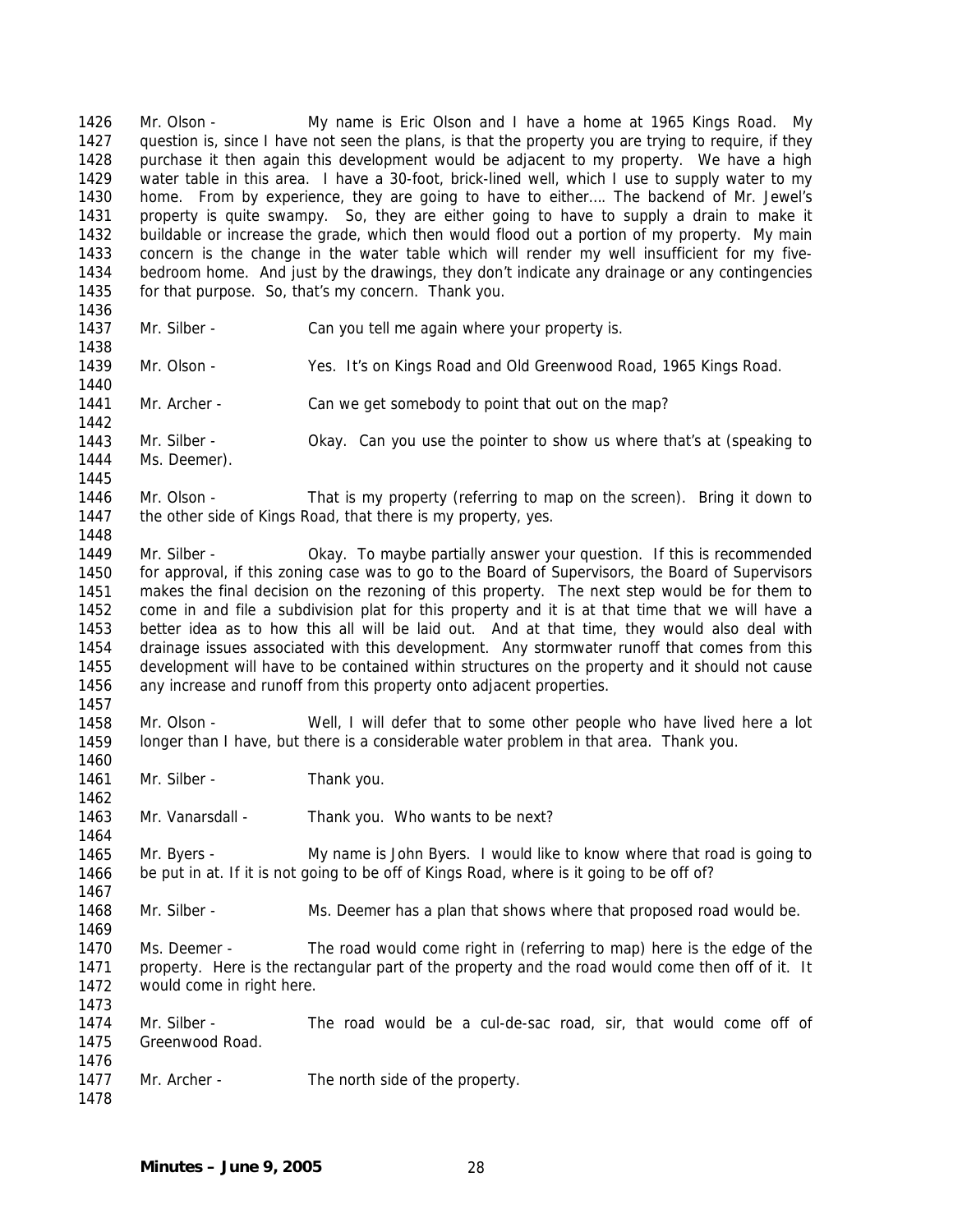1479 1480 1481 1482 1483 1484 1485 1486 1487 1488 1489 1490 1491 1492 1493 1494 1495 1496 1497 1498 1499 1500 1501 1502 1503 1504 1505 1506 1507 1508 1509 1510 1511 1512 1513 1514 1515 1516 1517 1518 1519 1520 1521 1522 1523 1524 1525 1526 1527 1528 1529 1530 1531 Mr. Byers - And that property is that wide back there? Ms. Deemer - Yes. Mr. Byers - It is? Ms. Deemer - Yes. Mr. Byers - You go back there and measure it. I've been living there for 39 years. That property goes into a peak just like this, right behind me. That's why I'm looking at that drawing. That drawing is not right. Cause I can go out there and show you every line of it. Mr. Archer - Sir, it would have to fit or they couldn't build it. Mr. Byers - It's not that wide back there. It comes in on a peak, like this. Mr. Silber - The plat that we have, as a part of the County records and has been submitted by the applicant, the back property line is squared off and it is 211 feet wide at its deepest point. Now, we can show you that plat. But, as Mr. Archer indicated they would have to be able to meet the zoning requirements and road width requirements in order to get that in there. If it is not wide enough the County will not let them subdivide that property. Mr. Byers - The road comes down behind me like this, the line does, and these houses built over here where Wilton built, goes over like this and goes down. I have walked every piece of it. And there's a graveyard out there. Anybody knows where that's at? Mr. Silber - I'm not aware of where it's at, no, sir. Mr. Jernigan - Has this property been staked, Mr. Grattan? Mr. Byers - I can tell you a whole lot about that property. There is a graveyard out there too. Mr. Grattan - Mr. Jernigan, it has not. We have compiled this map from the plat of record and pulled up adjacent property adjacent maps and fit this together. We have not had anyone in the field to actually verify that boundary. That's why it is here. There is some verbiage they used when we submitted the legal descriptions as it was unverified. Mr. Vanarsdall - All right. Who wants to be next? Mr. Johnson - Hello. I'm Jeff Johnson. My wife and I have the property over here. The question that I have, primarily, is when you talk about lining up the road with Old Woodman, you've got Old Greenwood Road that shoots off right here and that would be our, our home faces Old Greenwood. You are looking at an intersection now that will have…. All of those roads will come together you couldn't really separate that intersection. Old Greenwood from Old Woodman to whatever the new road would be. It will be about a five-way intersection there when you count Greenwood Road in. I'm not sure…. Basically, when I walk up Old Greenwood Road and walk across Greenwood I'm on Old Woodman. If you want to line something up with Old Woodman, you've already got Old Greenwood aligned up with it. I really don't know how that is going to shape out and I would be interested in seeing that a little bit better before anything went forward. The access I can see but like Mr. Olson I'm certainly concerned with drainage problems. We have lived out there for about 12 years and our home is over 100 years old. It was a farm in my wife's family before that. We know now that there is property out there that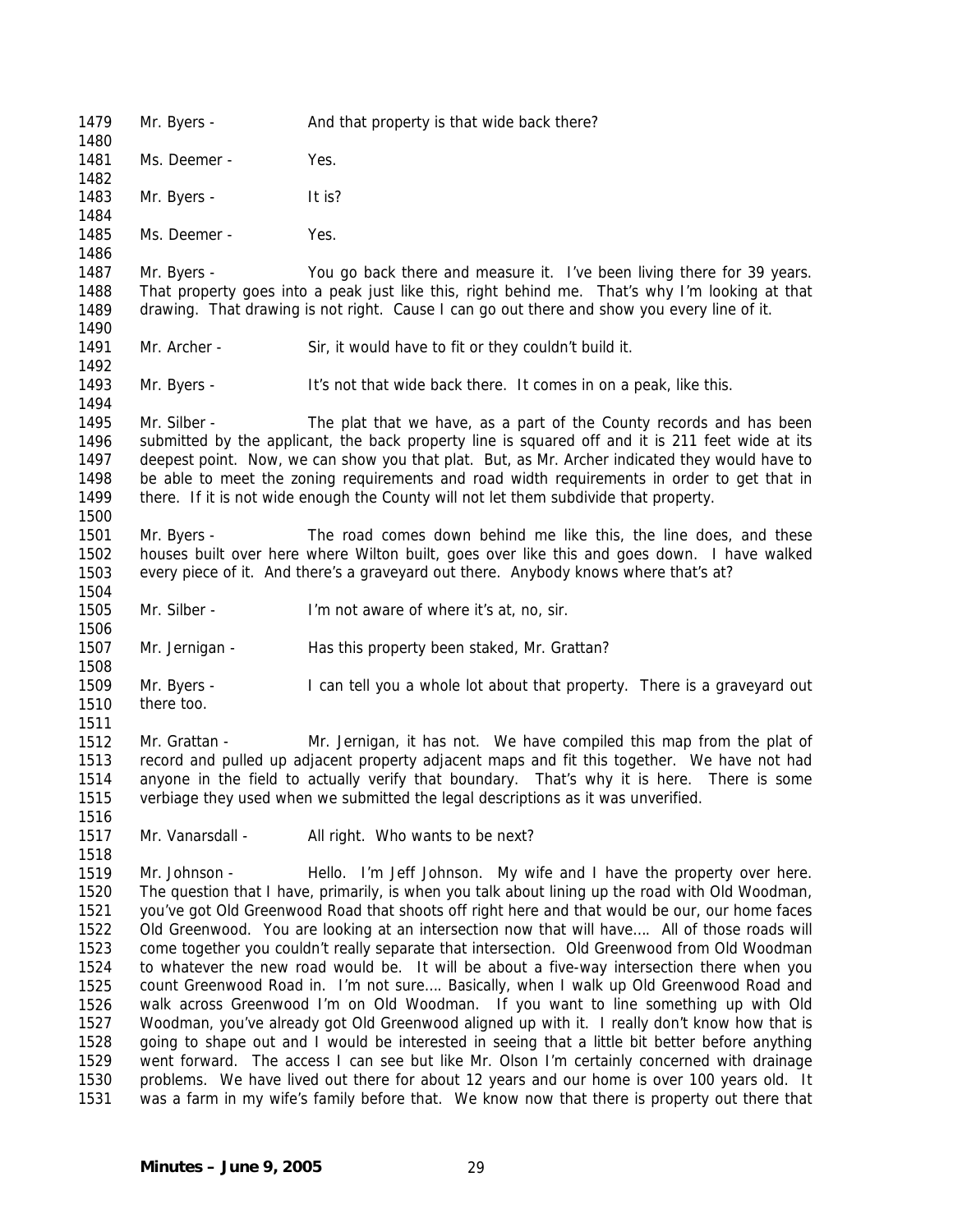1532 1533 1534 1535 you would sink two feet in, in water that used to have structures standing on it. It's between Greenwood Road and I-295 and other improvements out here we have a lot of problems with drainage and we would be very interested in anything that goes on out there that might bring more water, more flooding to the area, if you will. Thank you.

1536 1537 1538

1562

1564

1566

1568

1570

1572

1578

1580

Mr. Archer - What is your name again, sir. I'm sorry?

- 1539 1540 Mr. Johnson - It's Jeff Johnson.
- 1541 1542 Mr. Archer - **Okay. Thank you, Mr. Johnson.**

1543 1544 1545 1546 1547 1548 1549 1550 1551 1552 1553 1554 1555 1556 1557 1558 1559 Mr. McPherson - I'm Dunkin McPherson. I own all the property on the other side of Greenwood Road. Actually, my property line is from Old Woodman on up Greenwood. I would use the mouse but I am computer illiterate. That's my main concern too is the ground water. I mean we are…. They are all on the other side of Greenwood, I'm on the low side. The back of my property line is actually I-295. It's like living in a swamp and every time they build more houses, like the subdivision directly across the street from me that's existing now, the runoff, and we don't have adequate drainage ditches along the roadways and the properties now. At the very end of Old Woodman there are a set of culvert pipes that goes underneath the Woodman Road ramp off of I-295. Those culvert pipes are almost 18 inches higher than the road surface. Then the Old Woodman where it's cut off by the ramp, backs up with water every time it rains. The land is just so over saturated now and there's nowhere for it to go and you start covering up more ground space with additional roads, additional lots, additional houses, additional driveways whatnot, where is that water going to go? And I agree with them. I don't have to deal with the traffic situation on that end because my property runs up farther, but to align that proposed road with Old Woodman, I don't see how anybody is going to get in or out. It's going to be one, two, three, four, five different directions at one intersection. Those are my main concerns.

- 1560 1561 Mr. Archer - Mr. McPherson, can you point that out. I'm looking at my map and I don't see five intersections. I see Old Greenwood….
- 1563 Mr. McPherson - This is Old Woodman (referring to map) and Greenwood runs….
- 1565 Lady Speaking - This is Old Greenwood and then we are....
- 1567 Mr. McPherson -Right.

1569 Mr. Archer - It looks like it is a couple of blocks away.

1571 Mr. Jernigan - Old Greenwood is probably another 75 to 80 feet....

1573 1574 1575 1576 Mr. McPherson -It's deceiving on that. If you are standing at Old Woodman, that's where my property corner is, you can look almost. Slightly, caddy cornered is where Old Greenwood comes out.

1577 Mr. Archer - It can't be....

1579 Mr. Jernigan - What he's saying is that it is coming, it looks like it is coming to that....

1581 1582 1583 1584 Mr. McPherson -Yes, it looks like it is quite a distance from Old Greenwood to Old Woodman. You know, the distance where they both entered onto Greenwood, but they are not that spread out. I mean, they are almost directly across from each other now.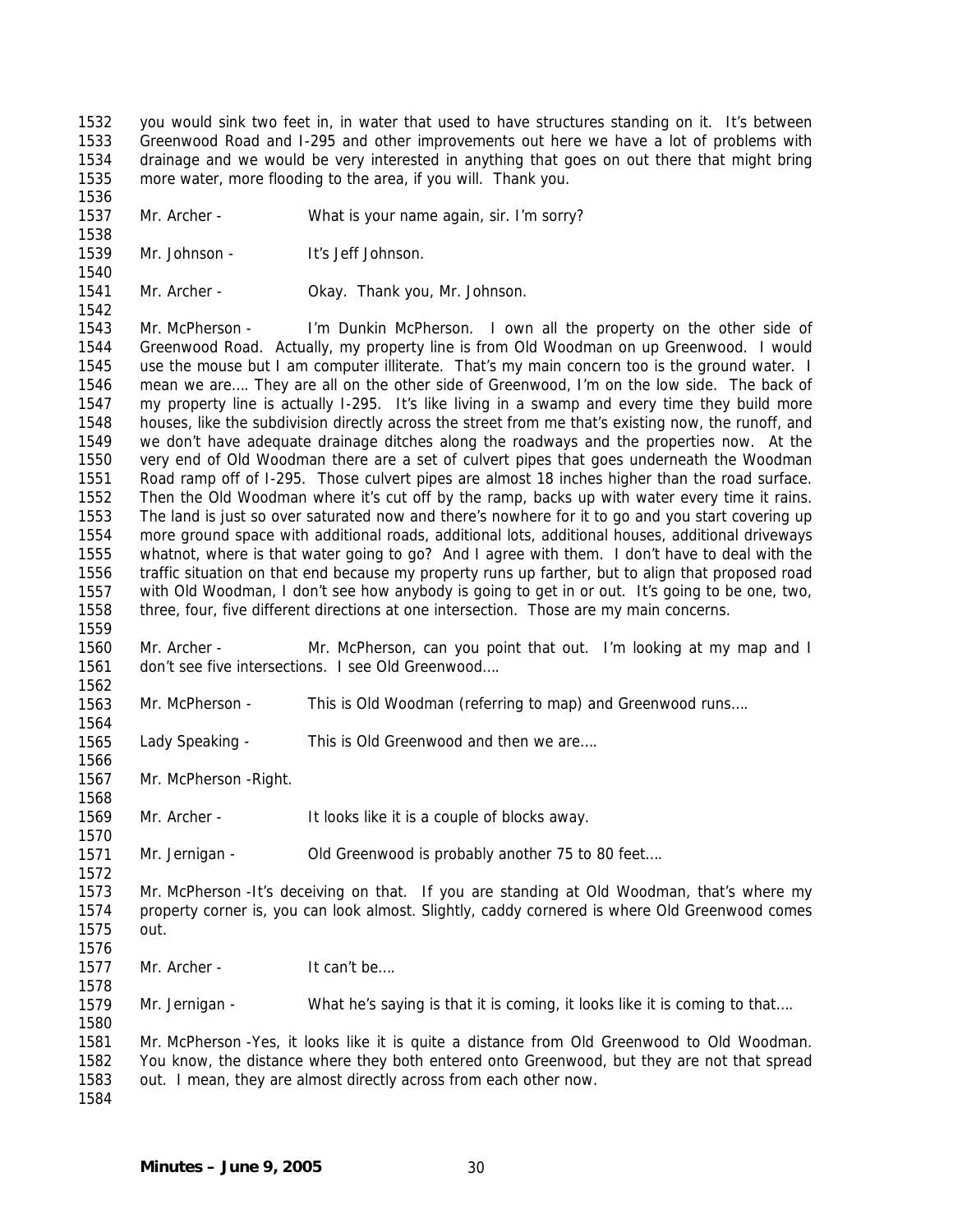1585 1586 Mr. Jernigan - From the looks of it on the map, just looking according to scale, it looks like 75 or 80 feet.

1587

1589

1603

1605

1588 Mr. McPherson -It's not.

1590 1591 1592 1593 1594 1595 1596 1597 1598 1599 1600 1601 1602 Mr. Silber - Members of the Commission, I think regardless of as to whether it's 10 or 75, they are correct. These roads come in at angles. They are very close in proximity and having another road here is going to be a challenge. This would have to be worked out with our traffic engineers. There will be some road alignments and configurations and intersections here. That will be a challenge. There is no doubt about it. With Old Greenwood coming in at an angle like that of 45 degrees poses quite a challenge. There are advantages to aligning up this proposed road with Old Woodman Road because they will be across from each other shortly down the road, probably in the neighborhood of around 50 feet. You are going to have the angular 45 degree road coming off which is Old Greenwood. There are going to be some challenges with that. That's why I think staff is saying that ideally, in a perfect situation, it would be better to put some additional properties together, have your access maybe worked out so that the road alignments would work better, but under the circumstances we have, we have to work with the traffic engineer and try to get this to work the best we can.

1604 Mr. Byers - If you put a new road in that 's going to be on an angle too.

1606 1607 1608 1609 Mr. Silber - Typically, new roads that are built must hit 90 degree angles into existing roads, similar to what you will see down at Greenwood Glen Drive and Hunton Common Drive those all head at 90 degree angles. They curve so they form the 90 degree but it does become a challenge.

1610 1611 1612 1613 Mr. Byers - All of that property is off of Old Greenwood Road before they changed it and put the new road in. That's the reason all that stuff was (unintelligible) off of old man Kings farm.

1615 Mr. Silber - Yes, sir. That's how it happened.

1617 1618 Mr. Vanarsdall - Who wants to be next at the mike, you? Go ahead and state your name, please.

1619

1614

1616

1620 1621 1622 1623 1624 1625 1626 Mrs. Jen Paul-Melendez -Good evening, Mr. Chairman, members of the Board (sic). My name is Darlene Jen Paul-Menlendez. I live at that first, on the opposite side where the back of the houses are now proposed to be before it was…. The road was going to be right behind my property line and my concern was with all this new development also, what are they going to do about the potential traffic. Are they going to put a light there? Are there going to be traffic lights? Are they going to build some kind of aesthetically pleasing sound barrier for us that live right there? That is my concern, with all the traffic because I am the first house, right there.

- 1627
- 1628 1629 1630 1631 1632 Mr. Silber - More than likely, well let me say this. The traffic engineer could address this, but maybe Tim Foster can come forward and help me with this. But, typically there needs to be the warrants there to justify a traffic signal. I don't see a need for a traffic signal here based on the traffic from this development. Mr. Foster.

1633 1634 1635 1636 1637 Mr. Foster - Tim Foster, traffic engineer. We don't expect but about 100 trips a day from this subdivision, which is typical for a small subdivision. One hundred sounds like a lot but from a traffic standpoint it is not. Quite, frankly, we are concerned about the access to the angle that comes in and where it comes in and that's something that we are going to have to work very closely with the developer on. I haven't got my comments, but I think that we did mention that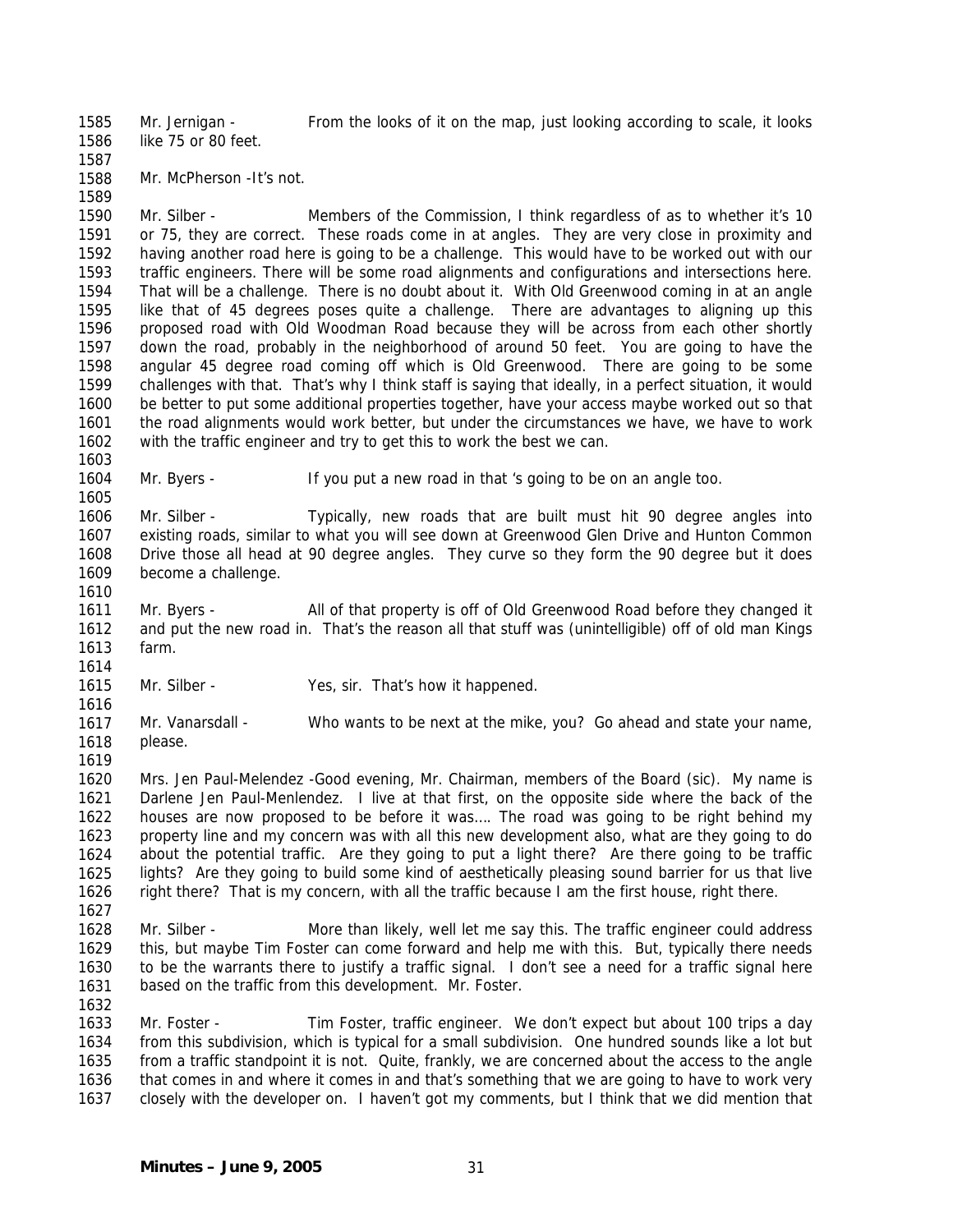1638 1639 1640 1641 1642 1643 we are concerned due to the small frontage along Greenwood that it would be a challenge and we will work with the developers on that. As far as the traffic volumes go, the trips generated by this will be about the same as the first 10 houses on Greenwood Glen so we don't foresee a traffic problem at all from the trips generated by the site. It's just that when we have that many entrances so close together it can get confusing so we want to work with the developer on getting that right.

- 1645 1646 1647 1648 Mr. Archer - Mr. Foster, I know you probably can't give an answer, but just looking at this on the surface. Do you see any other way that the road alignment into that piece could be constructed that would fit this site? It's an odd shape and small site.
- 1649 1650 1651 1652 1653 1654 Mr. Foster - Well, in an ideal world, let me give you an ideal situation first. The best thing would be is to align this road (referring to map on the screen) with the proposed subdivision of Old Woodman and then take Old Greenwood Road and actually move it to the vacant property, the large lot there, and actually curve it down so that it intersects about 150 feet away. Again, that's the ideal world. Obviously, that's someone else's property so it's not something that we can require.
- 1656 Mr. Archer - But, just given what we have here to work with....
- 1658 Mr. Vanarsdall - What did you say to do with Old Greenwood?
- 1659 1660 1661 Mr. Foster - If we move it slightly to about where the "D" is on the word Greenwood on the map.
- 1663 Mr. Archer - Move it northwest, I guess.
- 1665 1666 1667 1668 1669 1670 1671 Mr. Foster - Right. Again, that's the ideal world, but that's somebody else's property and we can't make anyone do that. Being asked that question, that's the easiest and the cleanest way to do something like that. We still think that it is going to be a challenge. We don't like intersections that are within 75 or 50 feet of each other. If there is any saving grace to any of that is the fact that it is very little traffic generation in the scheme of things. During the morning rush hour, for example, we expect about 7 vehicles to come out of here, of this subdivision.
- 1673 1674 Mr. Byers - We were told the same thing when the last subdivision was put over there.
- 1676 Mr. Vanarsdall - Are there any questions of Mr. Foster?

1678 1679 1680 Mr. Kaechele - Mr. Foster, when this subdivision layout was submitted with the staff report the road was on the south side of the property and now its been moved to the north side, is that probably the better location?

- 1682 1683 Mr. Foster - Well, I actually preferred the south side, quite frankly.
- 1684 1685 Mr. Kaechele - You did"
- 1686 Mr. Foster - Yes, sir.
- 1688 Mr. Kaechele - You would rather have it on the other side?
- 1689

1687

1644

1655

1657

1662

1664

1672

1675

1677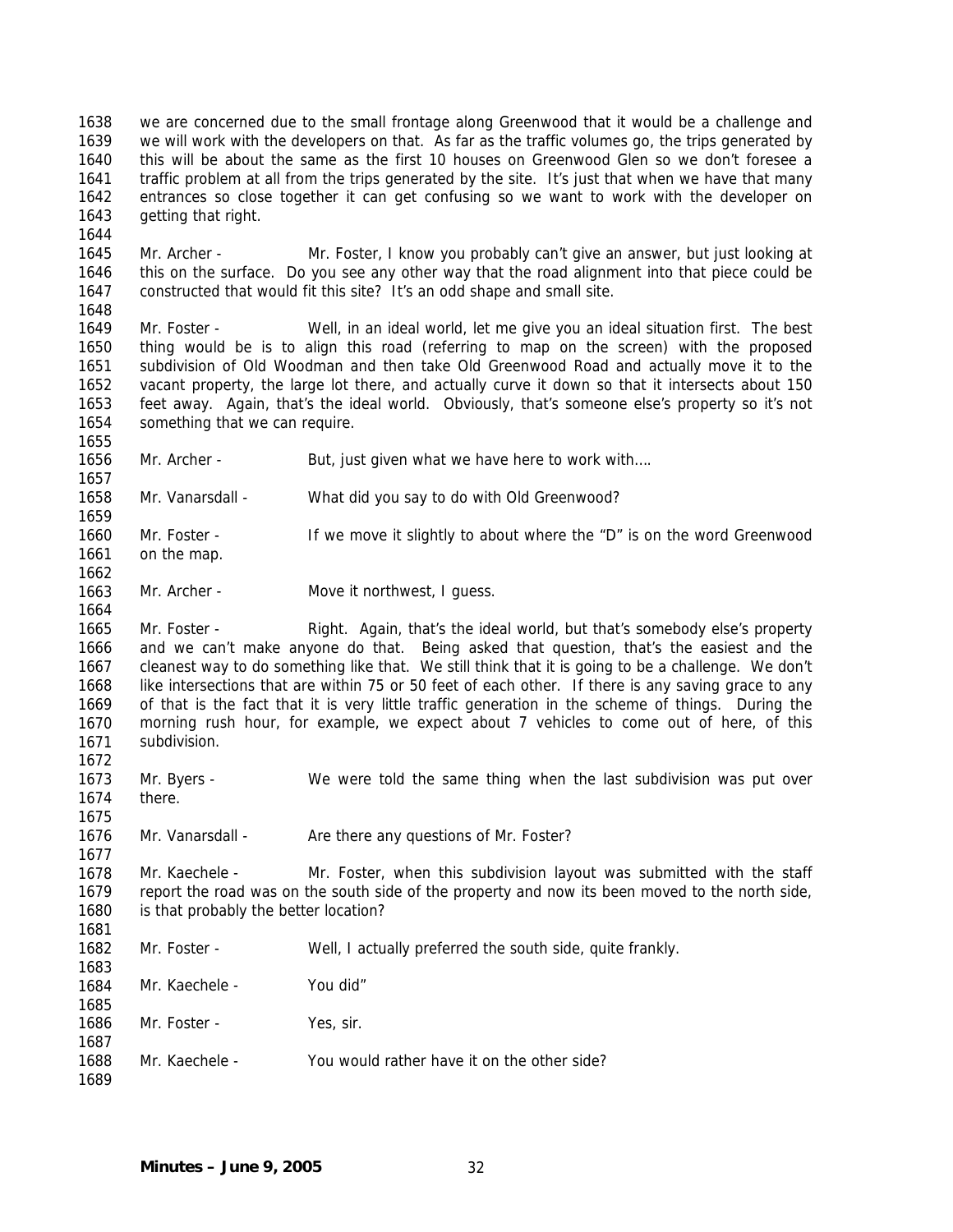1690 1691 1692 1693 1694 1695 1696 1697 1698 1699 1700 1701 1702 1703 1704 1705 1706 1707 1708 1709 1710 1711 1712 1713 1714 1715 1716 1717 1718 1719 1720 1721 1722 1723 1724 1725 1726 1727 1728 1729 1730 1731 1732 1733 1734 1735 1736 1737 1738 1739 1740 1741 1742 Mr. Foster - Once again, strictly from a traffic's standpoint, that gets it away from that intersection up there. Mr. Archer - It is a double frontage lot. Mr. Foster - But, the problem is you end up with lots on both.... You end up with the lots right on the back of it, backed up there. But, again, I'm only speaking from a traffic standpoint and not anything else. Mr. Archer - I understand. Mr. Foster - And that was a concern, obviously, having traffic, houses that have roads on both sides. It's a big concern. Mr. Vanarsdall - Okay. Thank you, Tim. Is there anybody else left in opposition that wants to speak? Okay. Thank you. Mr. Archer - Well, Mr. Chairman, we are in a quandary here because Ms. Deemer has worked awfully hard on this thing to try to get it to the point that we have it now but the road network is really a concern that needs some attention. Mr. Vanarsdall - I think you are right. Mr. Archer - Mr. Secretary, how would the acquisition of this other property, that Mr. Grattan is talking about, help us in this situation, or could it? Will it provide access to it for another way in and out? Mr. Silber - I'm not sure I know which one he is talking about, but if there is access, it goes to Kings Road, then another form of access could be provided to Kings Road. Mr. Grattan - It doesn't go through to Kings Road, it would get into Old Greenwood but not to Kings. Mr. Archer - If he acquired the other piece of property. Ms. Deemer - Mr. Archer, I believe it's this property right here (referring to map). Mr. Jernigan - That's the property we are speaking of that they are trying to acquire. Ms. Deemer - I believe that's so. Is that not correct, Mr. Grattan. Mr. Archer - You couldn't get to Greenwood either unless you knocked down some houses. Ms. Deemer - This property right here (referring to map). Mr. Archer - Mr. Grattan, I think that it is going to be in the best interest of everybody concerned here is to defer this case and get together with Traffic and also with some of the neighbors out there and see if we can come up with some other kind of way to do this. This is not making a lot of people happy. I understand the constraints that you have and I sympathize with you but I don't think that it is ready to go tonight. Mr. Grattan - Okay.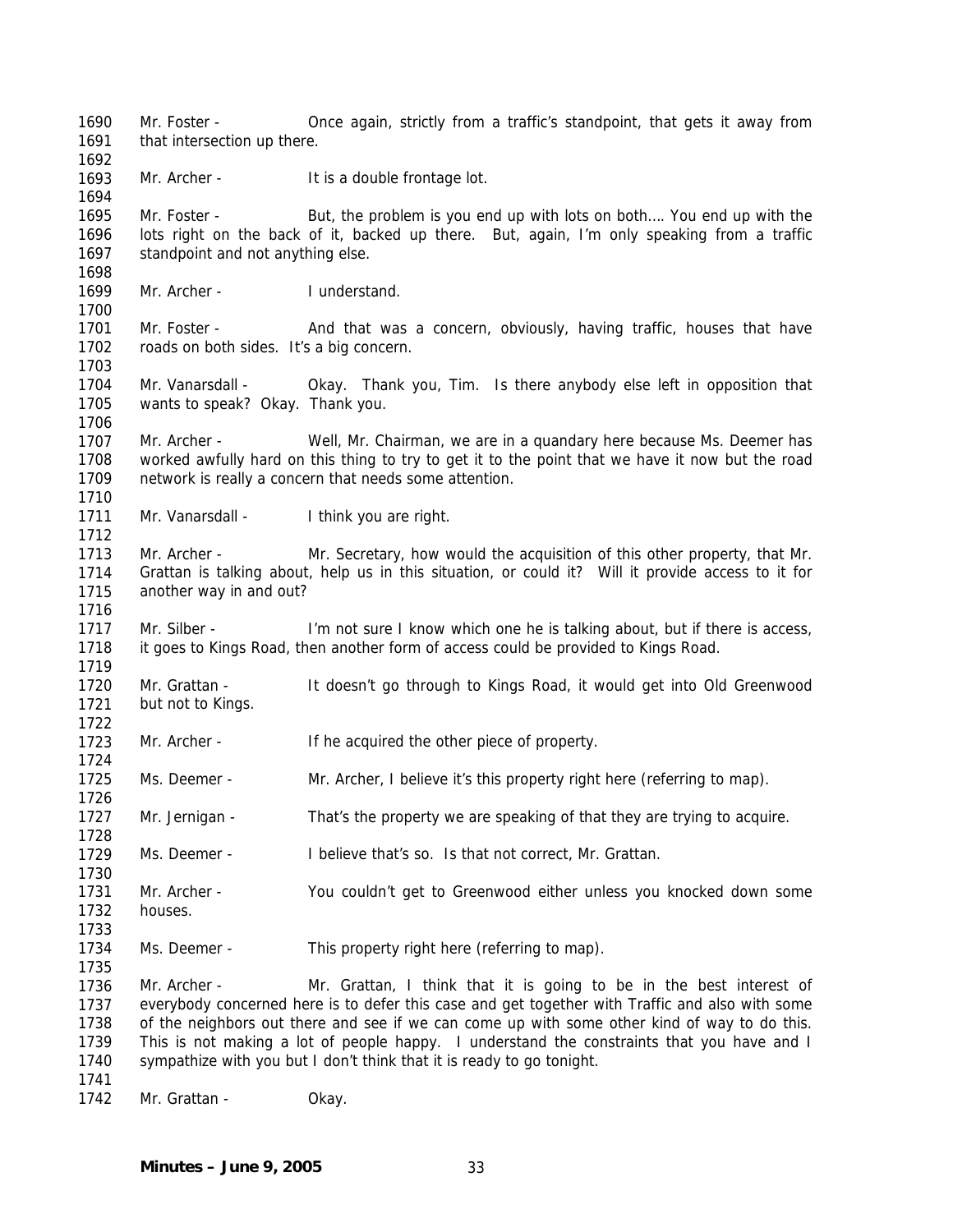1743 1744 1745 1746 1747 1748 1749 1750 1751 1752 1753 1754 1755 1756 1757 1758 1759 1760 1761 1762 1763 1764 1765 1766 1767 1768 1769 1770 1771 1772 1773 1774 1775 1776 1777 1778 1779 1780 1781 1782 1783 1784 1785 1786 1787 1788 1789 1790 1791 1792 1793 1794 Mr. Archer - How much time do you think you need? You might want to consider deferring this for two months. This is going to take some work and it might also give you an opportunity to find out whether or not the piece of property that you propose to buy might become available. Mr. Grattan - What is the difference in deferring it one month now and coming back and taking it for another month? Mr. Archer - I really do think you need to get together with the neighbors out here that have come up tonight and let them in on what it is you are proposing. Mr. Grattan - I agree. There were some good points that were brought up. When I drove by the site and looked at it, it drains well and the vegetation. Mr. Archer - And I'm not trying to make you responsible for the existing problems that are there, but we don't want to increase anything that's there either. But, with the challenges that have come from trying to get traffic, even though it is not a lot of traffic, we are talking about nine houses, that's not a lot. But, you heard what the traffic engineer had to say. And it just seems like, it even seems like, with the land not being staked out there, there's some question as to whether or not the property lines are as you perceive them to be. That's kind of disturbing also. Mr. Grattan - There is no doubt we've got some work to do before this thing is ready to be built. Mr. Archer - I mean, if you think you can do it by July you can defer it until then, but I just want to make sure that you've got enough time. Mr. Grattan - What we are asking for as far as the rezoning, existing keeping with the master plan, we are not proffering a layout. The issues that have come up tonight have been design issues. And all of those can and will be addressed at the time of subdivision division approval. We do have some work to do, clearly, with the traffic engineer, with the drainage engineers, with the neighbors and so on. But, I think that all of those issues that have come up have been design issues. Mr. Archer - Okay. I'll leave it up to you. How far do you want to defer it? Mr. Grattan - We will start with a month and if we need another, we will defer it from a month from now. Mr. Archer - We can do that. In the meantime, it might be good to get the addresses of the people that are out here tonight so that you all can get together and have a discussion about this and also talk with the traffic engineer. And, we will work with you, however we can, with what we've got. Mr. Grattan - Ckay. Thank you for your time. Mr. Vanarsdall - So, what did you say, Stuart, August 11? Mr. Grattan - No. We want to go for a month, and that will be July.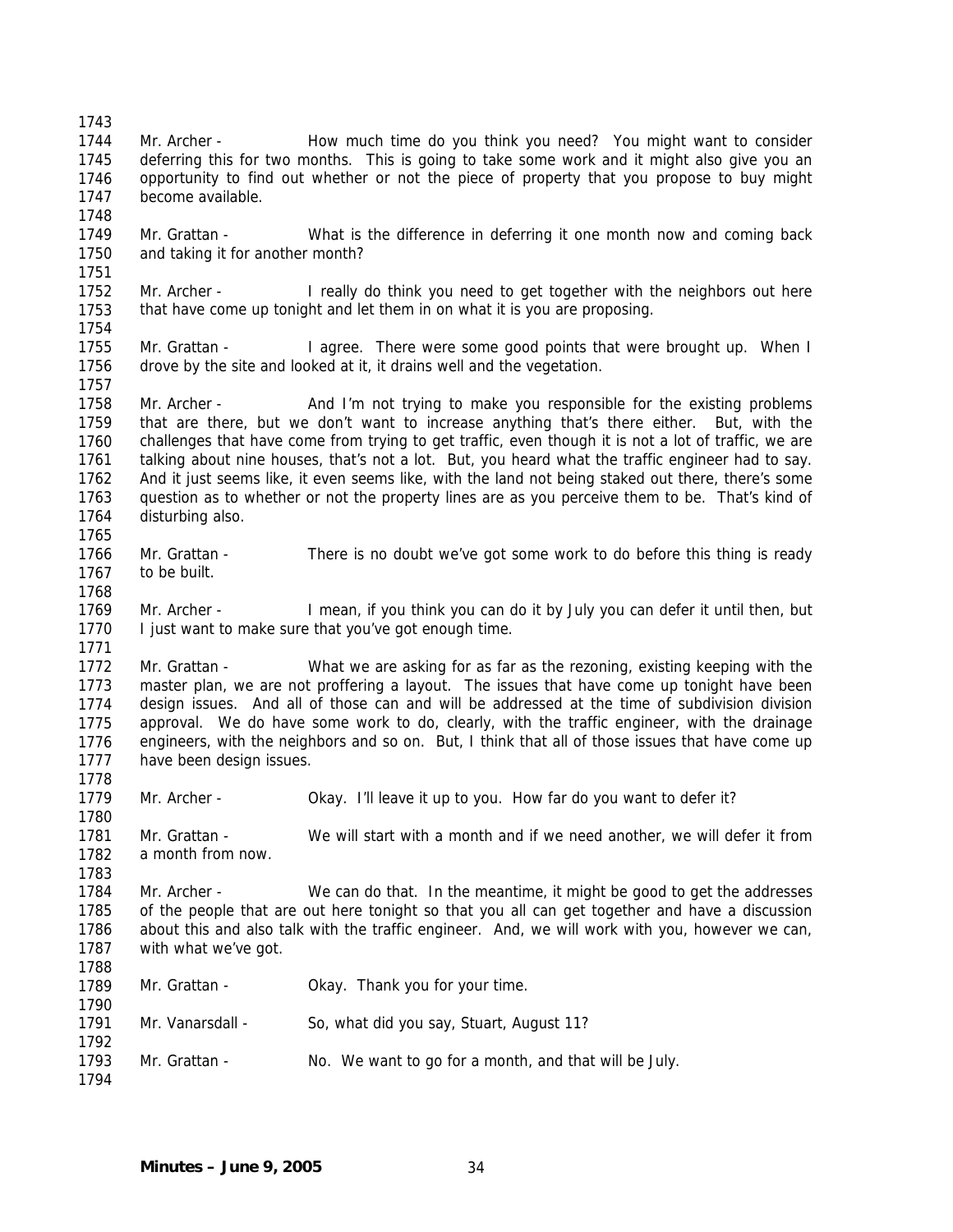1795 1796 1797 1798 1799 1800 1801 1802 1803 1804 1805 1806 1807 1808 1809 1810 1811 1812 1813 1814 1815 1816 1817 1818 1819 1820 1821 1822 1823 1824 1825 1826 1827 1828 1829 1830 1831 1832 1833 1834 1835 1836 1837 1838 1839 1840 1841 1842 1843 1844 1845 1846 1847 Mr. Archer - And he said if we have to go for it again, he will do it. That's July 14, right? Mr. Silber - That's right, the  $14<sup>th</sup>$ . Mr. Vanarsdall - July 14. Mr. Archer - Thank you, Mr. Grattan. Mr. Chairman, I move deferral of the case, at the applicant's request, to the July 14, 2005 meeting. Mr. Jernigan - Second. Mr. Vanarsdall - The motion was made by Mr. Archer and seconded by Mr. Jernigan. All in favor say aye. All opposed say no. The ayes have it. The motion passes. At the request of the applicant, the Planning Commission deferred cases C-24C-05, G. Stuart Grattan for Commonwealth Home Building Corp., to its meeting on July 14, 2005. Mr. Silber - The next case on the agenda is P-6-05, Martin & Paula Ramirez, in the Fairfield District. **P-6-05 Martin & Paula Ramirez:** Request for a Provisional Use Permit under Sections 24-51.1(c) and 24-122.1 of the County Code in order to operate a bed and breakfast with outdoor events, on part of Parcel 817-720-2092, containing 2.5 acres, located on the west line of Oakley's Lane approximately 840 feet south of Oakley's Place. The existing zoning is A-1 Agricultural District. The Land Use Plan recommends Planned Industry and Environmental Protection Area. The site is in the Airport Safety Overlay District. Mr. Vanarsdall - Anyone in the audience in opposition to Mankin Mansion? No opposition. Mr. Coleman. Mr. Coleman - Members of the Commission, the applicants propose to run a bed and breakfast with outdoor events on the grounds of the historic Mankin Mansion property. Mankin Mansion is listed in the State and National registers of historic places and the County's Inventory of Historic Places. The property is zoned A-1 and approval of a provisional use permit is required to operate the bed and breakfast. The applicants submitted a conceptual plan showing the location of existing buildings, parking areas, and areas for tents for outdoor gatherings. They have indicated extensive rehabilitation of the buildings and grounds are required, but no new buildings would be constructed. They are working with historic preservation consultants to ensure rehabilitation and maintenance activities are acceptable for historic buildings. The property includes: • **(Windows walk)** The 7,000 square foot mansion house; • **(BB unit 1, BB unit 2, BB unit 3)** Three cottages ranging in size from 1,000 - 1,200 square ft.; • **(Rear Lawn)** Masonry gazebo and trellis structure; • **(Landscape Plan)** Numerous walkways, walls, retaining walls, fountains, and benches constructed of brick; and • Former lawn tennis and lawn bocce ball areas and pocket gardens.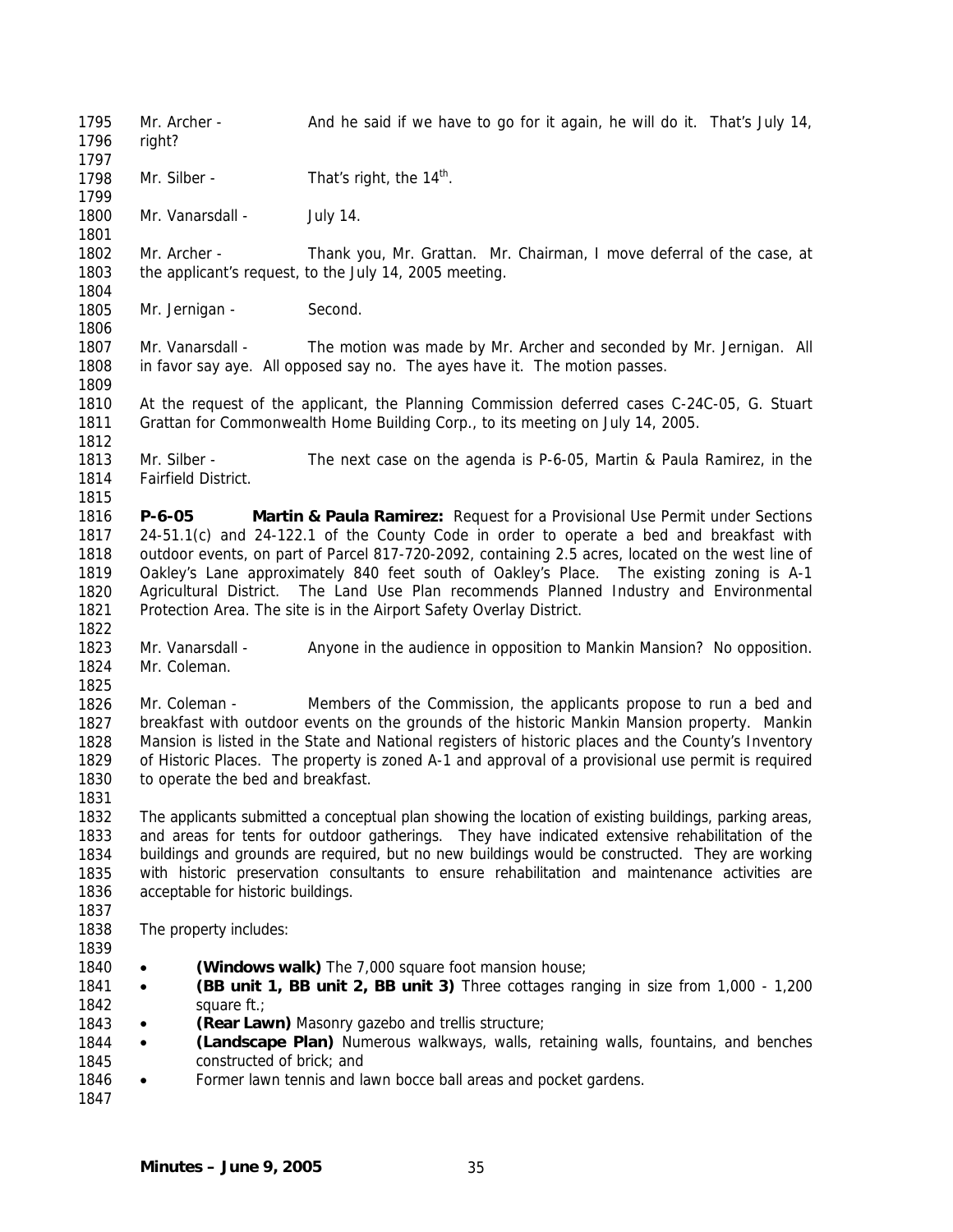1848 1849 1850 1851 The applicants reside in the mansion and would occupy the west wing. The bed and breakfast would eventually include five guest areas able to accommodate up to 26 guests. The (3) cottages would accommodate 2 to 6 guests each. The east wing of the principal dwelling has two sections which would accommodate 2 to 4 guests each.

1852

1853 1854 1855 1856 1857 The owners and two assistants would run the daily operations. In addition to the bed and breakfast, the site would be marketed for weddings, wedding receptions, anniversaries, birthdays, and meetings and receptions for civic groups, private individuals, or non-profit groups. The applicant has indicated their intention to allow up to 25 events per year and the events would take place only on weekends.

1858

1874

1878

1885

1887

1896

1859 1860 1861 1862 1863 The conceptual plan identifies an area to allow tents for outdoor activities and also identified two parking areas that could accommodate up to 58 vehicles. The applicant will have to continue to work with county staff to identify areas for required parking and areas that may be designated for overflow parking. These determinations may impact site design including storm water control.

1864 1865 1866 1867 The site is recommended for Planned Industry and Environmental Protection Area on the Land Use Plan. The proposed use is not consistent with these designation. There are several tracts of industrially zoned property nearby including vacant parcels.

1868 1869 1870 1871 1872 1873 In summary, a bed and breakfast would provide an economic means for the owner-occupants of the Mankin Mansion to maintain and preserve the historic property, which requires substantial rehabilitation. The property is surrounded by industrial uses and vacant industrial land, therefore outdoor activities, properly regulated, are unlikely to impact adjacent properties or any residential neighborhoods. Staff recommends approval of this request subject to a number of conditions specified in Section IV of the staff report.

- 1875 1876 That concludes my presentation, I would happy to answer any questions.
- 1877 Mr. Vanarsdall - Are there any questions for Mr. Coleman?

1879 1880 1881 1882 Mr. Archer - Mr. Coleman, in regard to the parking, I know we talked about expanding it into an area that is not always used. Is that a part of it? There are two levels out there I believe, aren't they?

1883 1884 Mr. Coleman - Yes. We have had some preliminary conversations with the applicant and with Public Works. They will have to have a required parking area that have to be improved.

1886 Mr. Archer - Okay.

1888 1889 1890 1891 1892 1893 Mr. Coleman - It's likely that they will be allowed to designate an area as overflow parking. What has not been determined yet is the amount of parking that will have to be improved as required and the amount that would be overflow. The advantage to them is overflow parking could conceivably be left as for an example; a grass field. Required parking would have to be improved.

1894 1895 Mr. Archer - So, depending upon the event that was held and the number of vehicles that would be present, it could fit or it may not fit?

1897 1898 Mr. Coleman - They have indicated that they could accommodate up to 58 vehicles.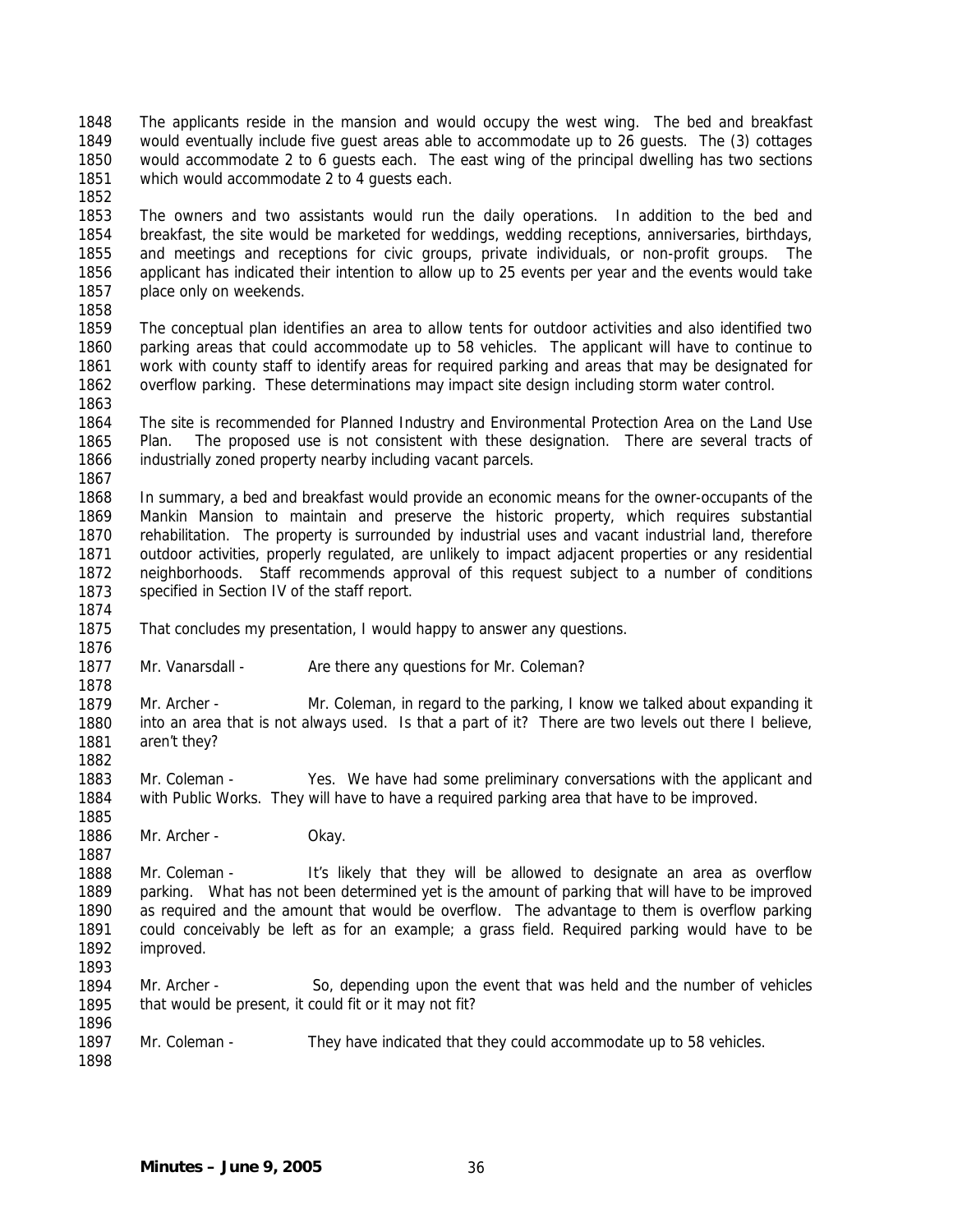1899 1900 1901 Mr. Archer - I just want to make sure that they understand that. Are we continuing to look at something else that could maybe be viable between now and the time the Board meets, as to an alternative?

1902 1903 1904 1905 Mr. Coleman - I think the one thing that we could work with them on is to at least specify the number of parking spaces that will be required. In that way, on the future plans we could give a better indication of the areas that will be improved and areas that would not have to be improved.

1906

1907

1911

1915

1917

Mr. Archer - **Okay. That's all I have.** 

1908 1909 Mr. Vanarsdall - Are there any more questions for Mr. Coleman?

1910 Mr. Archer - We didn't have opposition, did we?

1912 1913 Mr. Vanarsdall - No opposition

1914 Mr. Archer - I would like to hear from the applicant for just a second or two, if I may.

1916 Mr. Vanarsdall - All right. Come on down. Good evening again.

1918 1919 1920 1921 1922 1923 1924 1925 1926 Mr. Mamirez - Good evening, Mr. Chairman, members of the Planning Commission. My name is Martin Ramirez and this is my wife Paula. We would like to thank everyone involved in this process. Everyone we have worked with in Henrico County has been very helpful. The historic Mankin Mansion on Oakley's Lane will make a perfect bed and breakfast for special events. We along with many in the community are very pleased with bringing the old mansion back to life. The historic home was built by Edward Q. Mankin in 1920 as a showplace for his brickwork. Mr. Mankin was known as the south's most prominent brick maker. He was commissioned for bricks for Yale University, Colonial Williamsburg, Cooperstown Hall of Fame and for Mr. John D. Rockefellers private home.

1927

1928 1929 1930 1931 1932 1933 1934 1935 1936 1937 Many local Richmond residents value and cherish the home, it's history, and many have personal memories of the home's original gardens and are very pleased with the preservation of the state and national historic site. The plan that your staff has presented is very thorough and complete. We have only a minor request to change the existing proposal. Number eight, on page four. First, since the tent for a special event will not be visible from the street, we are requesting that it be allowed to remain in place only as needed. And number 11, on page five, we would like to, for the speaker distance from the street to be a peaceful 60 feet, as the outdoor speakers will only be used for soothing, ceremony, music. We agree with all the other conditions regarding the bed and breakfast and special events place. And, again, thank Henrico County for their assistance. Thank you very much for your consideration and we will be happy to answer any questions you may have.

- 1939 1940 1941 Mr. Archer - Thank you, Mr. Ramirez. I'm glad you came up because you wouldn't have gotten an opportunity to say all that and you had prepared it, didn't you? So, are you suggesting on No. 11 that 150 feet be reduced to 60, is that what you are saying?
- 1942

1938

1943 1944 1945 1946 1947 1948 1949 1950 Mr. Ramirez - Yes. If you look at the plan. Let me pull the mouse up here. Right here in this area (referring to map on the screen) is the tennis court area, what is considered tennis court area, and right here is Oakley's Lane. We plan on having weddings where the potential clients could have their ceremony right here on the lawn. One hundred and fifty feet would put the speakers right here and the guest would be congregating in this area, right here. So, basically, if we put the music this far away it would have to actually project a longer distance and have to be louder so that the guest could hear the background music prior to the ceremony. And it would only be playing for about a half an hour and it would be soothing, instrumental, classical music. So, if we put the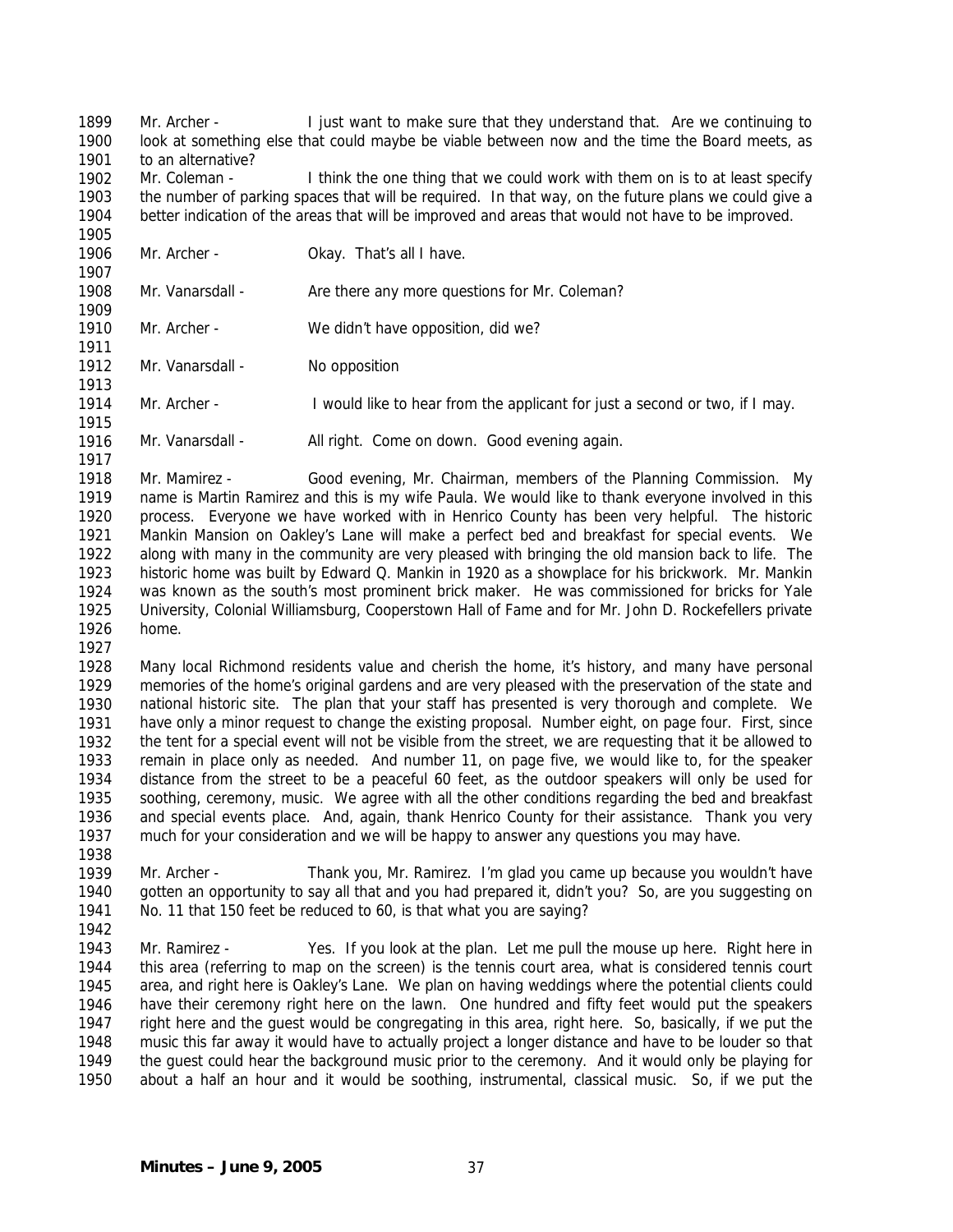1951 1952 1953 1954 1955 1956 1957 1958 1959 1960 1961 1962 1963 1964 1965 1966 1967 1968 1969 1970 1971 1972 1973 1974 1975 1976 1977 1978 1979 1980 1981 1982 1983 1984 1985 1986 1987 1988 1989 1990 1991 1992 1993 1994 1995 1996 1997 1998 1999 2000 2001 2002 2003 speakers closer to the area where they would be congregating for ceremony, we could actually reduce the volume. Mr. Archer - Would it be possible to orient the speakers so they won't face Oakley's Lane? Mr. Ramirez - Oh, definitely, yes. They would actually be pointing…. the speakers would be placed right here (referring to map on the screen) and they will be pointing in that direction. And Oakley's Lane, like I said, is over here. Mr. Archer - Well, there's nothing out there but the road. Mr. Ramirez - I don't think the people driving by wouldn't mind a little soothing music. Mr. Archer - Mr. Secretary, do you see that as being a problem? Mr. Silber - I don't. I guess I would like to have Mr. Coleman comment on that. I don't see a problem with that. Mr. Coleman - I think maybe we could work with the applicant on coming up with a plan for the speaker. We can take a look at and see if we can come up with new distances. Mr. Silber - Okay. Mr. Archer - Okay, thank you, sir. Mr. Jernigan - And what was the other one on, No. 8? Mr. Archer - Yes. Mr. Ramirez - Yes. The proposed tents for the events. Basically, the tent area would be right here (referring to map). And there is a cottage right here that is between where the tent would be and where Oakley's Lane is. Right there, where you see the mouse, behind it is where the tent would be and the cottage. Mr. Silber - The tent that you are proposing would be erected and how long would it stay? Mr. Ramirez - Only as needed and when speaking with Mr. Coleman we realized a couple of things. Number one, the tent wouldn't be cost effective because we would be renting a tent and every time we would erect it and bring it back down, it would be a charge instead of just, you know, for longer periods of time. Secondly, because of the weather and since it would be on grass. If it rained on Thursday, I believe on the paperwork it says that it can't be erected until five o'clock on Friday evening. Say for example: It rained on Wednesday or Thursday then the grounds would be wet for an event on Saturday. Mr. Silber - So, how long do you propose to have it up? Mrs. P. Ramirez - If we need to be specific, we can come up with a, well we would have to come up with a time period. Mr. Ramirez - We will have basically 25 events a year, and usually during the summer season, the winter would not be conducive, so it would be during that summer session, if we don't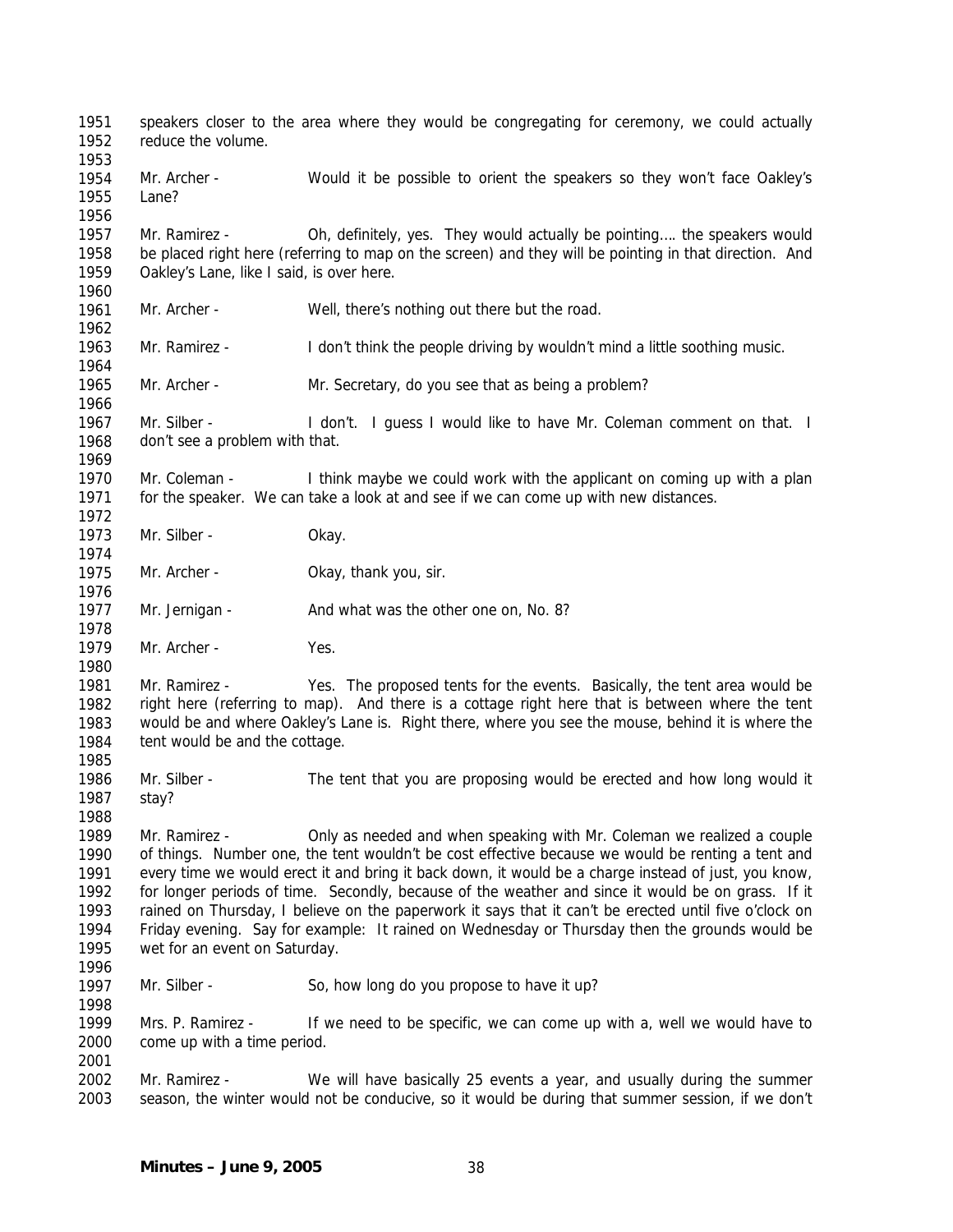2004 2005 2006 2007 have an event, for example, for the first year we don't see us right-a-way booking 25 events. So, if we have one event in May, for example, and one event in August, we would bring it down. If we have an event every other weekend, we would prefer to have the tent erected for that long period of time.

2009 2010 2011 Mr. Silber - So, you may put the tent up and leave if for a six-month period of time or during the six months period of time you are likely to put up for a week, take it down for a week, put it up. I'm still confused as to how….

2013 2014 2015 Mr. Ramirez - Put it up for a week and if we don't have any events for three or four weeks after, thereafter, then bring it down. But, if we have continuous events for, let's say, all of July we have event weekend after weekend, it would be more conducive to leave it up.

2017 Mr. Branin - So, theoretically, it could be up for a three-month period?

2019 2020 2021 2022 2023 Mr. Ramirez - Yes. And we have a couple of extra pictures that we brought so… the two (unintelligible) that we could think of were seeing the tent from the street, which from all angles it seems to be block some where along the line. You can see this cottage, that's a street shot and it would be directly behind the cottage. Where the tent would be it is a couple of, I would say about four feet lower than this cottage. Can I just pass these along?

2025 2026 2027 2028 Mrs. P. Ramirez - This picture here (referring to picture on the screen) that's up is probably the absolute best vantage point to see the tent from the road, and I don't know when the tent is up that you could actually see any of it. The two pictures that were handed out is coming from each direction on Oakley's Lane.

2030 2031 Mr. Archer - Commissioners, if you would look at "Exhibit A" attachment A on the staff report, it shows the proximity to the cottage. It is behind the cottage.

2033 2034 2035 2036 Mr. Ramirez - Yes. It would be directly behind the cottage. It's about, this is just a guesstiment, but it is about 10 feet from the end of the cottage to where the tent would be. Actually, you can see a little wall right there behind the cottage. Do you see the little wall to the right-hand side? Then after there is where the tent would be.

2038 2039 2040 2041 Mr. Silber - Mr. Archer, my concern is not one of difficulty with this request, my concern is that the zoning speaks to temporary use of tents and I'm not sure if the ordinance would allow them to do what they intend to do. I believe we need to look into this and determine this between now and the Board's consideration.

2043 Mr. Archer - Okay. Do you understand what we are saying here, Mr. Ramirez?

2045 Mr. Ramirez - Yes.

2008

2012

2016

2018

2024

2029

2032

2037

2042

2044

2046

2051

2053

2047 2048 2049 2050 Mr. Archer - You've got to come back again before the Board of Supervisors, and between now and the time the Board meets, you and Mrs. Ramirez will have the opportunity to know what exactly we have to do in order to stay in regulations with the ordinance. We can't allow you to do it if it is illegal is what I'm saying.

2052 Mr. Ramirez - Right.

2054 2055 2056 Mr. Archer - So, it may involve, in some instances, where you have to take it down and put it back up. But, we will try to work with you to resolve this as best we can. We don't want to put any more hardship on you then we have to.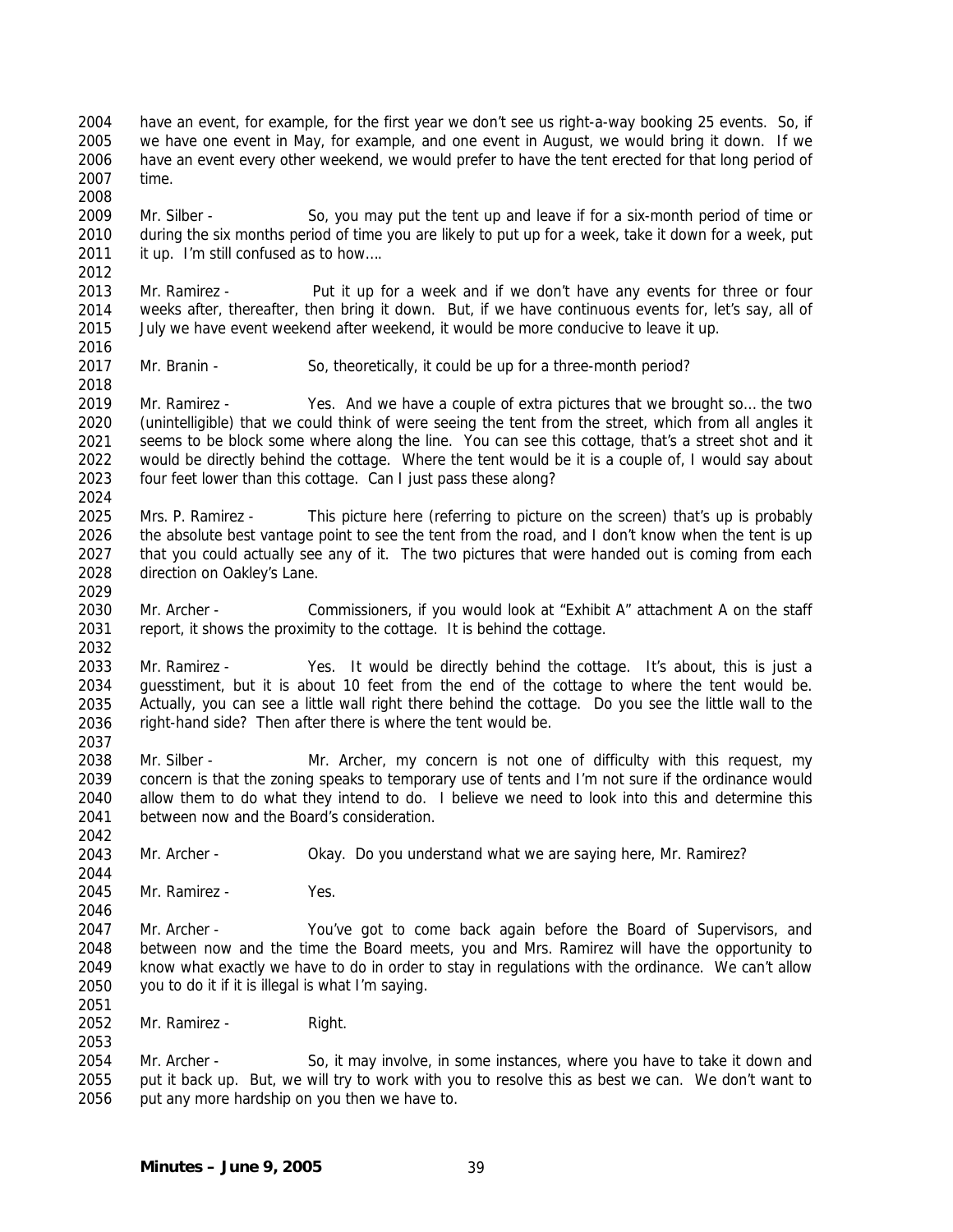2057 2058 2059 2060 2061 2062 2063 2064 2065 2066 2067 2068 2069 2070 2071 2072 2073 2074 2075 2076 2077 2078 2079 2080 2081 2082 2083 2084 2085 2086 2087 2088 2089 2090 2091 2092 2093 2094 2095 2096 2097 2098 2099 2100 2101 2102 2103 2104 2105 2106 2107 2108 2109 Mr. Ramirez - We appreciate that. We have a heavy investment in this property just to even maintain it. But, our main concern would be during the events is that if it rains a couple of days later, you know, and erect the tent and the grounds are already soggy, yes walking in, ladies dressed in high-heel shoes, walking around on the grass that's already soggy, you know, it just wouldn't make for a pleasant wedding for somebody or a birthday party or something of that nature. So, any leeway you can give us would be really appreciated. Mr. Archer - Hopefully, we can find a way to work with that. Does anybody else have any questions? Mr. Ramirez - I have a quick question. So, if a tent is considered a permanent structure, another thought, and this was a very brief thought. Like a canopy, a permanent canopy, I mean if the tent is the issue, I'm not sure…. We've seen other venues where they have just, I don't know the specific word for it, but it's almost like a long roof where they can occasionally enclosed it if need be, but it is does not have four wall, pavilion. Mr. Silber - Yes, a pavilion. Mr. Jernigan - That's what I was thinking. You might be off with that. Mr. Silber - That would be appropriate. As long as you meet the setbacks for an accessory structure, that would be permitted. I'm sure at that location that would work. Mr. Ramirez - And originally we wanted not to construct anything because of the historic part of it, but if a pavilion is allowed and it's permissible then that would be something that we would be willing to explore. Mr. Silber - Why don't we talk more about that in the coming weeks. Mr. Jernigan - It you are using that a lot, putting that tent up and down can get expensive. Mr. Ramirez - Exactly. Even if it is a one-time fee for just a pavilion we would be better off and we could always put the tent-style walls down that could come back up later on. Mr. Jernigan - Let me ask you. How do you like the place? Mr. Ramirez - Oh, we love it. Mr. Jernigan - It's unique, isn't it? Mr. Ramirez - Yes, we love it. The wall is a little lighter but other than that. Mr. Jernigan - For those of you that's never been there, the interior walls are brick too. When they built the place, the fellow that owned the brickyard he had every brick that they built in the brickyard some of that was in the house. So, Mr. Archer and me have been through there before on previous occasions. Mr. Silber - Here is a picture of the inside. Mrs. P. Ramirez - With the paint supplies in the corner.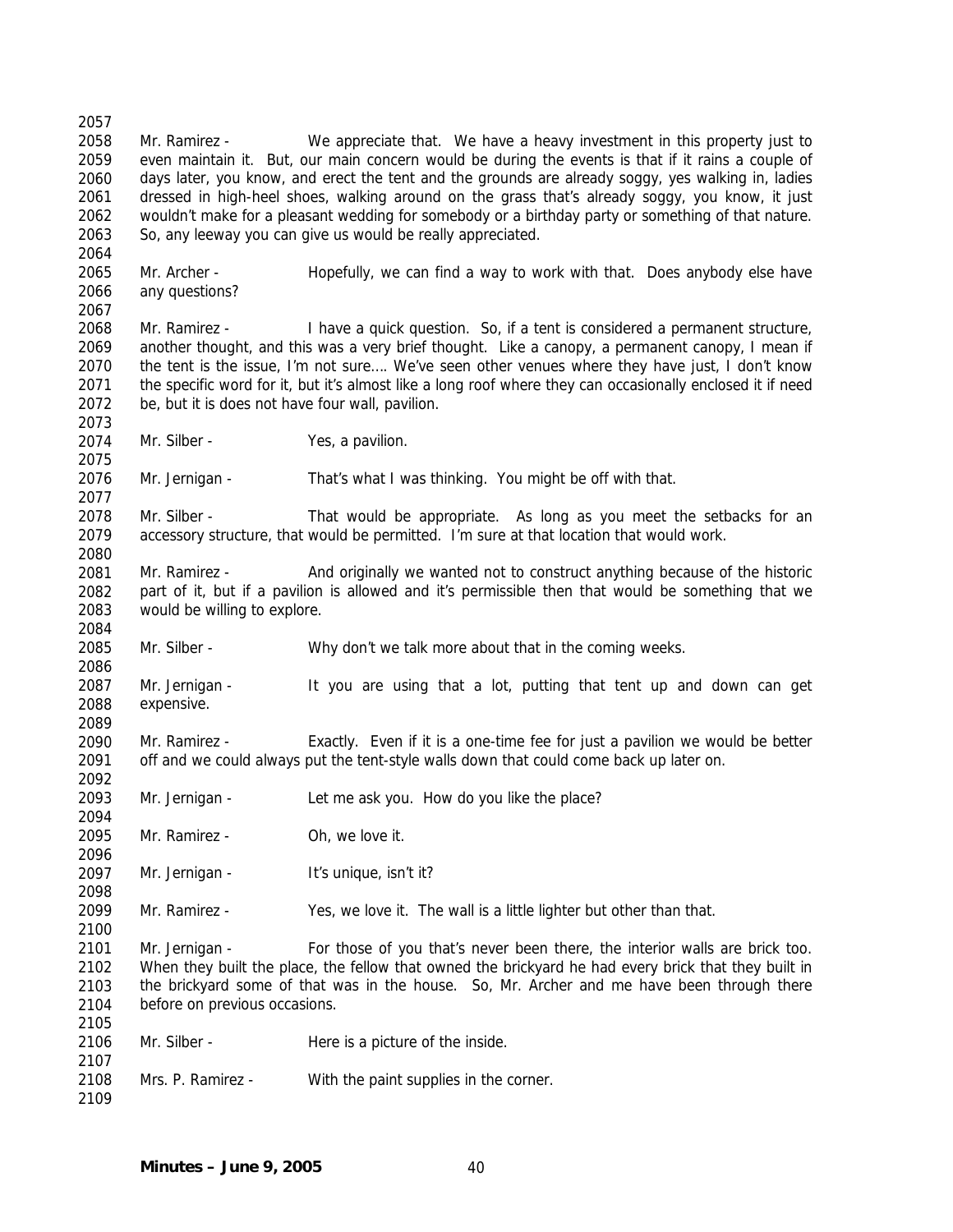2110 2111 2112 2113 2114 2115 2116 2117 2118 2119 2120 2121 2122 2123 2124 2125 2126 2127 2128 2129 2130 2131 2132 2133 2134 2135 2136 2137 2138 2139 2140 2141 Mr. Vanarsdall - All right, thank you. Mr. and Mrs. Ramirez - Thank you, we appreciate your time. Mr. Vanarsdall - Mr. Archer. Mr. Archer - Well, I've spoken with Mr. and Mrs. Ramirez on quite a few occasions before tonight and also with Mr. Coleman, they have been very helpful and very easy to work with and they've have done about everything we have asked them to do. And I'm going to recommend this to the Board for approval. I think it's, well, it's certainly something we don't have in Fairfield. How many we've got? We don't have but one Bed and Breakfast in the whole County, do we? Mr. Silber - That's correct. Mr. Archer - Well now we will have two; one in the East and one in the West. Mr. Vanarsdall - Do you know where that one is in old Glen Allen? Mr. and Mrs. Ramirez - We haven't been. We have just been told about it here and there. Mr. Vanarsdall - It's on Old Washington Highway. Mr. Archer - Okay. Well, Mr. and Mrs. Ramirez, you understand that there are some things that we have to work out between now and the time the Board gives final approval on this, at least I hope they will, but for now, Mr. Chairman, I recommend approval of P-6-05, Martin & Paula Ramirez. I recommend it to the Board for approval. Mr. Branin - Second, Mr. Chairman. Mr. Vanarsdall - The motion was made by Mr. Archer and seconded by Mr. Branin. All in favor say aye. All opposed say no. The ayes have it. The motion passes. **REASON:** Acting on a motion by Mr. Archer, seconded by Mr. Branin, the Planning Commission voted 5-0 (one abstention) to recommend that the Board of Supervisors **grant** the request because it is reasonable, and when properly developed and regulated by the recommended conditions, it would be not be detrimental to the public health, safety, welfare, and values in the area. 2142 2143 2144 2145 2146 2147 2148 2149 2150 2151 2152 2153 2154 2155 2156 2157 2158 2159 2160 2161 2162 Mr. Silber - The last rezoning request this evening is on page five of your agenda, this is C-25C-05 in the Three Chopt District. **C-25C-05 Andrew Condlin for Dominion Land & Development:** Request to conditionally rezone from A-1 Agricultural District to R-2AC One Family Residence District (Conditional), Parcel 740-774-1487, containing 6.813 acres, located approximately 388 feet east of Nuckols Road and 200 feet south of Heather Brook Lane. The applicant proffers to develop no more than sixteen (16) single-family units, an equivalent density of 2.35 units per acre. The R-2A District allows a minimum lot size of 13,500 square feet with a maximum gross density of 3.23 units per acre. The Land Use Plan recommends Suburban Residential 1, 1.0 to 2.4 units net density per acre. Mr. Humphreys - The applicant is requesting this rezoning in order to develop a residential subdivision as part of the proposed Grey Oaks subdivision on the adjacent property. The site is also located just to the south of the existing Edgemoor Subdivision. An existing single family home on the property would be removed for construction of the subdivision.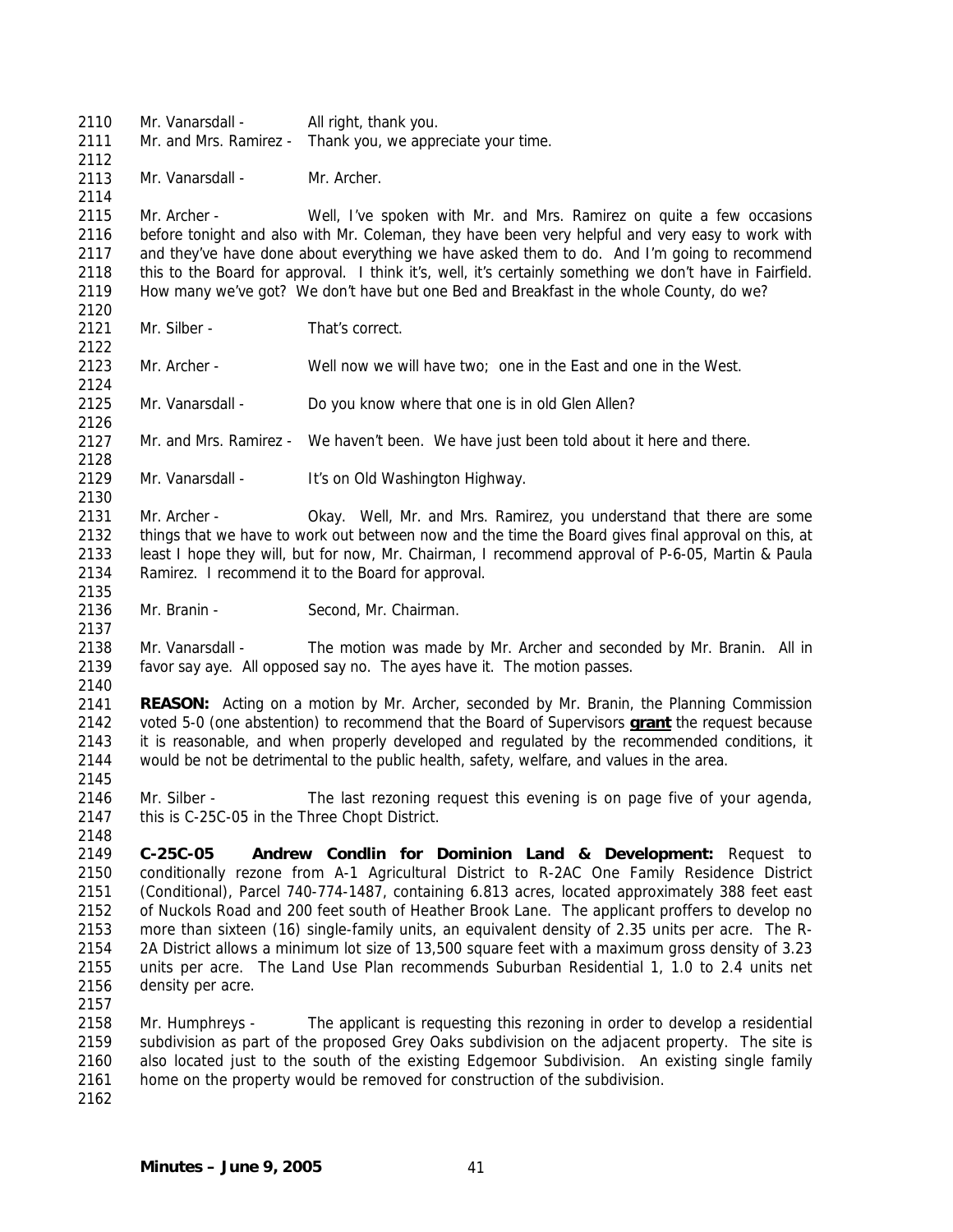2163 2164 The 2010 Land Use Plan recommends this property for Suburban Residential 1, and the request is consistent with this designation.

2165

2169

2171

2174

2178

2181

2189

2194

2196

2199

2201

2203

2166 2167 2168 The applicant has submitted revised proffers dated June 7, 2005, which have just been handed out to you. These proffers are substantially similar to those accepted with C-15C-03 on the adjacent proposed Grey Oaks subdivision.

- 2170 Major revisions to the proffers from the version in the staff report include:
- 2172 2173 • Proffer #1, which has been revised to state when combined with the properties rezoned by rezoning case C-15C-03, the overall density would not exceed 1.8 units per acre.
- 2175 2176 2177 • Proffer #16 was added to prohibit access to the Edgemoor Subdivision to the north. This was requested by the residents of the Edgemoore Subdivision because they just wanted to eliminate that altogether.
- 2179 2180 • Proffer #17 has been added to state the property will be developed generally as shown on Exhibit A. I have it shown here on the screen.

2182 2183 2184 2185 2186 2187 2188 While these revisions address the majority of concerns expressed in the staff report, the applicant has not addressed how this proposal would affect the existing private road on the property, Circus Farm Road. Staff recognizes issues involving the deletion of private roads are normally handled during the subdivision process; however, this road would still need to be used by a nearby property owner following the development of this parcel. At a minimum the existing road should be shown on the conceptual plan to ensure the issue is addressed during the subdivision process.

2190 2191 2192 2193 Overall, the proposed single-family development with a density of 1.8 units per acre is consistent with the Land Use Plan recommendation for SR-1 and it would also be a logical extension of the proposed Grey Oaks subdivision. If the applicant could address the concern regarding Circus Farm Road, staff could recommend approval of this request.

2195 This concludes my presentation. I would be happy to try to answer any questions you may have.

2197 2198 Mr. Vanarsdall - Are there any questions for Mr. Humphreys? Is there any opposition in the audience? No opposition. Do you have any questions, Mr. Branin?

2200 Mr. Branin - I would like to have the applicant address this question.

2202 Mr. Vanarsdall - All right. Come on down, Mr. Condlin.

2204 2205 2206 2207 2208 2209 2210 2211 2212 2213 2214 2215 Mr. Condlin - Mr. Chairman, member of the Commission, I'm Andy Condlin from Williams Mullen. I don't charge my client after nine o'clock so I was hoping you wouldn't call me down here. The Circus Farm Road was something that was addressed in the original Grey Oaks subdivision, not during the zoning case, but in that subdivision approval we put a condition on the subdivision that said any lots that were over top of where the existing private road is would be reserved until Circus Farm could be dealt with. There are two property owners who currently use Circus Farm Road. One is Mr. and Mrs. Meyer who are here tonight, whose property we are discussing, and the other is property owned by Mr. Parrish. It is our intent to quite frankly deal with it in the same way which is any lots that the road would cross, would be dealt with at the time of subdivision. That road actually runs from this location. We have gotten an agreement among the property owners to bring it down to this location (referring to map on the screen) and it runs right along this reserved area here and then going in and leaving the Meyer's property up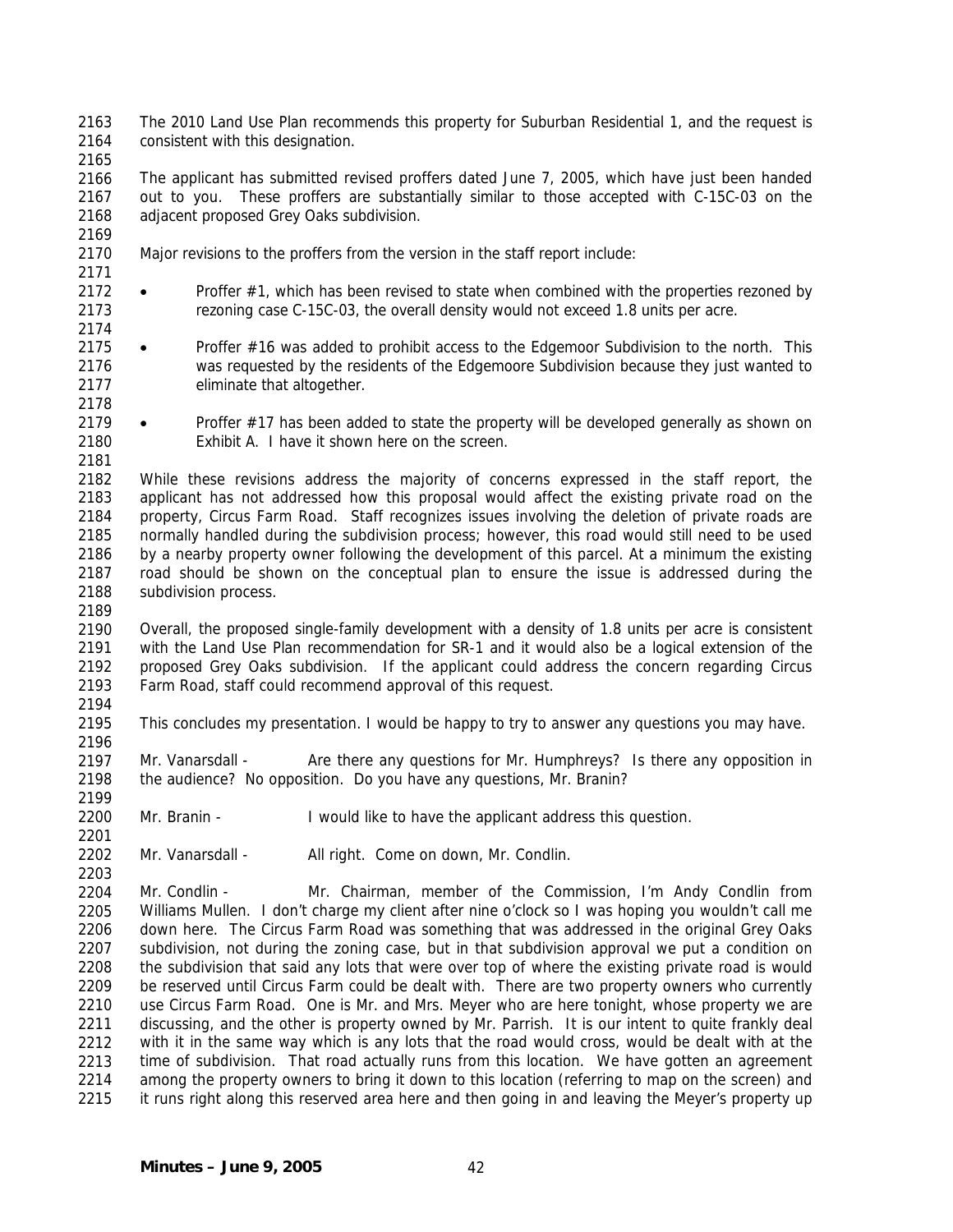2216 2217 2218 2219 2220 2221 2222 2223 2224 2225 2226 into this area as it goes on. So, we propose to handle it the same way during the subdivision ordinance. We believe that we can come up with an agreement with Mr. Parrish as we have with Mr. and Mrs. Meyer to ultimately buy the property, an agreement as to moving the road and if we can't accomplish it with one of those two ways, reserve the necessary area during the subdivision approval in order to accommodate that. We have to accommodate the road. It is what it is. It has a right to use it, and we also have a third option which is to, in our opinion, go to the Circuit Court. There is a provision in the State Code that allows for movement of a road such as this to another location off of another public road and that would be available to us as well, if we can't come to an agreement. Otherwise, we have to accommodate the road and the subdivision would have to account for that. That's how we propose to handle it.

2227 2228 Mr. Silber - At this point in time, you don't know which method you are going to use?

2229

2237

2246

2249

2252

2254

2259

2262

2230 2231 2232 2233 2234 2235 Mr. Condlin - No. Quite frankly, it's kind of a drawn out process and we are now dealing with one of the two property owners and as far as the purchase for that land, and that will accommodate half of the users and then we will have to handle Mr. Parrish after that point. As you know, it is a long process to get even tentative subdivision so I don't think that will be a problem. During that time period we are going to work on that immediately after this.

2236 Mr. Branin - Mr. Condlin, have you spoken with Mr. Parrish recently?

2238 2239 2240 2241 2242 2243 2244 2245 Mr. Condlin - Not recently, not as a part of this case. I know before this case there was a lot of discussion during the original Grey Oaks subdivision case in order to get the concept road. I know the County spoke with him. I think Mr. Silber has spoken with him during this case time period, but we have not. We have made contact with his attorney to discuss settling the road issue in order to either purchase his property or come to an agreement to move the road. But, nothing has been finalized and I don't whether he's talked…. We obviously can't contact him directly, well I can't directly because of his attorney, attorney, client privilege. We are going through his attorney currently.

2247 2248 Mr. Kaechele - Has it been determined where that temporary road that's being used today, is that on the Meyer' property or is it on the property line or is it just….

2250 2251 Mr. Condlin - Well, the road currently comes down generally as this and cuts across this way (referring to map) along the property line.

2253 Mr. Kaechele - Well, that's the property line right there (referring to map) right?

2255 2256 2257 2258 Mr. Condlin - It's within that reserved area and then it comes in and comes off to Parrish that way, I believe. You can see that there is a road here. This is the Edgemoor subdivision, you might look at the zoning plat because that might be a little bit easier to see. There it is right there (referring to map) Circus Farm Road.

2260 2261 Mr. Silber - Mr. Kaechele, I believe it cuts across a portion of that existing subdivision but a portion of it is also on the Meyer' property.

2263 2264 2265 2266 Mr. Condlin - So, there is the existing subdivision here and here (referring to map) which is how we handled it during the subdivision approval as it came up along here, excuse me, right along this way.

2267 Mr. Kaechele - So, it will continue to operate until a new....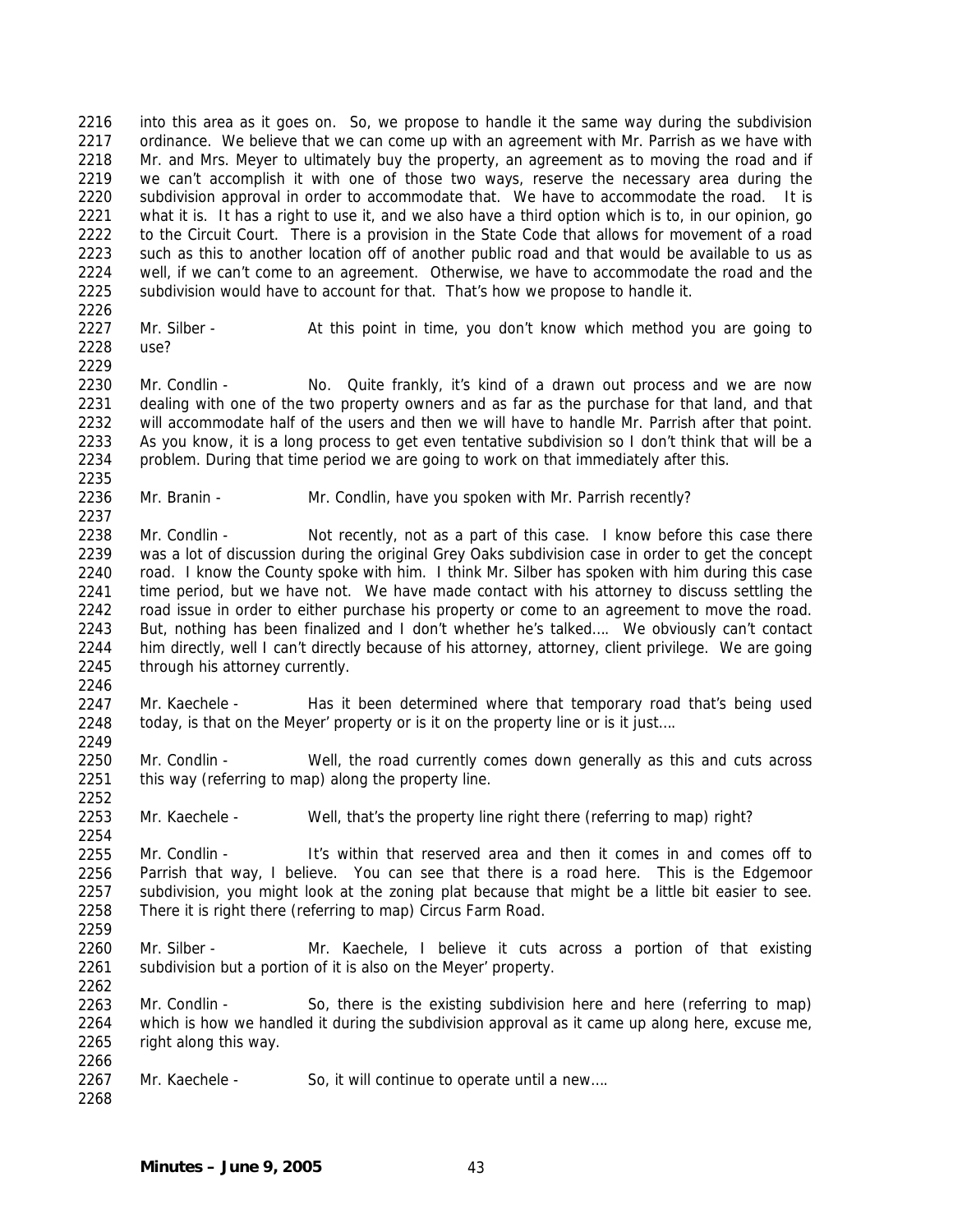2269 2270 2271 2272 2273 2274 2275 2276 2277 2278 2279 2280 2281 2282 2283 2284 2285 2286 2287 2288 2289 2290 2291 2292 2293 2294 2295 2296 2297 2298 2299 2300 2301 2302 2303 2304 2305 2306 Mr. Condlin - Until we either come to an agreement or a judge allows us to move it. That's the answer. Our options are, either a judge will bring it in this way or you can see that this 17-1 was brought down this way, I believe, and it is something that Mr. Parrish has propertied there. That's our thoughts. We can either build him another access point. Mr. Kaechele - Somebody will build that for Mr. Parrish? Mr. Condlin - Right. Or we are hopeful, quite frankly, to be able to purchase the property as we came to an agreement with the Meyers. That seems to be the easiest solution that way we can deal with the road construction as the County wants it. I know that we will all be happy at that point, if we can punch through 17-1. That's my goal. Mr. Kaechele - Good luck. Mr. Condlin - Thank you, I'll need it. Mr. Vanarsdall - All right. Thank you, Andy. Mr. Branin - Is there any other opposition or anything else? Mr. Vanarsdall - Nope. Mr. Branin - Comments? Mr. Vanarsdall - No. Mr. Silber - Concerns? Mr. Branin - Okay. I would hope that the road issue would be addressed in some fashion, such as a proffer with an explanation. I know the staff and I would appreciate that before it gets to the Board, if possible, please. I would like to move that C-25C-05, be approved. Mr. Jernigan - Second. Mr. Vanarsdall - The motion was made by Mr. Branin and seconded by Mr. Jernigan. All in favor say aye. All opposed say no. The ayes have it. The motion passes. **REASON:** Acting on a motion by Mr. Branin, seconded by Mr. Jernigan, the Planning Commission voted 5-0 (one abstention) to recommend that the Board of Supervisors **grant** the request because the use and density of the project is in keeping with the 2010 Land Use Plan's designation for Suburban Residential 1 which recommends a density of 1.0 to 2.4 units per acre and it continues a similar level of single family residential zoning as currently exists in the area. 2307 2308 2309 2310 2311 2312 2313 2314 2315 2316 2317 2318 2319 2320 2321 Mr. Silber - That concludes the Rezoning Requests and Provisional Use Permits on tonight's agenda. There are two additional items and the first being a public hearing in the Brookland District. This is an amendment to the Major Thoroughfare Plan of the Comprehensive Plan. This is MTP 105. This involves the proposed deletion of a portion of Shrader Road. This is the Shrader Road extension between Northwest terminus of Bunche Street and Wistar Road. **AMENDMENT TO THE MAJOR THOROUGHFARE PLAN OF THE COMPREHENSIVE PLAN: MTP-1-05** Proposed Deletion of Shrader Road Extension between the northwest terminus of Bunche Street and Wistar Road.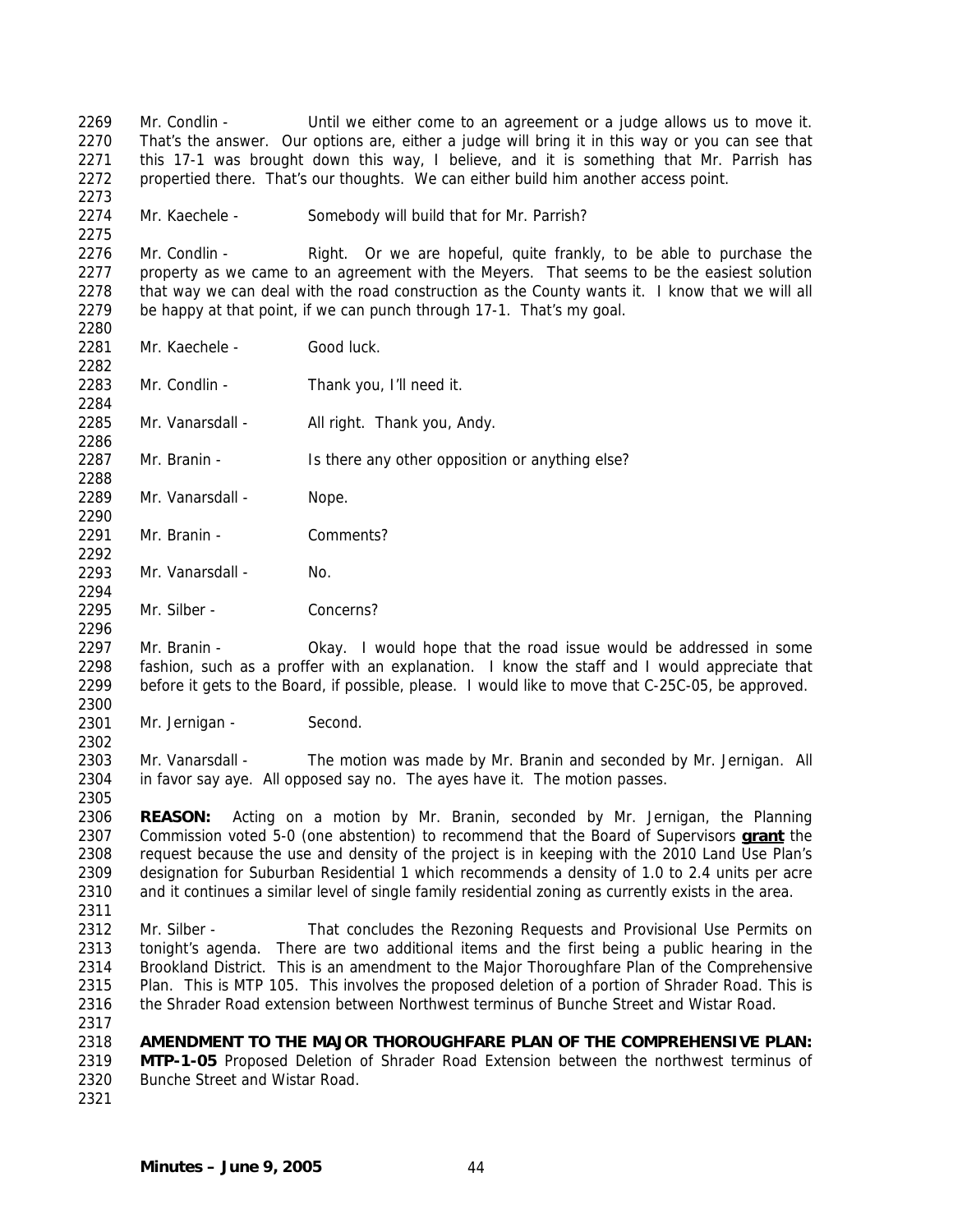2322 Mr. Vanarsdall - Good evening, again, Mr. Tyson.

2324 2325 2326 2327 2328 2329 2330 2331 2332 2333 Mr. Tyson - Good evening, Mr. Chairman, members of the Commission, the proposed amendment would delete Shrader Road extended from the 20/10 Major Thoroughfare Plan west of Armstrong Road through to the intersection of Shrader Road and Wistar Road. This consideration to eliminate the Concept Road was prompted by rezoning case C-10C-05, which took place on this piece of property for the construction of a townhouse development. The Concept road, as you can see, does extend through this portion of the property. Reviewing agencies have reviewed it. Public Works has no comments or no opposition to the removal of this from the Major Thoroughfare Plan. It would be in keeping with the goals, objectives of the Comprehensive Plan and we would recommend that you send this to the Board of Supervisors with a recommendation of approval.

2334

2338

2340

2323

2335 2336 2337 Mr. Vanarsdall - Are there any question of Mr. Tyson from Commission members? All right. No opposition so I recommend to the Board of Supervisors that Shrader Road extension be removed to the Major Thoroughfare Plan as recommended.

2339 Mr. Jernigan - Second.

2341 2342 Mr. Vanarsdall - The motion was made by Mr. Vanarsdall and seconded by Mr. Jernigan. All in favor say aye. All opposed say no. The ayes have it. The motion passes.

2343 2344

2351

2353

2357

2360

2362

2364

2345 2346 2347 2348 2349 2350 Mr. Silber - Next on the agenda is the consideration of a substantial in accord. This involves the East Area Middle and High Schools Site. This is one parcel of land, one tract of land made up of several parcels but one tract that would involved a potential site for middle and high school. This is in the eastern area and it is between Elko Road and Old Williamsburg Road. We do have a Resolution that I believe was included in the Planning Commission's packet or was not included?

2352 Mr. Jernigan - It was not.

2354 2355 2356 Mr. Silber - I have a Resolution and I don't know if it necessary that we read it at the conclusion of the presentation, but there is a Resolution that would require a motion and a second to have this sent on to the Board of Supervisors. But, with that, Ms. Moore.

2358 2359 **RESOLUTION:** East Area Middle and High Schools Site -- Substantially In Accord with the County Comprehensive Plan (Varina District)

2361 Ms. Moore - I thank you just did my whole report.

2363 Mr. Silber - Oh, I'm sorry.

2365 2366 2367 2368 2369 2370 Ms. Moore - I'm just kidding. Thank you, Mr. Secretary. At the request of the School Administration, the Planning Department has conducted a Substantially In Accord Study to determine whether the proposed site for middle and high schools is substantially reasonable in light of the Comprehensive Plan's recommendations for this area. The site consists of five parcels, which would be consolidated to obtain approximately 108 acres. The site does has frontage on Old Williamsburg Road and extend south to Elko Road.

2371

2372 2373 The property is zoned A-1, Agricultural and schools are permitted in this District. The surrounding uses comprise of large tract single-family uses and vacant land to the north and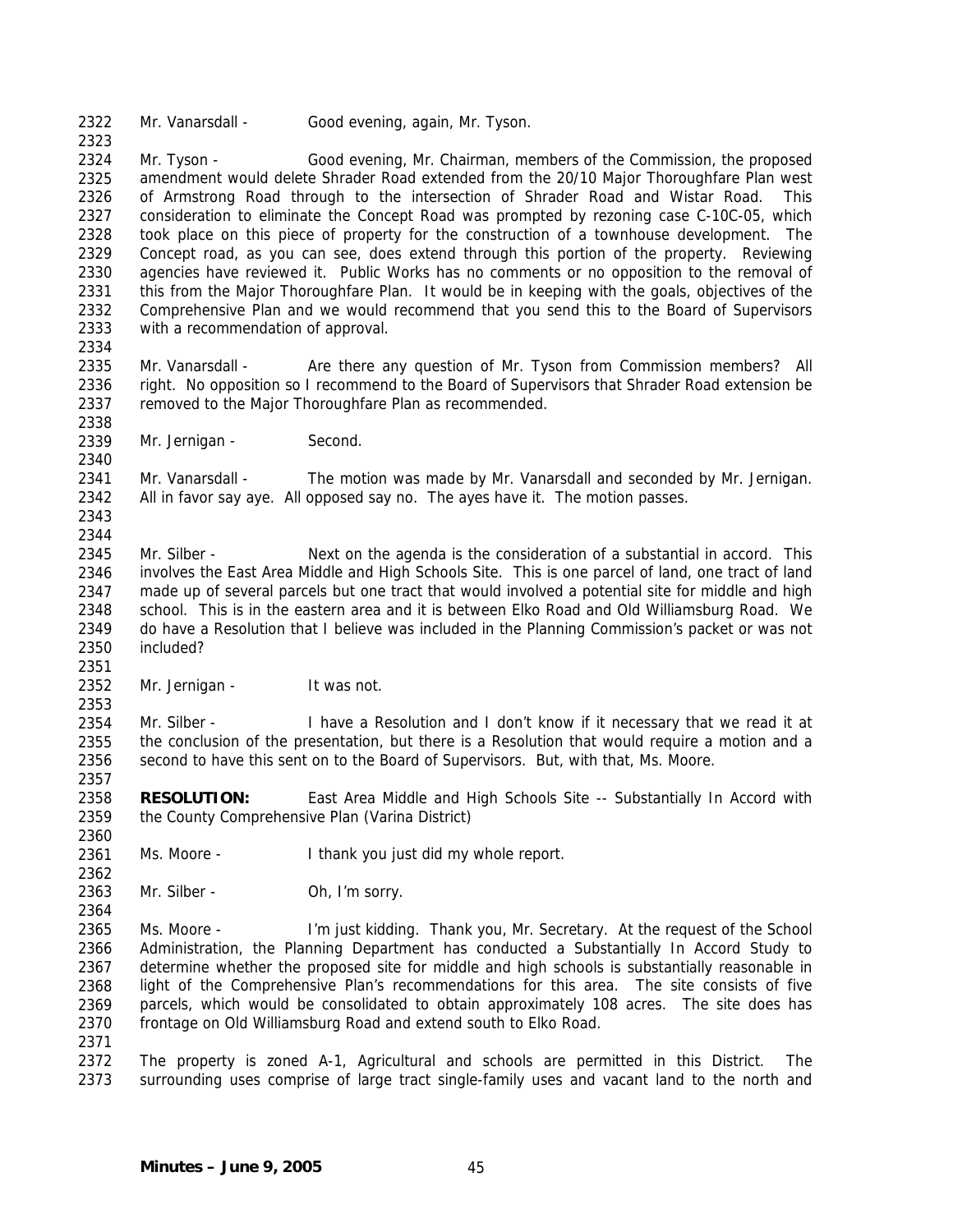2374 2375 east. Robin Dale Farm subdivision and vacant land lie to the west and industrially zoned land, as a part of White Oak Technology Park, lies to the south, across Elko Road.

2376

2377 2378 2379 2380 2381 2382 2383 Approximately, 2,807 lots are pending or received final subdivision approval in the eastern portion of the County. Given the growth trends in the east end as a whole, the site would be appropriate to accommodate the expanding need for services in this area. The proposed schools would relieve existing and future capacity issues for John Rolfe and Fairfield Middle Schools, and Varina and Highland Springs High Schools. The capacity of the proposed Middle and High schools would be 956 and 1,800 students, respectively.

2384 2385 2386 2387 The Planning Department coordinated a site analysis of the site in December 2004. The site was found to have several positives attributes including good access from Williamsburg, Old Williamsburg and Elko Roads, and the availability of contiguous parcels to accommodate the schools.

2388

2399

2408

2389 2390 2391 2392 2393 2394 2395 There are no floodplains on the site; however, there are streams along a portion of the eastern property line and the presence of wetlands within the south portion of the site. The site also has steeper slopes on the south end of the parcel. These topographical constraints are not insurmountable and can be mitigated or accommodated with proper site design. The slopes and natural wetland features could also serve as a good buffer area between the schools and potential uses within the White Oak industrial areas to the south.

- 2396 2397 2398 The 2010 Land Use Plan recommends residential uses for the majority of the site, specifically: Suburban Residential 1 and 2, and Urban Residential. The southwest portion of the property is designated Semi-Public, which reflects the church use to the northwest.
- 2400 2401 2402 2403 2404 2405 2406 2407 The Code of Virginia (Section 15.2-2232A) requires a Public Use designation for government facilities, unless it can be found the use would be in substantially in accord with the County's comprehensive plan. The use would support the Plan in regards of the importance of providing adequate public facilities and services located in a manner for maximizing service delivery efficiency while minimizing negative impacts on surrounding uses. Staff believes a middle school and high school would have minimal impact on the existing and recommended development in the area and with proper site design, schools are often encouraged within residential designated land.

2409 2410 2411 2412 The use of schools for this site would support the Government and Semi Public goals, which focuses on the need for effective planning for these types of facilities. As mentioned, residential development is expected to continue to increase and this growth will have significant impacts on Schools' ability to support the facility and service needs of the school age population.

2414 2415 2416 In conclusion, Staff has determined, the use of the subject site for the proposed East Area Middle School and High School is not in conflict with, or a significant departure from the Goals, Objectives and Policies of the Land Use Plan, including but not limited to:

2417

2413

2418

2422

- 2419 • To maximize opportunities for service to the County's residents (Semi-Public/Gov Goal V);
- 2420 2421 • To promote orderly growth and development of County facilities and services based on the needs of its growing population.

2423 2424 2425 Staff, therefore, recommends the Planning Commission approve the resolution to find the proposed East Area Middle and High Schools site substantially in accord with the County's Comprehensive Plan.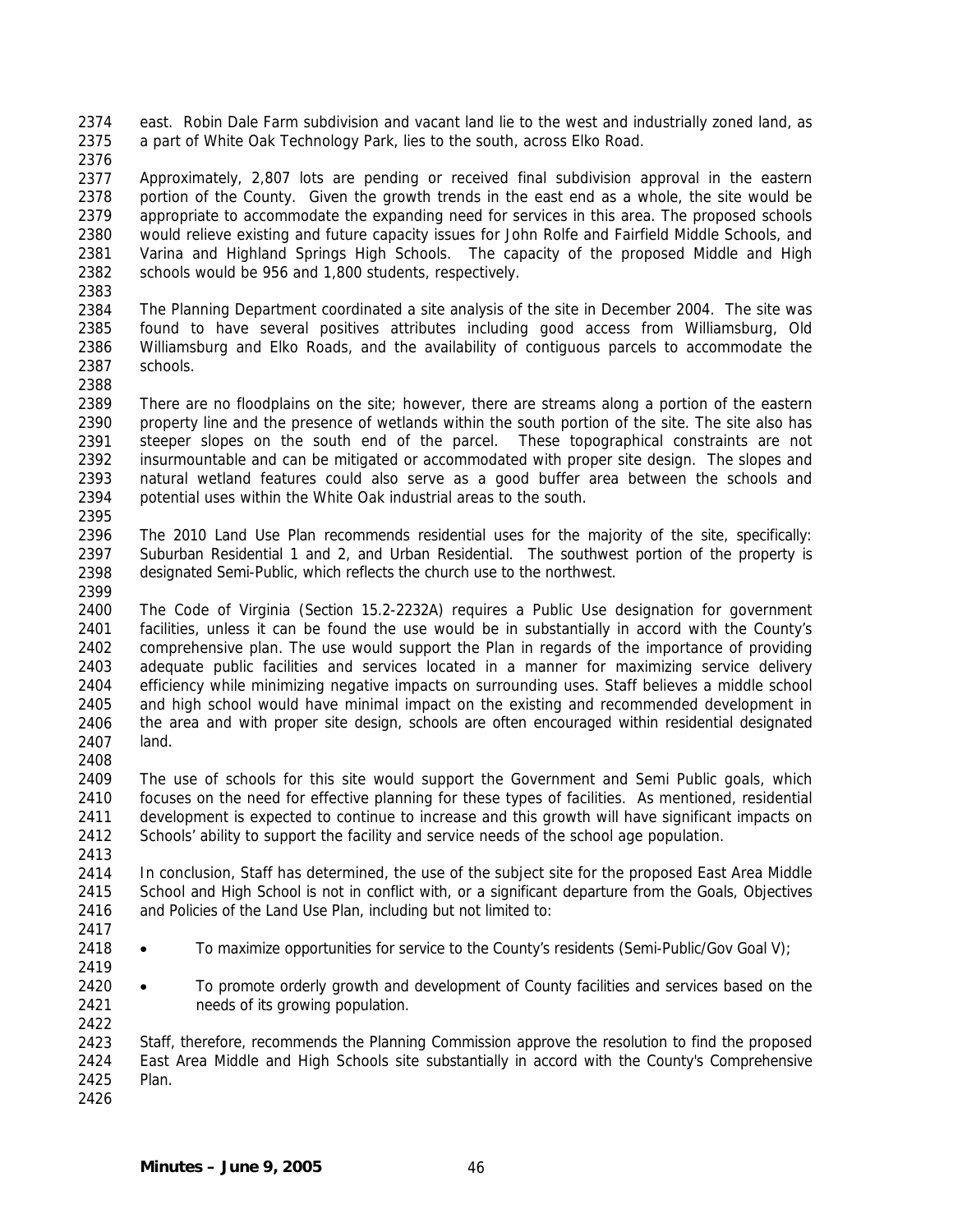This concludes my presentation, I would be happy to try to answer any questions you may have. Mr. Vanarsdall - Are there any questions for Mrs. Moore-Illig. Mr. Jernigan - Jean, what did you say was the student count in each one? Ms. Moore - The proposed? Mr. Jernigan - Yes, the proposed student count. Ms. Moore - It is 956 for the middle school and 1,800 students for the high school. Mr. Jernigan - I thought that was what you said. I just wanted to make sure. I don't have any questions. I think it is a great site. Mr. Archer - Can I ask one question, Mr. Jernigan? Mr. Jernigan - Yes, sir. Mr. Archer - Ms. Moore, you indicated that there are some wetlands that could be used, is that what you were alluding to, it could be used if necessary? Ms. Moore - I think that has to be analyzed. Certainly, the more moderate slopes are here in the northern area, so, typically, until they get into the site design, the school will probably be in the northern area. This is what we found in the analysis. Again, that has to be flushed out and detailed if the site is acquired as the plans come in. But, certainly, if that is the case, and they don't need that land for whatever programmatic needs they have, that could provide some good buffer area. Mr. Archer - You indicated also mitigation and I know the mitigation ratio is 3 to 1, does that mean we will have to give up three acres for each one of these acres, if we used it. Ms. Moore - **According to wetlands?** Mr. Archer - Yes. Ms. Moore - I don't know the answer to that. Mr. Archer - If we didn't use it, we probably wouldn't. Is that the way it works, Mr. Silber? Mr. Silber - Are you saying to give it up? Mr. Archer - Well, if we mitigated the land, the mitigation ratio I think is 3 to 1. Mr. Jernigan - It was 2 to 1, did it change? Ms. Moore - Mr. Archer, I should interject that Mr. Don Large is here and actually he runs the Construction and Maintenance for Schools if you have any questions. He might be able to answer that better than I could. Mr. Archer - I was just curious.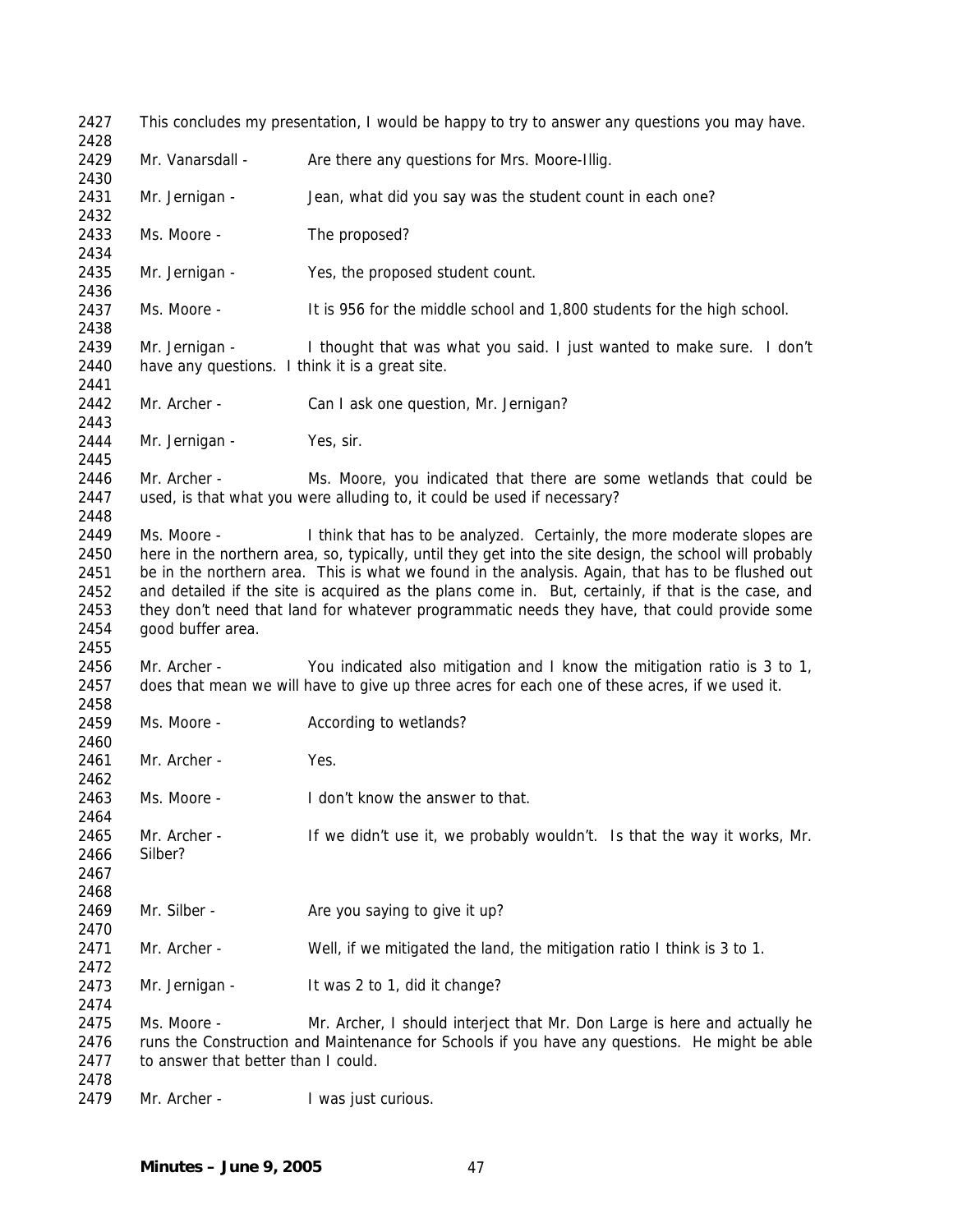2480 2481 2482 2483 2484 2485 2486 2487 2488 2489 2490 2491 2492 2493 2494 2495 2496 2497 2498 2499 2500 2501 2502 2503 2504 2505 2506 2507 2508 2509 2510 2511 2512 2513 2514 2515 2516 2517 2518 2519 2520 2521 2522 2523 2524 2525 2526 2527 2528 2529 2530 2531 Mr. Silber - While he's coming down. I think, Mr. Archer, what staff is trying to point out that there are some challenges with this site, but we believe that will still work for the two school sites. Keep in mind, this is for a middle and high school, but we believe that there is room to make it fit. Mr. Archer - I may have framed my question wrong. I guess what I was thinking is if the land is useable, and it is designated as wetlands, I think the CORPS requires that if we use it, we either have to pay for it or we have to give up three acres for each one acre that we use somewhere else. Mr. Silber - I don't know the exact requirements, but you are right, you can impact wetlands and use it to a certain ratio. Mr. Large - Good evening, I'm Don Large, Director of Construction and Maintenance for Schools. Unfortunately, that would be an engineering analysis when they go in. They just started the topo survey. At this point, they will collect that data, make an evaluation on the preliminary site plans that we have. And as they have the preliminary laid out, we are going to avoid most of the wetland areas using one of the separators between the two sites. Mr. Archer - Okay. Then we wouldn't have to mitigate. Mr. Vanarsdall - Thank you. Mr. Jernigan - Mr. Large, let me ask you one thing. On the site, I believe what I have been told before that both schools will be moved more to the north, up close to Williamsburg Road. I know they flipped the site a couple of times. Mr. Large - The middle school will be here to the south and there is a wetlands separator right through here (referring to map) as I understand the preliminary information and the high school to the north of the site, which may even extend them farther into this area. Mr. Jernigan - **Okay. Thank you.** Mr. Vanarsdall - Mr. Silber, this is sort of a landmark school, isn't it? This was the only time that I can ever remember that the first site…. Mr. Jernigan - The first site got shot down. See, Mr. Silber, we ended up with something better. Mr. Vanarsdall - It got shot down. It got in the newspaper and upset Stewart Meyer and the whole works. So this is really a landmark case. Mr. Jernigan - Well, let me tell you. See those two little parcels down at the bottom on Elko Road (referring to map). Mr. Campbell who was just here, lives in the left one. Mr. Silber - Is that right? Mr. Jernigan - Yes. Mr. Vanarsdall - Really.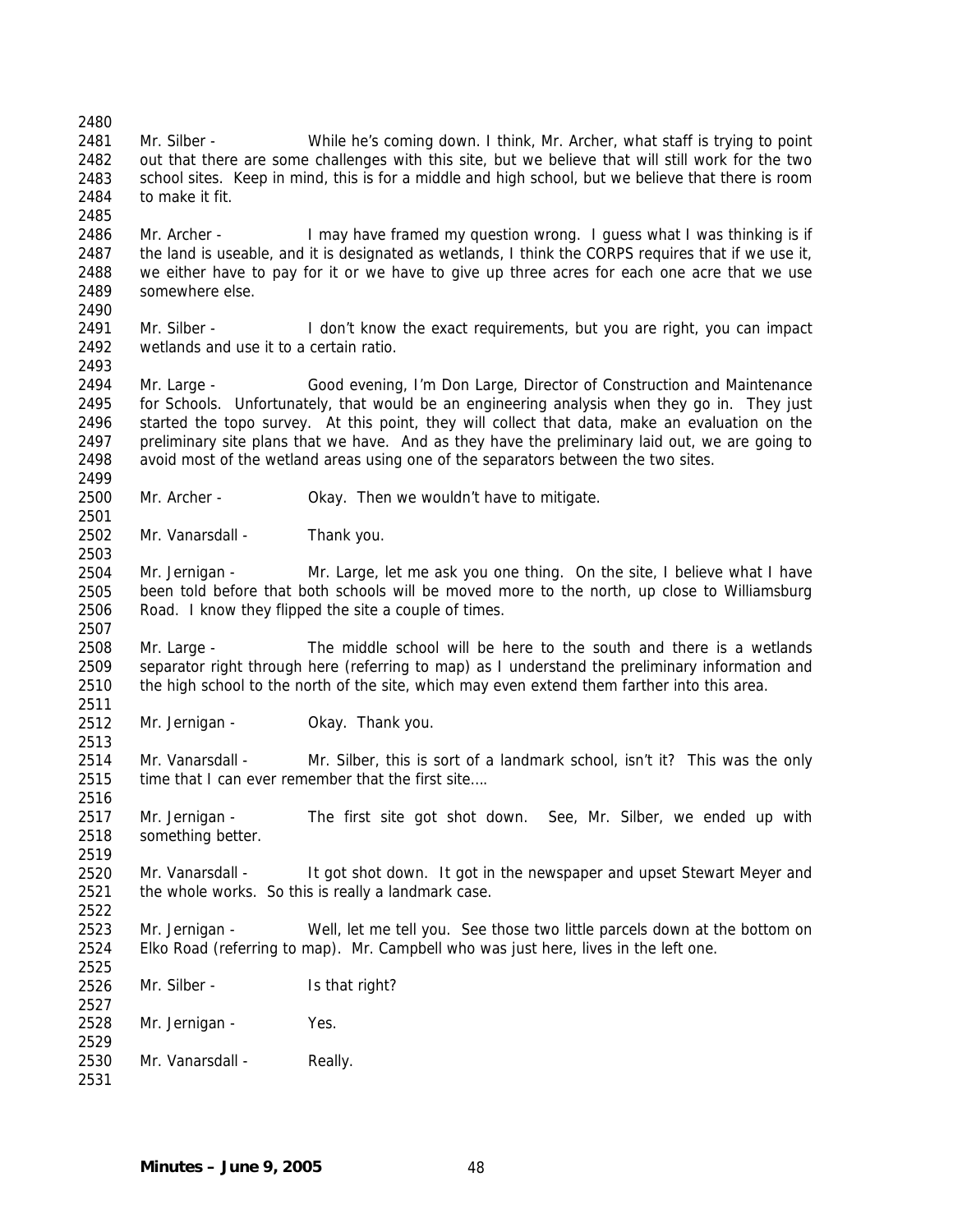Mr. Jernigan - Yes. There are two parcels right there and his is the one on the lefthand side and then you have got that other house right here. His is stuck right up there in the corner. Mr. Silber - I didn't realize that. Mr. Jernigan - I think the night we shot down that other one, I know everybody was kind of wondering what was going on, but I think we ended up better off and we have got a school east of I-295 and that's what we wanted. Mr. Vanarsdall - That's what you and Jim wanted in the first place. Mr. Jernigan - Yes. We wanted it in this area. Mr. Vanarsdall - The School Board is the one that messed it up. Mr. Jernigan - We hadn't particularly picked this site, we had another site in mind, but this works out. Mr. Branin - Mr. Jernigan, can we somehow get those two pieces of property? Mr. Jernigan - Well, let me tell you what happened. They first came to them that they wanted to buy it. So, they were getting their ducks in a row to see how much it was and then they came back and said they were going to buy it. Were you in on that? Mr. Large - Mr. Jernigan, working with the School Board and discussions…. Mr. Jernigan - You don't even want to get in on that. Mr. Branin - Mr. Jernigan, can we condemn those properties and take them in? Mr. Jernigan - No, sir. Mr. Silber - If there is no other discussion, we will need a motion to send this forward. I'll spare you the reading of full Resolution but it basically says: Therefore be it resolved that the Henrico County Planning Commission finds the proposed East Area Middle and High Schools Substantially In Accord with the County's Comprehensive Plan. Mr. Jernigan - Therefore, Mr. Chairman, I will make a motion that we accept the Resolution for the East Area Middle and High School substantially in accord. Mr. Archer - Second. Mr. Vanarsdall - The motion was made by Mr. Jernigan and seconded by Mr. Archer. All in favor say aye. All opposed say no. The motion passes. Mr. Kaechele - Mr. Chairman, I abstain again. Mr. Vanarsdall - All right. Thank you. The Planning Commission voted to recommend to the Board of Supervisors to approve the Substantially In Accord for the East Area Middle and High Schools site.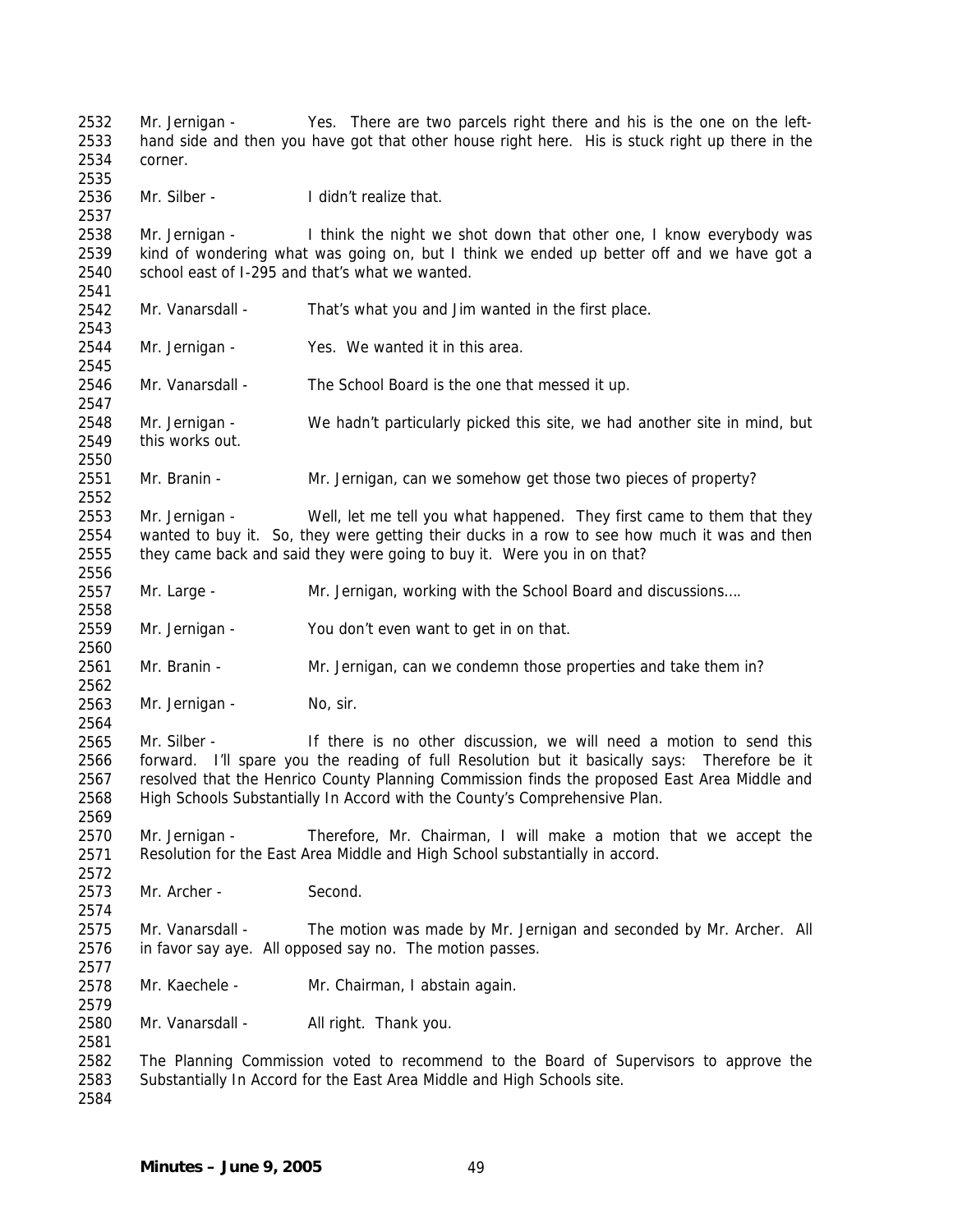2585 2586 2587 2588 2589 2590 2591 2592 Mr. Silber - Mr. Chairman, I have two other quick announcements, if you would please. Mr. Vanarsdall - Wait a minute, let's get the minutes first. Mr. Silber - Oh, yes, let's get the minutes first. **APPROVAL OF MINUTES: Planning Commission May 12, 2005**  2593 2594 Mr. Archer - I do have a couple of corrections on the minutes, Mr. Chairman. On 2595 page 27, line 935, in all the instances where Rev. Young is referred, his name is "Barry" instead 2596 of "Berry." Page 29, line 1007, I think I was trying to say "faux" like faux not "for." And on page 2597 33, line 1162 the word should be "alleviate" instead of "elevate" and then "alleviate" again in line 2598 1168 and I guess in line 1175 I was trying to say "to be aware of" and it says "way off." And I 2599 believe that's all. 2600 2601 Mr. Vanarsdall - All right we need a motion and a second. 2602 2603 Mr. Archer - I move that the minutes be accepted as corrected. 2604 2605 Mr. Jernigan - Second. 2606 2607 Mr. Vanarsdall - The motion was made by Mr. Archer and seconded by Mr. Jernigan. All 2608 in favor say aye. All opposed say no. The motion passes. 2609 2610 The Planning Commission approved the May 12, 2005, minutes as corrected. 2611 2612 Mr. Silber - I just want to thank the Commission for attending the Visioning Session 2613 on Tuesday and Wednesday of this week. I think they were productive and I appreciate you all 2614 taking the time to be there. Mr. Branin wasn't able to make it but we will get him on the  $15<sup>th</sup>$ . I 2615 want to remind you that we have one more, third session, scheduled for the 15 and again it is 2616 from 12:00 noon until around 5:00 p.m. 2617 2618 And my last note is that I want to let you know that Debbie Ripley, who has been sitting in the 2619 booth for us for a number of years now, will be leaving us. Actually, she is not leaving the 2620 County she's moving from the Planning Department to the Permit Center. 2621 2622 Mr. Jernigan - Oh, she's still on the same floor then. 2623 2624 Mr. Silber - Same floor. She will be the administrative secretary for Fred Overmann 2625 in the Permit Center. 2626 2627 Mr. Archer - Don't we get to vote on whether or not she can go? 2628 2629 Mr. Silber - That's right. But, we won't have her here with us. 2630 2631 Mr. Jernigan - We are going to deny it. 2632 2633 Mr. Vanarsdall - That's good, Debbie. 2634 2635 Mr. Silber - I just wanted to pass that on so that you all could wish her well. 2636 2637 Mr. Jernigan - Have you got anything else to say?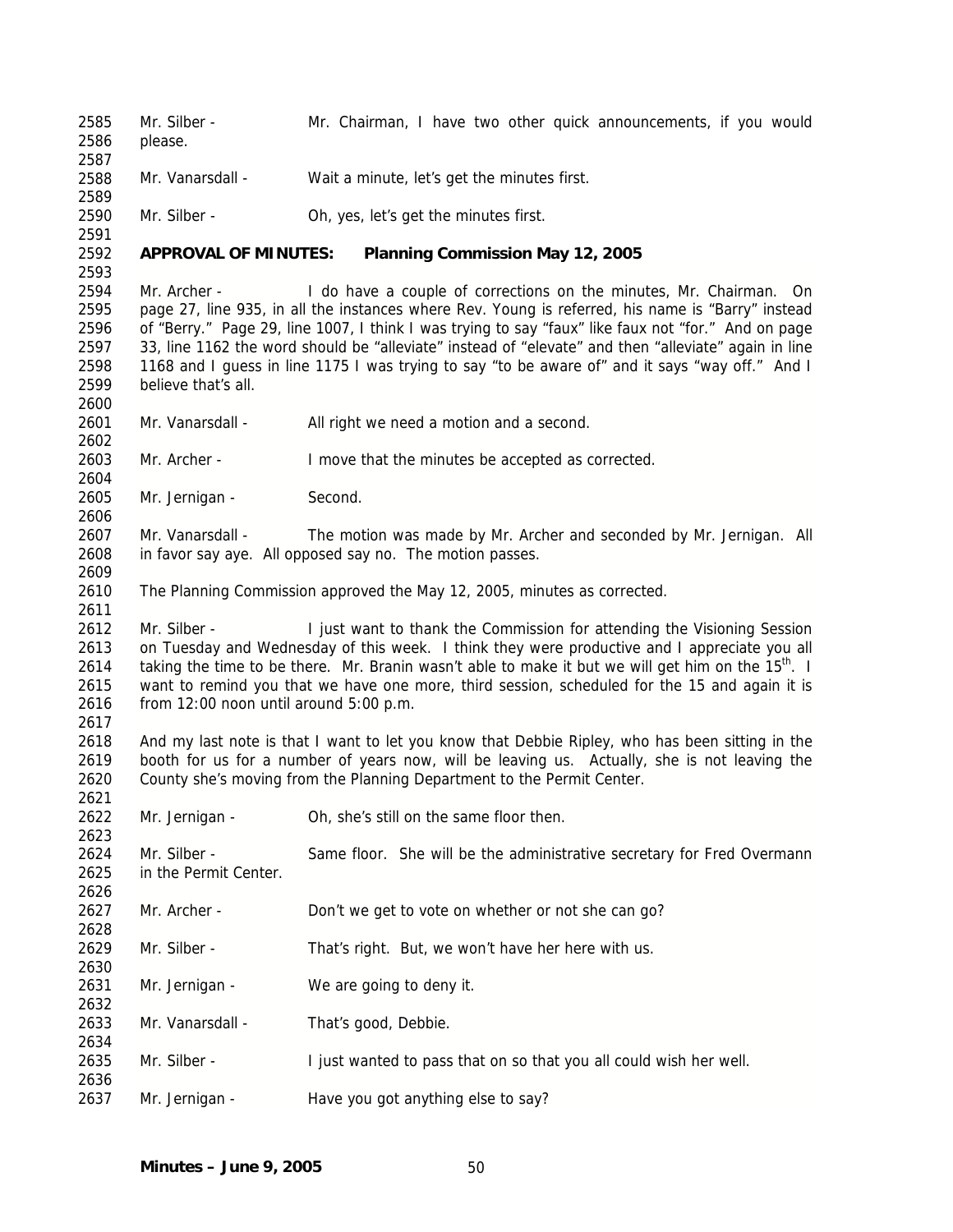2638 2639 Mr. Silber - I don't. 2640 2641 Mr. Jernigan - I want to tell you. I really enjoyed yesterday's seminar. I thought it was 2642 great. I think Ernie enjoyed it, too. 2643 2644 Mr. Vanarsdall - Yes. 2645 2646 Mr. Jernigan - As a matter of fact.... Well, everybody enjoyed it. 2647 2648 Mr. Branin - Except me, I wasn't there. 2649 2650 Mr. Jernigan - Yes, you weren't there. But, I'll tell you this…. Randy, I don't know 2651 what it will cost, but I would like to have him (consultant) back here and have all the engineers 2652 and developers and have a meeting in this room, and let him come back. We need to get them 2653 in tune, because if they hit the button on the computer and spits out, they put max density, and 2654 that's what it spits out. And those computers don't have any foresight. We need to let them 2655 look at something and get back to where things used to be. 2656 2657 Mr. Silber - To me the engineers are designing things by using a CAD system and it 2658 does, exactly what you said, you put the calculations in and it designs it for you and there is no 2659 imagination being used at all. We need to have some better designs. 2660 2661 Mr. Jernigan - And we all saw it, but I think the development community needs to see 2662 it. So, if you would, I know he's expensive… 2663 2664 Mr. Silber - He's very expensive. 2665 2666 Mr. Jernigan - … but that may be money well spent. And, like I said, book it up here 2667 one day and let's fill this auditorium and get them in here. 2668 2669 Mr. Silber - I'll make a note of that and we will take that under consideration. 2670 2671 Mr. Vanarsdall - Randall was a little bit better than Greg, although Greg was good, 2672 Randall's subject was more appealing to everybody, all the villages and all that. 2673 2674 Mr. Silber - I think they both are very talented consultants and we benefited from 2675 both. 2676 2677 Mr. Jernigan - Okay. We can use the money out of Mr. Kaechele's discretionary fund to 2678 do it. 2679 2680 Mr. Archer - He can't even vote on it. He will have to abstain. 2681 2682 Mr. Vanarsdall - The Planning Commission is now adjourned. 2683 2684 Mr. Branin - Second. 2685 2686 2687 2688 2689 \_\_\_\_\_\_\_\_\_\_\_\_\_\_\_\_\_\_\_\_\_\_\_\_\_\_\_\_\_\_\_ 2690 Ernest B. Vanarsdall, C.P.C. Chairman